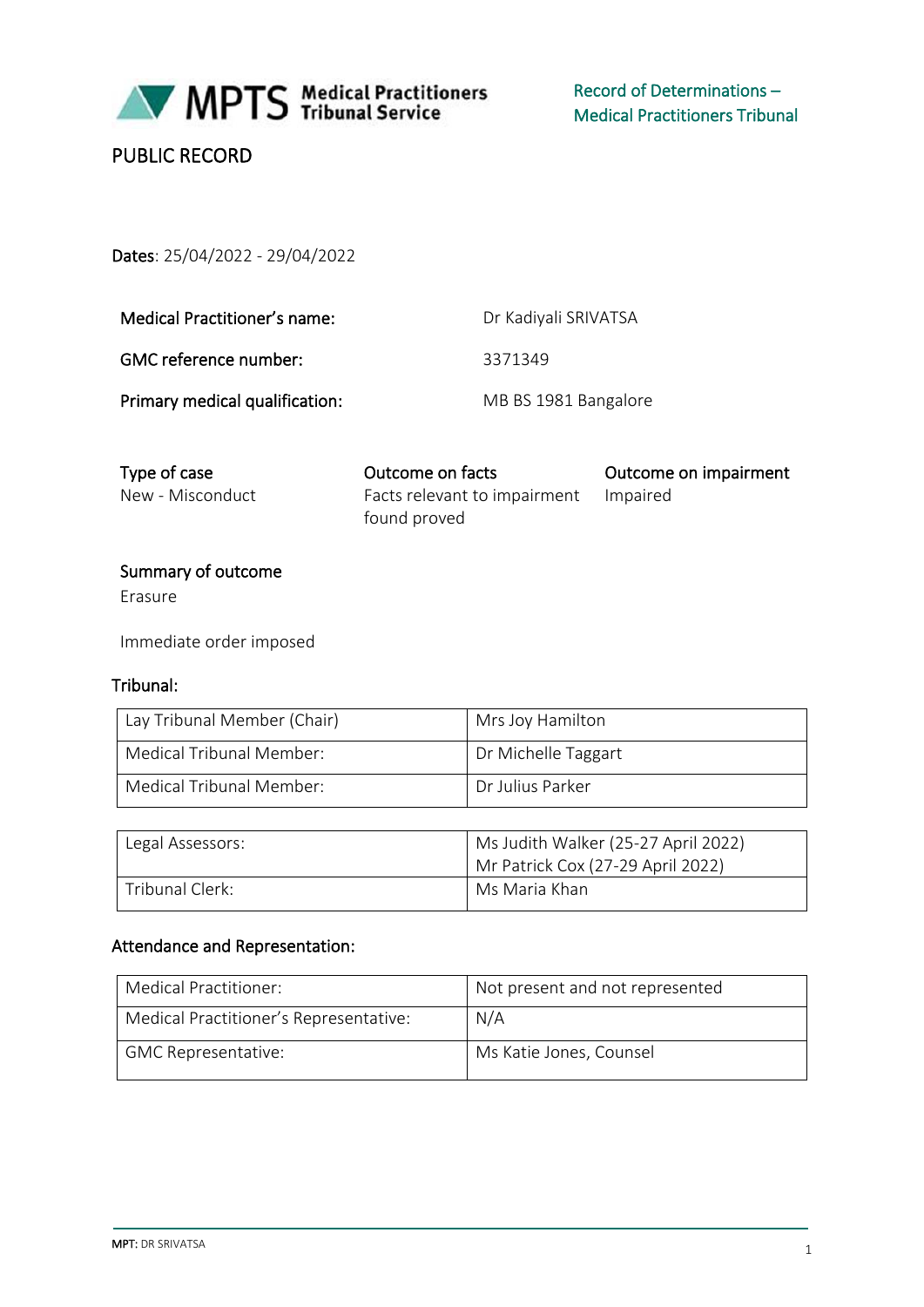# Attendance of Press / Public

In accordance with Rule 41 of the General Medical Council (Fitness to Practise) Rules 2004 the hearing was held in public.

#### Overarching Objective

Throughout the decision making process the tribunal has borne in mind the statutory overarching objective as set out in s1 Medical Act 1983 (the 1983 Act) to protect, promote and maintain the health, safety and well-being of the public, to promote and maintain public confidence in the medical profession, and to promote and maintain proper professional standards and conduct for members of that profession.

#### Determination on Facts - 27/04/2022

#### Background

1. Dr Srivatsa qualified in 1981 with an MBBS from Bangalore, India. The Tribunal has not been provided with a formal CV for Dr Srivatsa but in his responses to Oxford Health NHS Foundation Trust ('the Trust'), he mentions that he had worked in the UK since 1983 *"in acute and intensive care before retraining as a GP".*

2. The allegation that has led to Dr Srivatsa's hearing can be summarised as follows: Dr Srivatsa worked for Oxfordshire Urgent Care Services as a locum GP. In an email, dated 14 July 2020, Dr I, Medical Advisor to the GP out of hours ('OOH') service, at the Trust, referred Dr Srivatsa to the GMC following concerns raised about Dr Srivatsa's clinical practice. The first two concerns, raised by Dr Srivatsa's clinical colleagues, related to two incidents that took place on 16 May 2020 (Patient A) and 18 May 2020 (Patient B) in relation to alleged poor note keeping and a prescription request. The third concern was referred by Dr I to the GMC on 20 July 2020. As a result of the concerns raised, the Trust reviewed 15% of Dr Srivatsa's cases to ascertain whether there were any ongoing performance issues and decided to analyse eight of Dr Srivatsa's telephone consultations using a Royal College of General Practitioners ('RCGP') modified template. The minimum acceptable score for record keeping is 16, and Dr Srivatsa's score, based on the cases examined, was 11.38. As a result, the Trust decided to terminate his contract as a locum GP.

3. On 21 July 2020, Dr I forwarded a fourth concern to the GMC, following a complaint raised by the father of a 14 month old boy (Patient D) subsequent to a consultation which took place on 24 May 2020. This related to concerns around Dr Srivatsa's alleged instant diagnosis without an assessment, and of inadequate clinical examination, and Dr Srivatsa's behaviour towards the patient's mother.

#### Patient A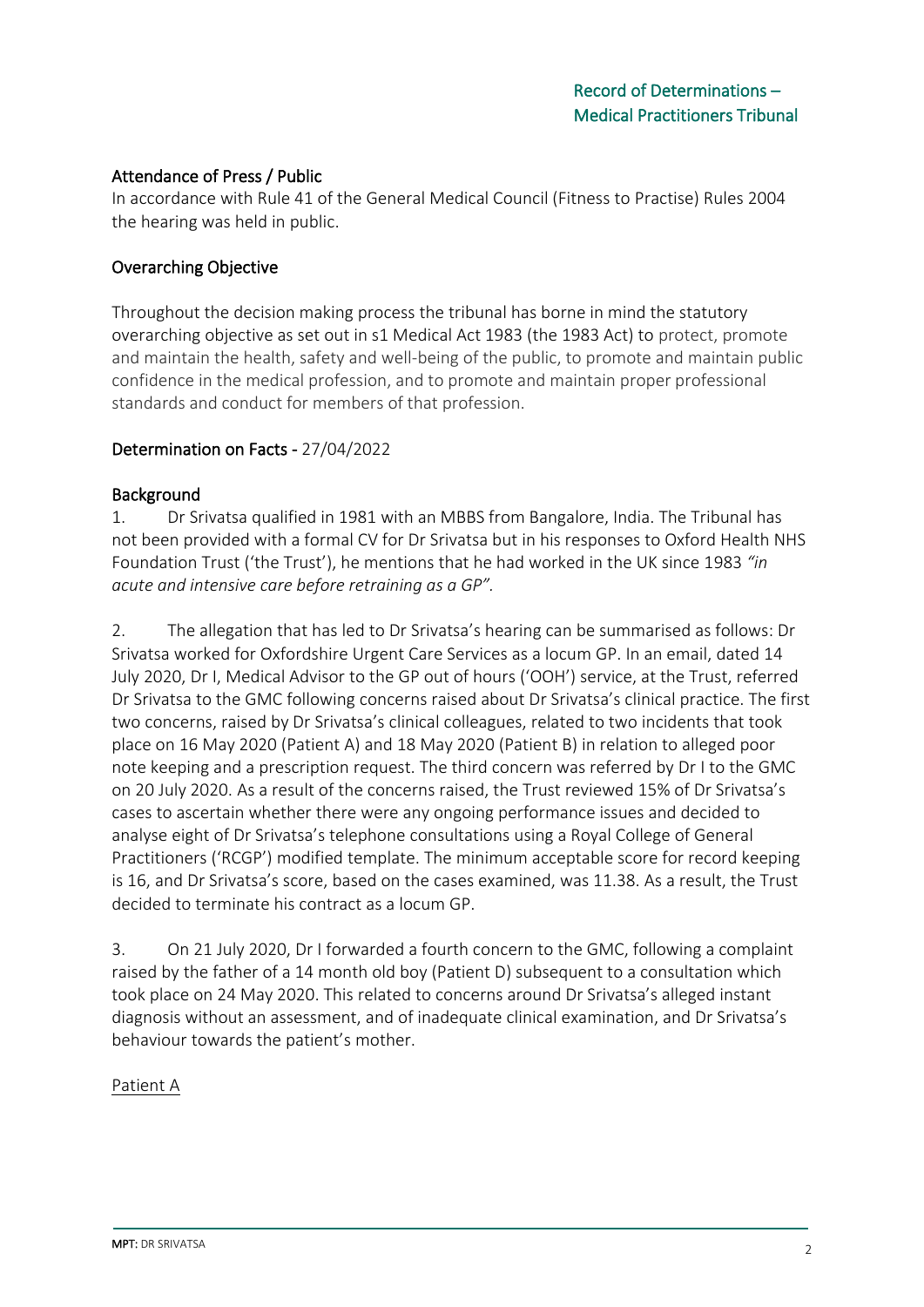4. On 16 May 2020, Dr Srivatsa attended a consultation with Patient A, a 43 year old male, who presented with a groin swelling. He had injected heroin 10 days previously. The left groin and the top of his left leg had become swollen, with significant pain.

# Patient B

5. On 18 May 2020, Dr Srivatsa conducted a telephone consultation with Patient B, a 54 year old male who had a history of prostate cancer and was taking Oramorph for groin pain, and had presented with an inability to pass urine.

# Patient C

6. Patient C's sister undertook a telephone consultation with Dr Srivatsa on 23 May 2020 in relation to her concerns about Patient C's use of cocaine.

# Patient D

7. Dr Srivatsa undertook a face to face consultation with Patient D, a child aged 14 months, on 24 May 2020, after an initial triage telephone consultation during which Patient D's mother was advised to bring him in. Patient D had an acute illness, was at risk of deterioration, and his parents needed advice on how to manage his symptoms.

# Patient E

8. Dr Srivatsa undertook a face to face consultation with Patient E, with a parent, on 24 May 2020. Patient E was suffering with groin and abdominal pain. It is alleged that Dr Srivatsa gave a diagnosis of a urinary tract infection ('UTI') without obtaining a urine sample. The family consulted a family member who is a urologist, and their GP, for a second and third opinion and both concluded this diagnosis could not be made without at least carrying out a urine test.

# Patient F

9. Patient F was aged 60 and had a painful swollen leg. He undertook a telephone consultation with Dr Srivatsa on 24 May 2020.

# Patient G

10. Dr Srivatsa conducted a telephone consultation with Patient G's mother. Patient G was aged six at the time of this consultation.

# Patient H

11. Dr Srivatsa undertook a face to face consultation with Patient H. When consulting with Patient H on 24 May 2020, it is alleged that Dr Srivatsa performed a testicular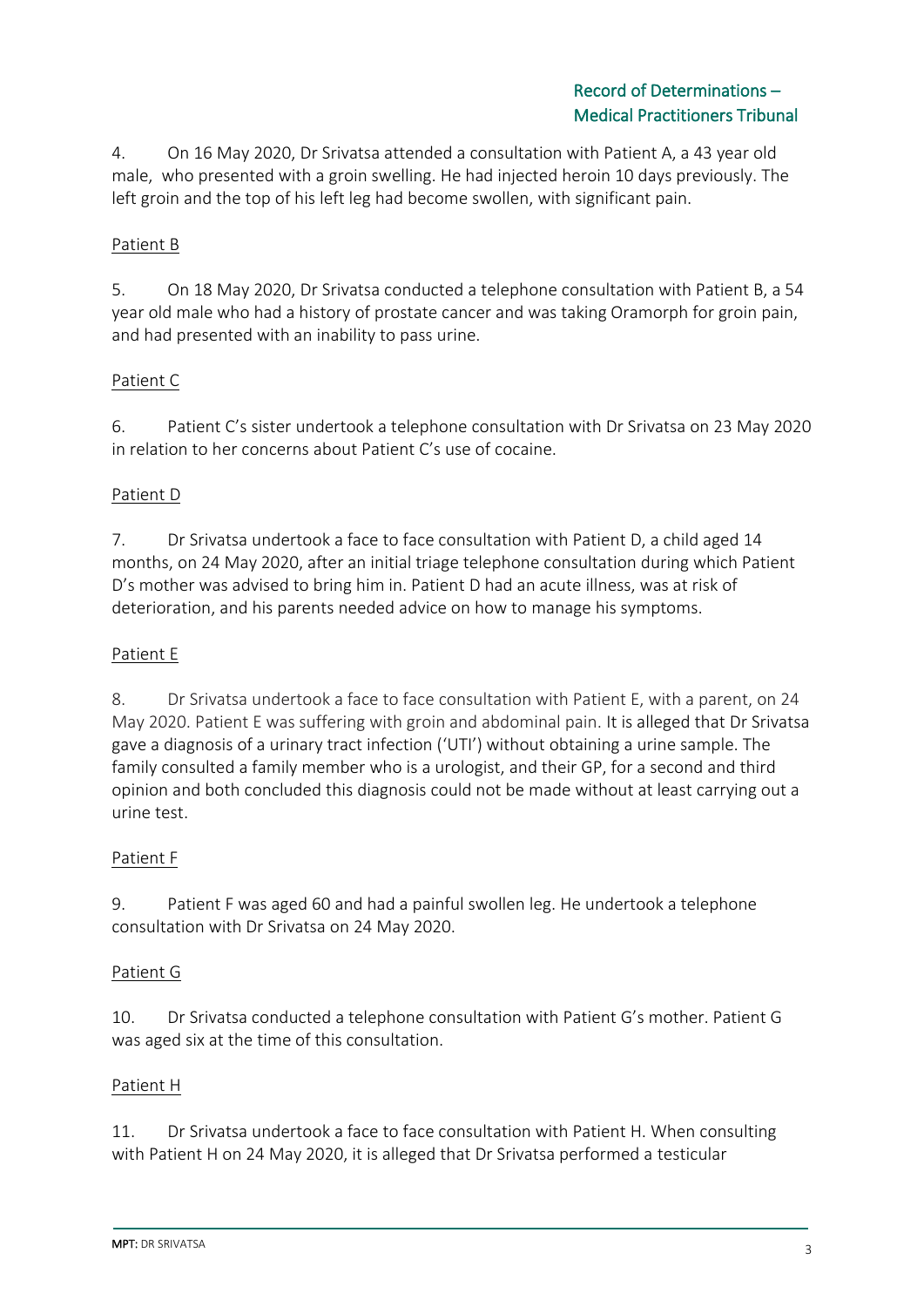examination but did not record any details of offering the patient a chaperone or make adequate notes of the consultation.

# The Outcome of Applications Made during the Facts Stage

12. On 25 and 26 April 2022, the Tribunal granted the GMC's applications, made pursuant to Rule 17(6) of the GMC (Fitness to Practise Rules) 2004 as amended ('the Rules'), for the amendment of the Allegation. Ms Jones, Counsel on behalf of the GMC, asked the Tribunal to amend the Allegation to correct a number of typographical errors in respect of the numbering, anonymisation of the patients listed within the Allegation, as well as the correction of some of the wording. In response to a query raised by the Tribunal in respect of paragraph 2b(ii) and (iii), the GMC invited the Tribunal to delete the words *'carry out'* and replace these with *'arrange'*. The Tribunal considered that these amendments could be made without any injustice to the doctor and so agreed to them. The amendments were then included in the Allegation, as set out in full below.

13. The Tribunal, on 25 April 2022, also granted the GMC's application, made pursuant to Rules 15, 40 and 31 of the Rules, that notice had been properly given to Dr Srivatsa and that it would be appropriate to proceed with the hearing in his absence. The Tribunal's full decision on the application is included at Annex A.

14. In response to a question raised by the Tribunal, Ms Jones provided clarification about the approach which the GMC suggested the Tribunal should adopt when considering the paragraphs within the Allegation. She stated that a number of the paragraphs were alternatives, explaining that if the Tribunal found one aspect of an alternative proved , the other may fall away.

Ms Jones provided a list of the alternative paragraphs as follows:

1. Charge 1.c.i-v is in the alternative to charge 1.a.i.-v. and charge 1.c.vi. is in the alternative to charge 1.b.;

2. Charge 2.e.i‐iii is in the alternative to charge 2.a.i.‐v.;

3. Charge 2.e.iv. is in the alternative to charge 2.d.;

4. Charge 2.e.v. is not in the alternative (as this relates specifically to pain relief medication, not treatment for cancer, which is not specifically charged at 2.a.);

5. Charge 4.c. is in the alternative to charges 4.a. and 4.b.;

6. Charge 5.b.is in the alternative to charge 5.a.;

7. Charge 6.e.i. is in the alternative to charge 6.a.;

8. Charge 6.e.ii. is in the alternative to charge 6.c.;

9. Charge 6.e.iii. is in the alternative to charge 6.d.;

10. Charge 7.b. is in the alternative to charge 7.a.;

11. Charge 8.c.iii. is in the alterative to charge 8.a.;

12. Charge 8.c.iv. is in the alternative to charge 8.a.;

13. Charge 8.c.v. is in the alternative to charge 8.b.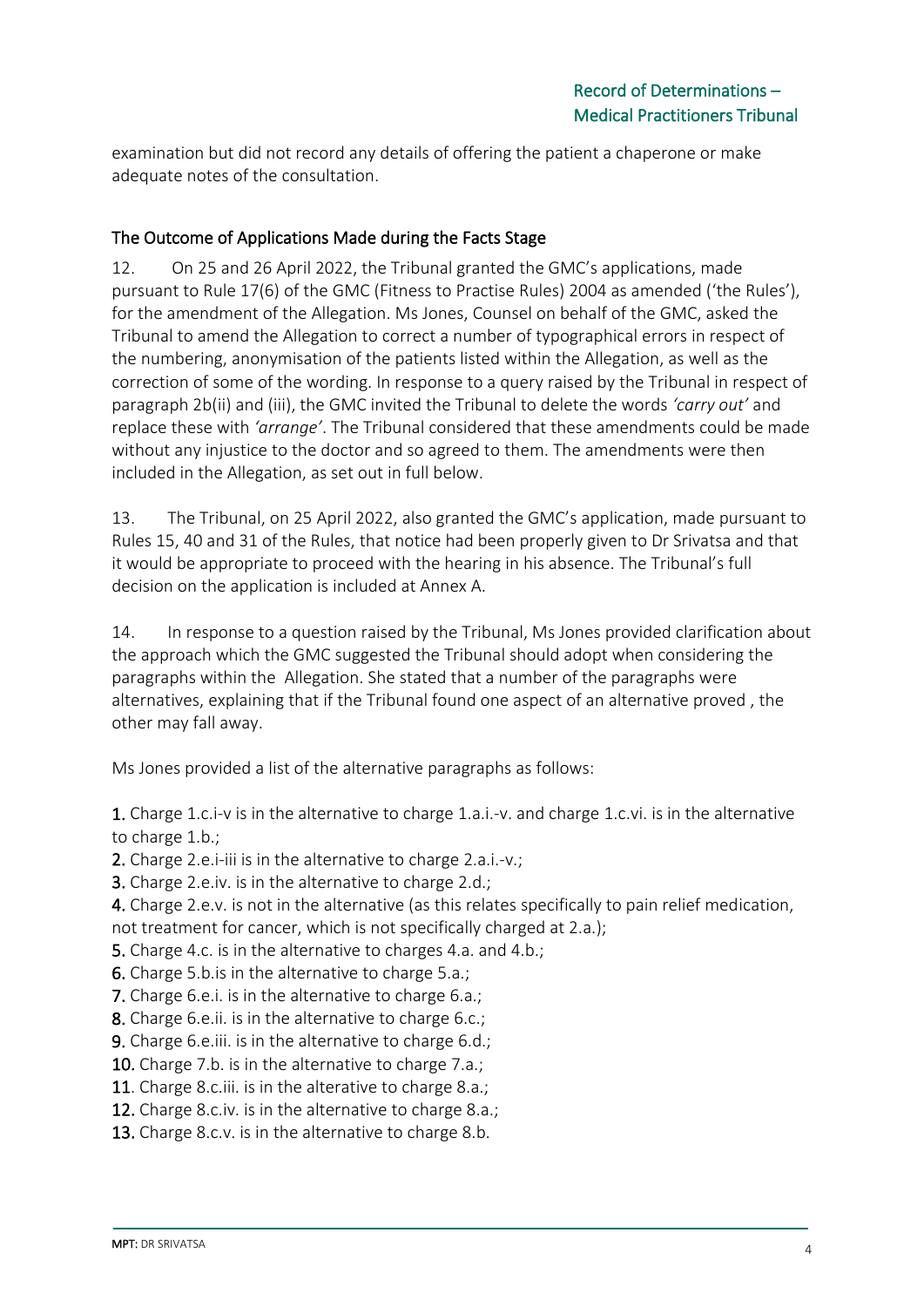The Tribunal agreed this was the appropriate approach to the allegation and applied it to its consideration of the relevant paragraphs.

#### The Allegation and the Doctor's Response

15. The Allegation made against Dr Srivatsa is as follows:

That being registered under the Medical Act 1983 (as amended):

- 1. On or around 16 May 2020 Patient A attended a consultation with you. You failed to provide good clinical care to Patient A in that you did not:
	- a. adequately examine the:
		- i. approximate size of the groin lump; To be determined
		- ii. presence or absence of redness, swelling and warmth; To be determined
		- iii. extent of swelling in Patient A's leg; To be determined
		- iv. presence or absence of scrotal swelling; To be determined
		- v. presence or absence of inguinal lymph nodes; To be determined
	- b. adequately assess Patient A's temperature; To be determined
	- c. adequately record in Patient A's records the:
		- i. approximate size of the groin lump; To be determined
		- ii. presence or absence of redness, swelling and warmth; To be determined
		- iii. extent of swelling in Patient A's leg; To be determined
		- iv. presence or absence of scrotal swelling; To be determined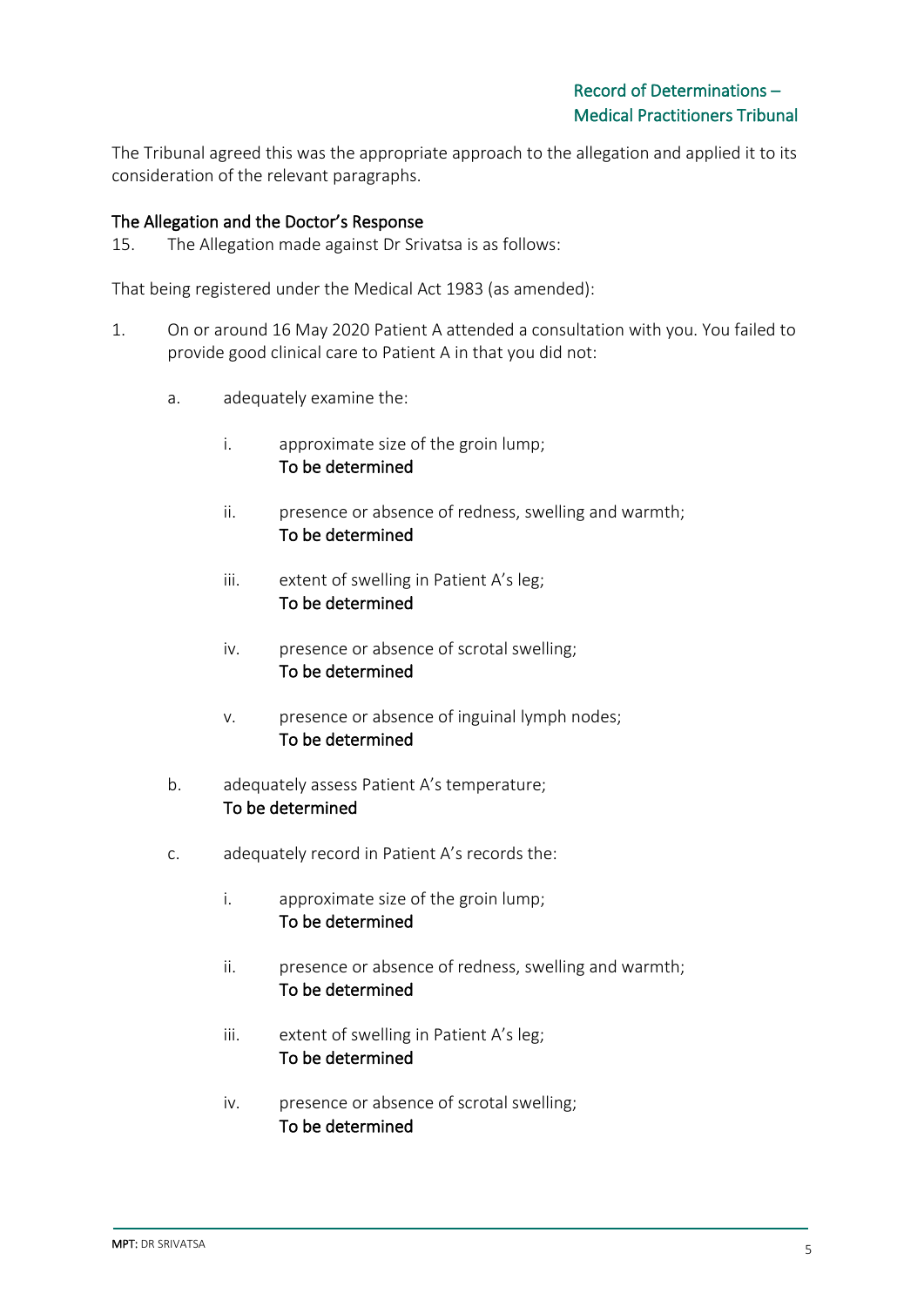- v. presence or absence of inguinal lymph nodes; To be determined
- vi. temperature of Patient A; To be determined
- d. consider an adequate differential diagnosis of:
	- i. injection site infection: To be determined
	- ii. deep vein thrombosis. To be determined
- 2. On or around 18 May 2020 Patient B consulted with you over the telephone. You failed to provide good clinical care in that you did not:
	- a. take an adequate medical history of Patient B's:
		- i. prostate cancer including the extent and spread of the cancer, any complications and current treatment; To be determined
		- ii. pain including the type and severity of pain; To be determined
		- iii. constipation including the duration and severity of constipation, food and fluid intake, when a bowel movement was last passed, the presence or absence of abdominal pain, and the presence or absence of vomiting; To be determined
		- iv. urinary symptoms including when he last passed urine and whether he had any suprapubic pain; To be determined
		- v. previous treatment required when taken to hospital with similar symptoms in the past; To be determined
	- b. adequately assess Patient B in that you did not:
		- i. arrange a face to face consultation for Patient B to be seen as a priority; To be determined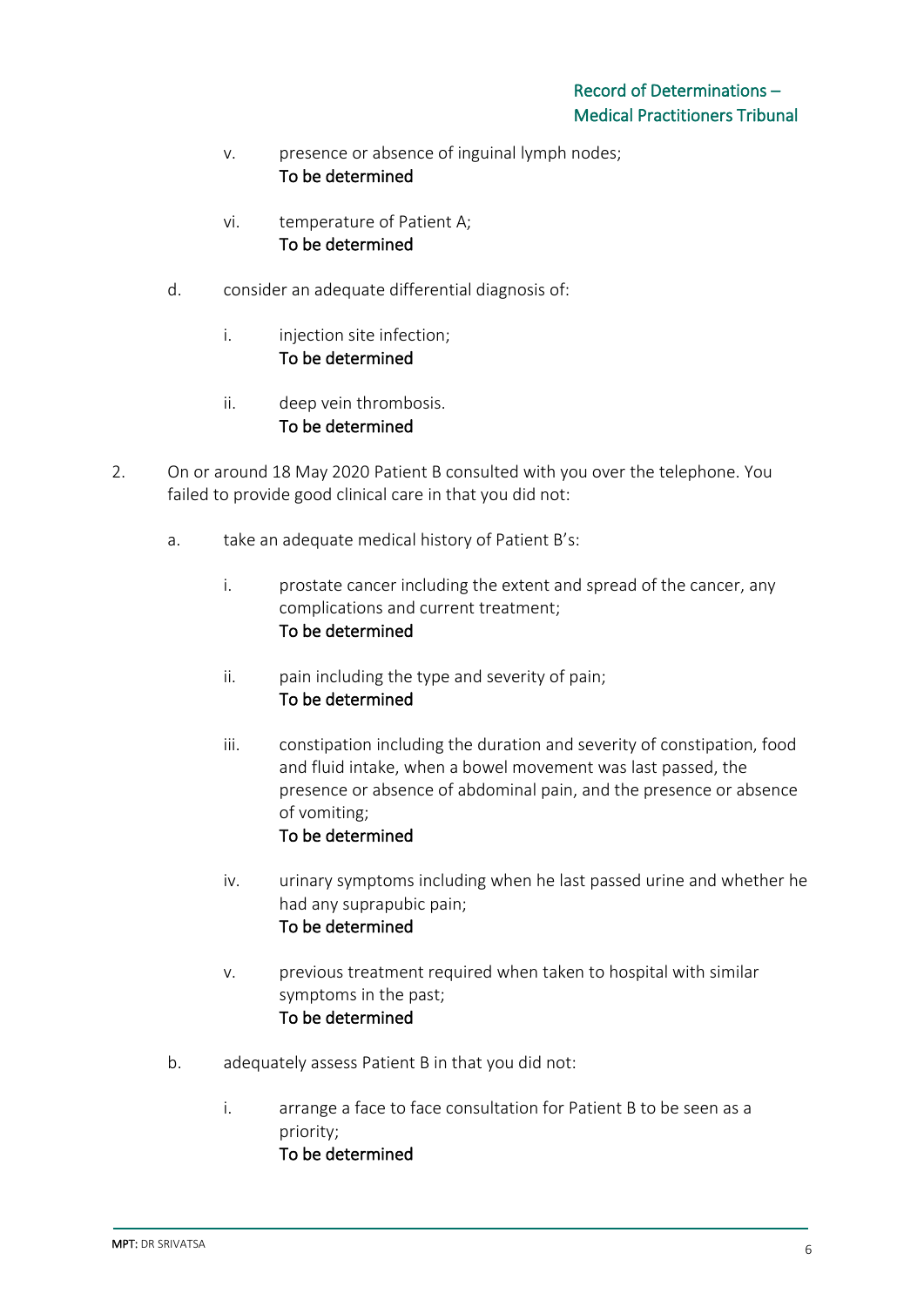- ii. earry out arrange an abdominal examination to check for bladder distention; Amended under Rule 17(6) To be determined
- iiii. earry out arrange an abdominal and rectal examination to check for abdominal masses and rectal impaction; Amended under Rule 17(6) To be determined
- c. record an adequate diagnosis in that you did not consider:
	- i. other causes of Patient B's urine retention; To be determined
	- ii. other causes of Patient B's constipation; To be determined
- d. put in place an adequate or appropriate treatment plan for urinary retention; To be determined
- e. make an adequate record of:
	- i. an adequate history of Patient B's presenting symptoms as set out at paragraph 2a; To be determined
	- ii. a past medical history; To be determined
	- iii. a medication history; To be determined
	- iv. an adequate management plan; To be determined
	- v. details of Patient B's prescribed Oramorph treatment. To be determined
- 3. On 23 May 2020 you undertook a telephone consultation with Patient C's sister and failed to put in place an adequate or appropriate treatment plan in that you did not give advice on sources of help and information for problem drug use. To be determined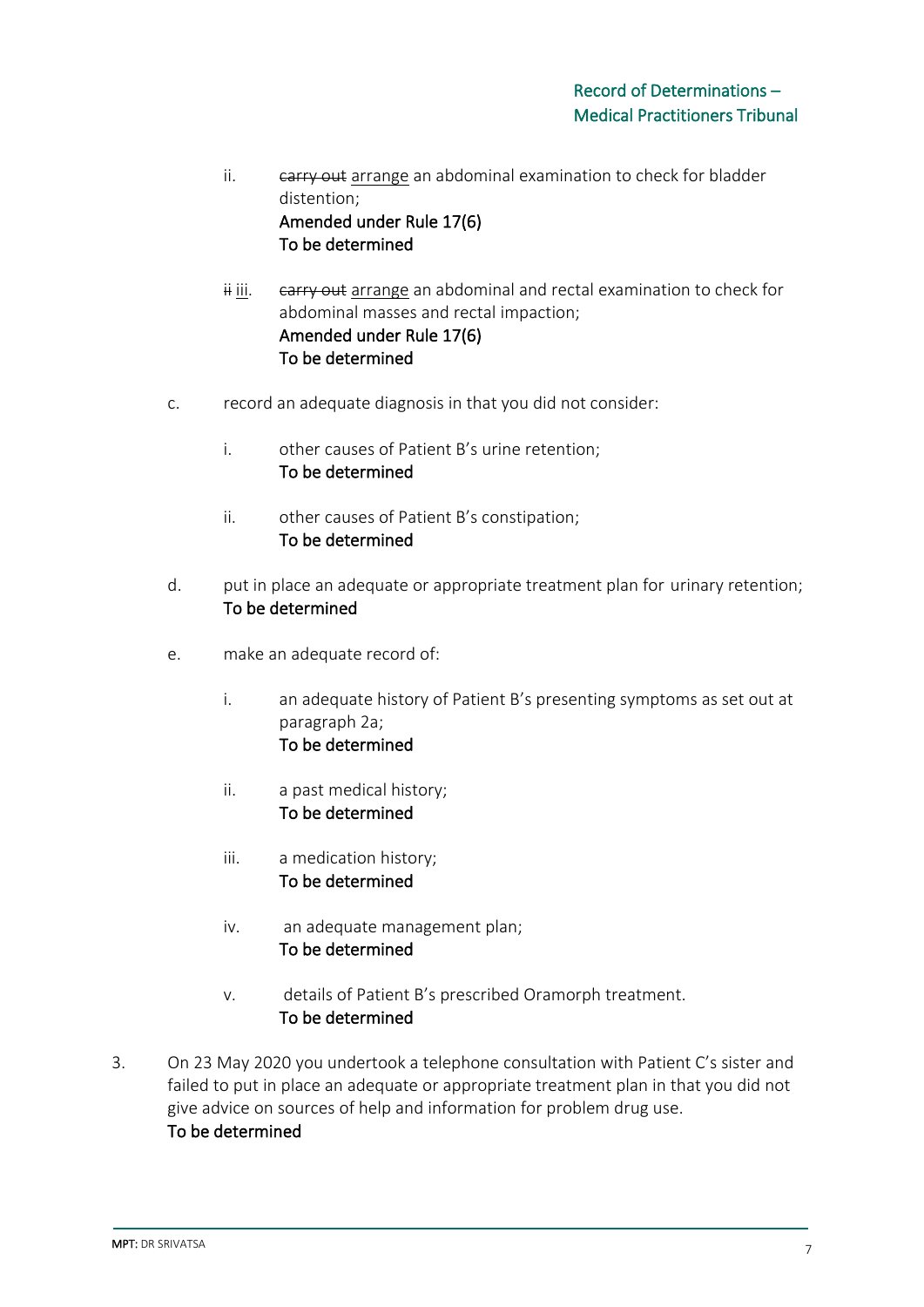- 4. On or around 24 May 2020 Patient D attended a consultation with you, along with his mother. You failed to provide good clinical care in that you did not:
	- a. assess Patient D's:
		- i. temperature; To be determined
		- ii. heart rate; To be determined
		- iii. respiratory rate; To be determined
		- iv. oxygen saturation; To be determined
		- v. hydration of mucous membranes; To be determined
		- vi. skin turgor; To be determined
		- vii. capillary refill time; To be determined
		- viii. rash, namely the distribution and nature of it; To be determined
	- b. provide adequate advice to Patient D's mother to:
		- i. continue feeds, encourage fluids, offer additional water if tolerated, offer small amounts of food; To be determined
		- ii. use paracetamol if Patient D appears distressed by fever; To be determined
		- iii. avoid overdressing and overheated rooms; To be determined
		- iv. monitor fluid intake and frequency of loose stools; To be determined
		- v. contact their registered GP if the symptoms persisted beyond 2-3 days;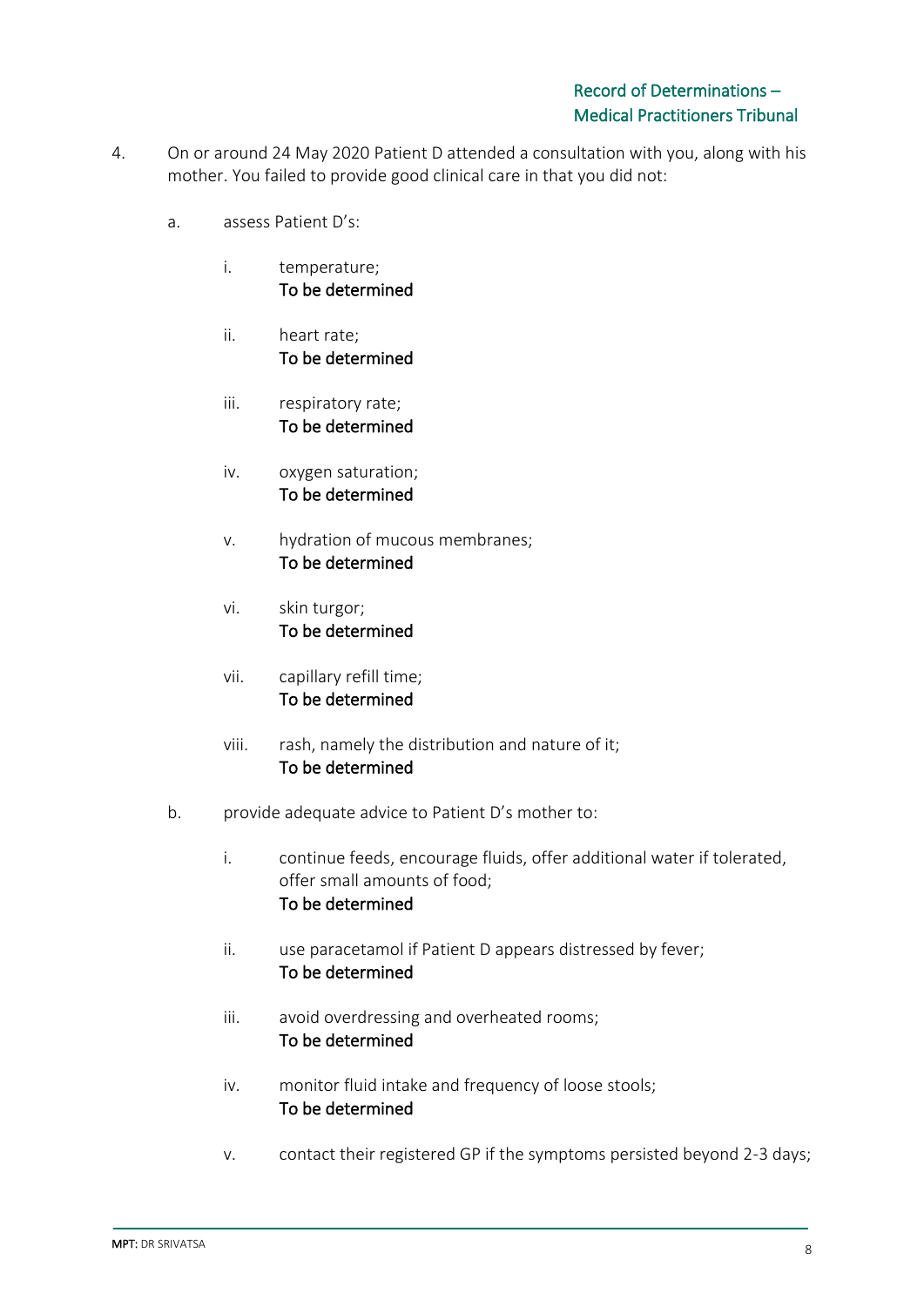# To be determined

- vi. seek urgent medical advice in the event of deterioration or parental control concern Amended under Rule 17(6) To be determined
- c. record the actions listed at paragraphs 4a and 4b above. To be determined
- 5. On or around 24 May 2020 Patient E attended a consultation with you, along with his father. You failed to provide good clinical care in that you did not:

a. assess Patient E's temperature; To be determined

b. record Patient E's temperature. To be determined

- 6. On 24 May 2020 you undertook a telephone consultation with Patient F and failed to provide good clinical care in that you did not:
	- a. obtain an adequate medical history from Patient F including:
		- i. the duration of the swelling; To be determined
		- ii. which part of Patient F's leg was affected; To be determined
		- iii. whether it was painful as well as tender; To be determined
		- iv. whether any joints were affected; To be determined
		- v. Patient F's past medical history; To be determined
		- vi. Patient F's drug history. To be determined
	- b. adequately assess Patient F; To be determined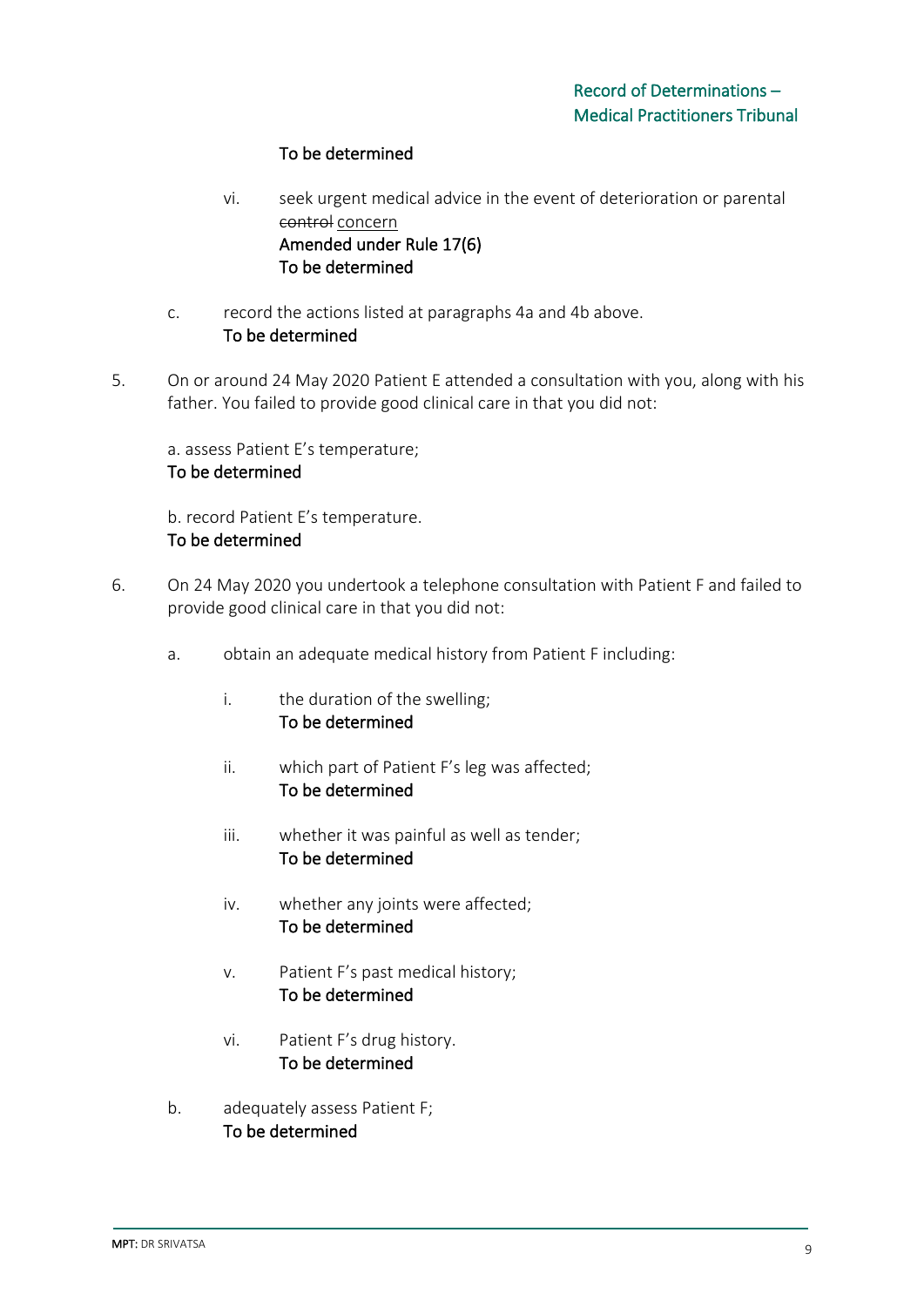- c. appropriately diagnose Patient F; To be determined
- d. implement any treatment plan; To be determined
- e. maintain an adequate record of the consultation in that you did not record:
	- i. an adequate medical history as set out at paragraph 40a 6a; Amended under Rule 17(6) To be determined
	- ii. any diagnosis; To be determined
	- iii. a treatment plan. To be determined
- 7. On 24 May 2020 you undertook a telephone consultation with Patient G. You failed to provide good clinical care in that you did not:
	- a. obtain an adequate medical history of Patient G's:
		- i. respiratory symptoms; To be determined
		- ii. pulling at ears; To be determined
		- iii. limb or joint symptoms; To be determined
		- iv. diarrhoea; To be determined
		- v. food and fluid intake; To be determined
		- vi. recent contacts; To be determined
		- vii. travel; To be determined
		- viii. past medical history;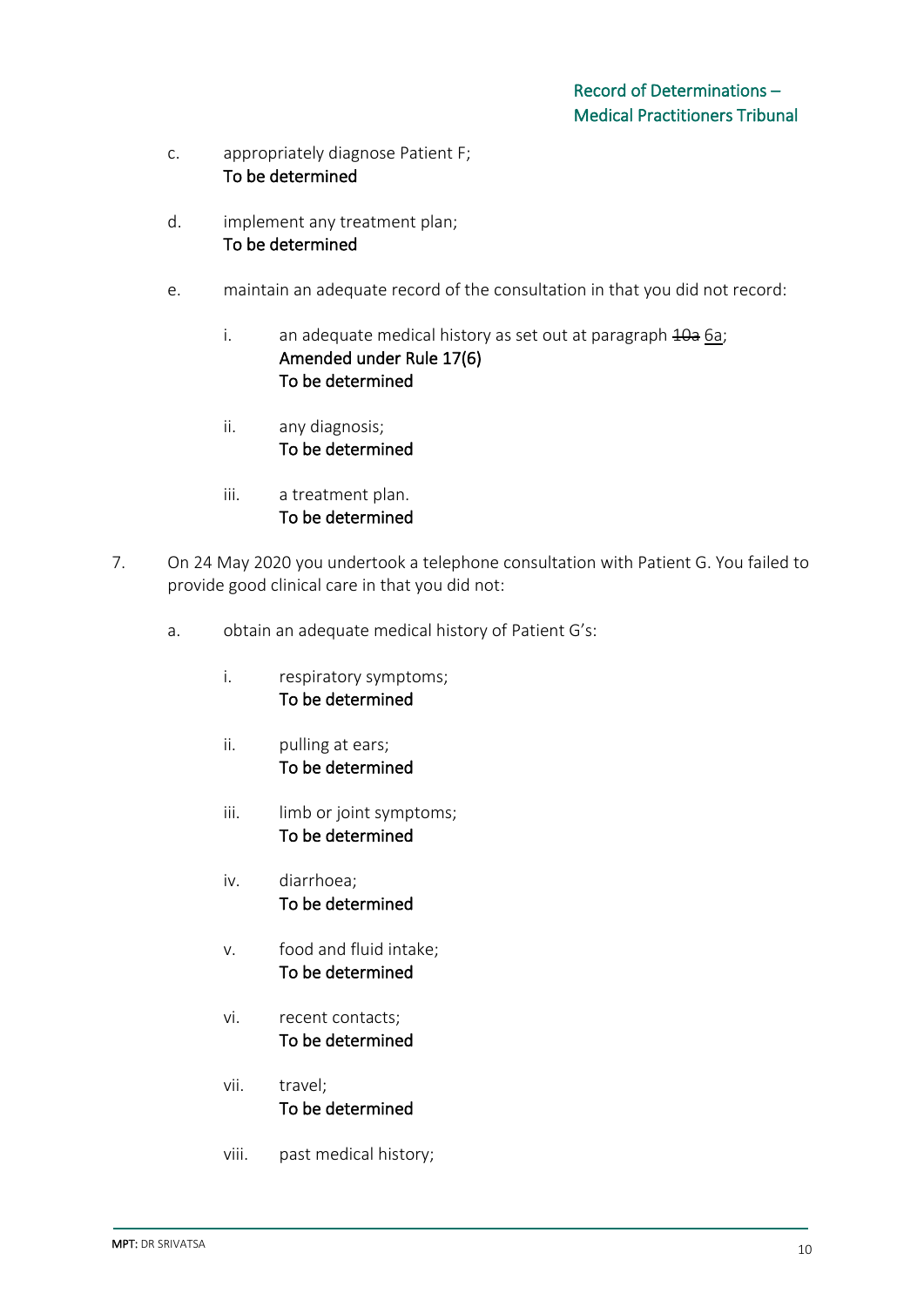# To be determined

- ix. drug history; To be determined
- b. adequately record your actions at paragraph  $\frac{11}{4}$  7a; Amended under Rule 17(6) To be determined
- c. reliably assess:
	- i. Patient G's presenting symptoms; To be determined
	- ii. whether Patient G should be seen in a face to face consultation. To be determined
- 8. On 24 May 2020 Patient H attended a consultation with you. You failed to provide good clinical care in that you did not:
	- a. offer Patient H a chaperone; To be determined
	- b. assess Patient H's temperature; To be determined
	- c. make an adequate record of:
		- i. information given to Patient H about the nature and purpose of the examination; To be determined
		- ii. Patient H's verbal consent to proceed with a testicular examination; To be determined
		- $\ddot{H}$  iii. whether a chaperone was offered; Amended under Rule 17(6) To be determined
		- iv. whether a chaperone was accepted or declined by Patient H; To be determined
		- v. Patient H's temperature. To be determined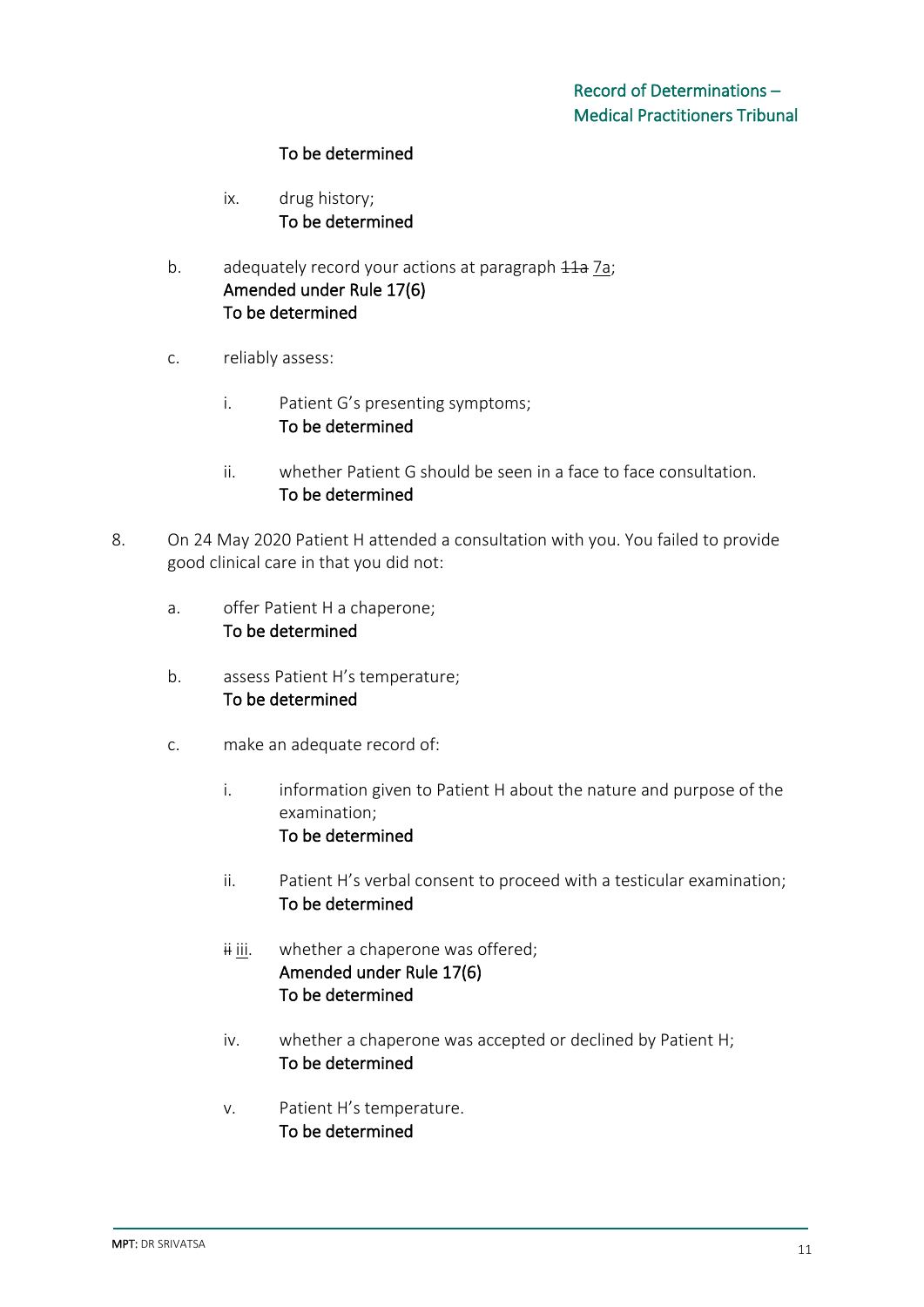And that by reason of the matters set out above your fitness to practise is impaired because of your misconduct. To be determined

### The Facts to be Determined

16. The Tribunal is required to determine whether Dr Srivatsa failed to provide good clinical care to the eight patients referred to in the Allegation, with whom he undertook either telephone or face to face consultations.

#### Witness Evidence

17. Dr Srivatsa did not provide a witness statement.

#### Expert Witness Evidence

18. The Tribunal received evidence from an expert witness, Dr J. He was called by the GMC and gave oral evidence on day one of the hearing, supplementary to his written report dated 31 December 2020. Dr J had 26 years' experience as GP Principal in daytime practice, and OOH general practice. He had additional experience as a GP Postgraduate trainer (Educational Supervisor) in daytime practice, and as a GP Clinical Supervisor in OOH practice. During his evidence, Dr J stated that he had recently retired from his substantive post as a GP but continued to work as a sessional GP in daytime practice and OOH general practice, maintaining his licence to practise. Dr J's evidence was directed at assisting the Tribunal in understanding the professional standards to be expected of a reasonably competent GP and assessing the extent to which Dr Srivatsa met this standard in respect of his consultations with the eight patients referred to in the Allegation.

#### Documentary Evidence

19. The Tribunal had regard to the documentary evidence provided by the parties. This evidence included but was not limited to:

- Dr I's initial referral, dated 14 July 2020
- Description of concerns
- Emails from Dr I outlining further concerns, dated 20 and 21 July 2020
- Witness statement of Patient E's mother, dated 26 August 2020
- Complaint investigation report
- Letter of complaint from Patient D's father, undated
- Dr Srivatsa's response to concern 4, his reflections and his correspondence with Dr I
- Eight patient reviews with commentary
- Medical records of Patient A
- Medical records of Patient B
- Medical records of Patient E
- Medical records of Patient D
- Medical records of eight patient reviews
- Expert report from Dr J, dated 31 December 2020
- Email from Dr J clarifying typographical error, dated 7 April 2021
- Proof of Service Bundle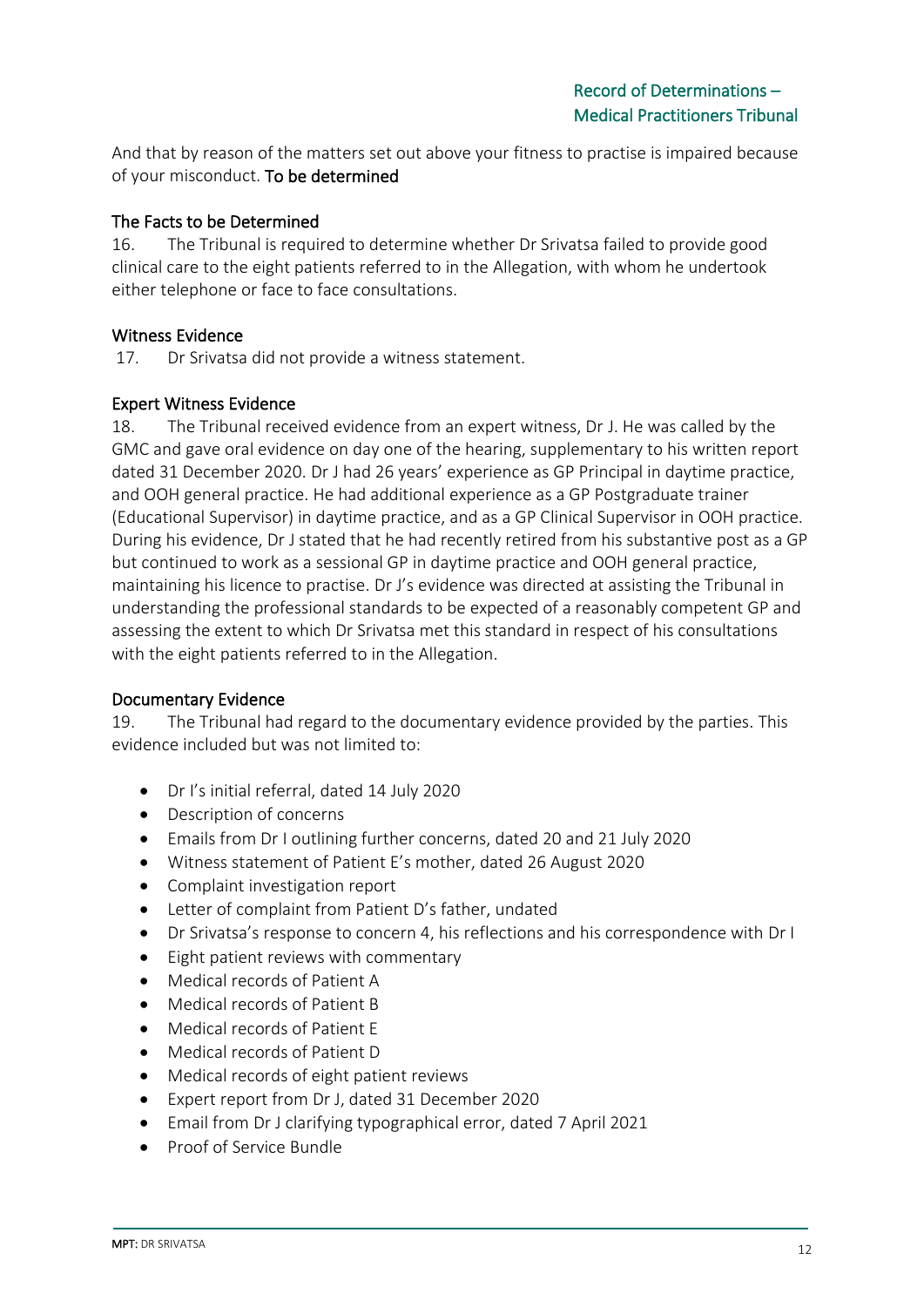• Letter from Dr Srivatsa to the GMC with the subject heading 'Reply and evidence to court', dated 24 March 2022

# The Tribunal's Approach

20. In reaching its decision on facts, the Tribunal has borne in mind that the burden of proof rests on the GMC and it is for the GMC to prove the Allegation. Dr Srivatsa does not need to prove anything. The standard of proof is that applicable to civil proceedings, namely the balance of probabilities, i.e. whether it is more likely than not that the events occurred.

21. The tribunal should consider each of the particulars of the allegations separately, assessing the evidence in relation to each and deciding whether it finds the facts alleged in the particular allegation to be proved.

22. Dr Srivatsa has not attended the hearing and has given no oral evidence or provided a signed witness statement, however there are documents which contain his responses to the complaints raised, and his views on proceedings. It is important that this hearing is fair to Dr Srivatsa. Dr Srivatsa's written replies are hearsay and the Tribunal may have regard to them when weighing the evidence before it. In assessing the weight of Dr Srivatsa's evidence, the Tribunal should bear in mind that Dr Srivatsa is not available for cross examination and therefore his statements cannot be challenged.

23. In determining the facts, the Tribunal will have to consider and assess the credibility and weight of all the evidence provided including the documentary evidence which has been put before it. This was touched on in the case of *Dutta v the GMC [2020] EWCA 1974 (Admin)* where it was said that :

*"The best approach from a judge is to base factual findings on inferences drawn from documentary evidence and known or probable facts. " This case of course relies very much on documentary evidence and you will wish to look critically at the documents before you which provide information about the nature and content of the consultations which are the subject of the charges."*

24. In respect of the expert witness evidence in this case, the Tribunal has read Dr Dr J's expert report and has also heard oral evidence from him when he provided additional evidence in response to questions from the Tribunal.

25. Where the expert witness has given opinion evidence, the Tribunal is the arbiter. It is not bound to accept expert opinion but it must explain clearly why it is deviating from this.

26. It is alleged in all stems of the Allegation, except for paragraph 3, that Dr Srivatsa failed to provide good clinical care to the patient, and specific actions not carried out. Some allegations contain the word 'adequately' and 'appropriate'. The Tribunal must give these words their everyday meaning, and the standard that Dr Srivatsa's actions should be judged against are those of a reasonably competent GP working in an OOH service.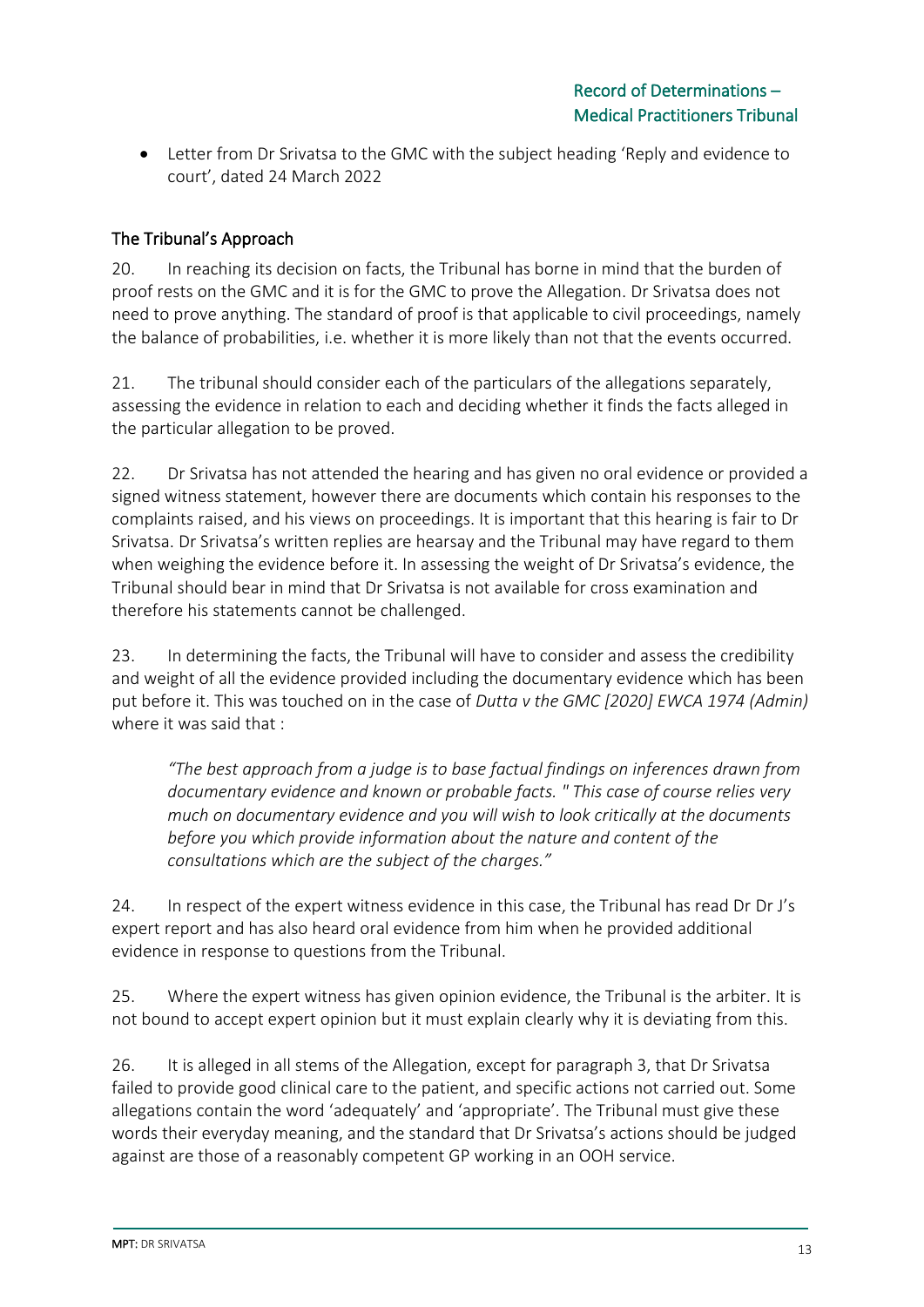27. The Tribunal should work through the particulars of the allegations set out in each of the eight charges, deciding if it finds each one proved or not, bearing in mind the standard of proof is the balance of probability. Having gone through that process for each charge, the Tribunal should then turn to the stem of the charge and decide whether it finds the stem proved.

28. The Tribunal should bear in mind that the word *"failed"* in this context does not simply mean that Dr Srivatsa did not do something, it means that Dr Srivatsa had a duty or obligation to act in a particular way and that he failed to carry out that duty or obligation. In deciding if he failed in his duty to provide good care to a patient, the Tribunal should assess this against the standard of a reasonably competent GP working in an OOH service.

29. If the Tribunal finds the standard of care provided is below that expected then it could properly find as a fact that Dr Srivatsa failed to provide good clinical care to the particular patient. The Tribunal's assessment of how far below the standard expected that care was, may be more relevant at the impairment stage of the proceedings when it will have to decide whether its findings of fact constitute misconduct which is so serious that it could form the basis of impaired fitness to practise.

30. In this respect the tribunal may be assisted by the evidence of the expert, Dr J, and it should also have regard to relevant parts of Good Medical Practice (2013) ('GMP') for instance in respect of record keeping, chaperones or any other aspects of care under consideration in the allegations.

# The Tribunal's Analysis of the Evidence and Findings

31. The Tribunal has considered each paragraph of the Allegation separately and has evaluated the evidence in order to make its findings on the facts.

32. This evaluation included the written and oral evidence of expert witness, Dr J. Having considered all the evidence in respect of each paragraph of the Allegation the Tribunal found Dr J to be credible and accepted his opinions due to his lengthy experience as a GP in daytime practice as well as in OOH work.

# Paragraph 1a i - v

33. The Tribunal accepted that while Dr Srivatsa had recorded the presence of a hard lump in his examination notes there was no comment on its size, and this was an important factor when thinking about diagnosis and treatment. Dr Srivatsa recorded in the examination notes:

*"Difficulty to walk, afebrile, hard lump in the groin and tender, cannot sit and left thigh and leg swollen"*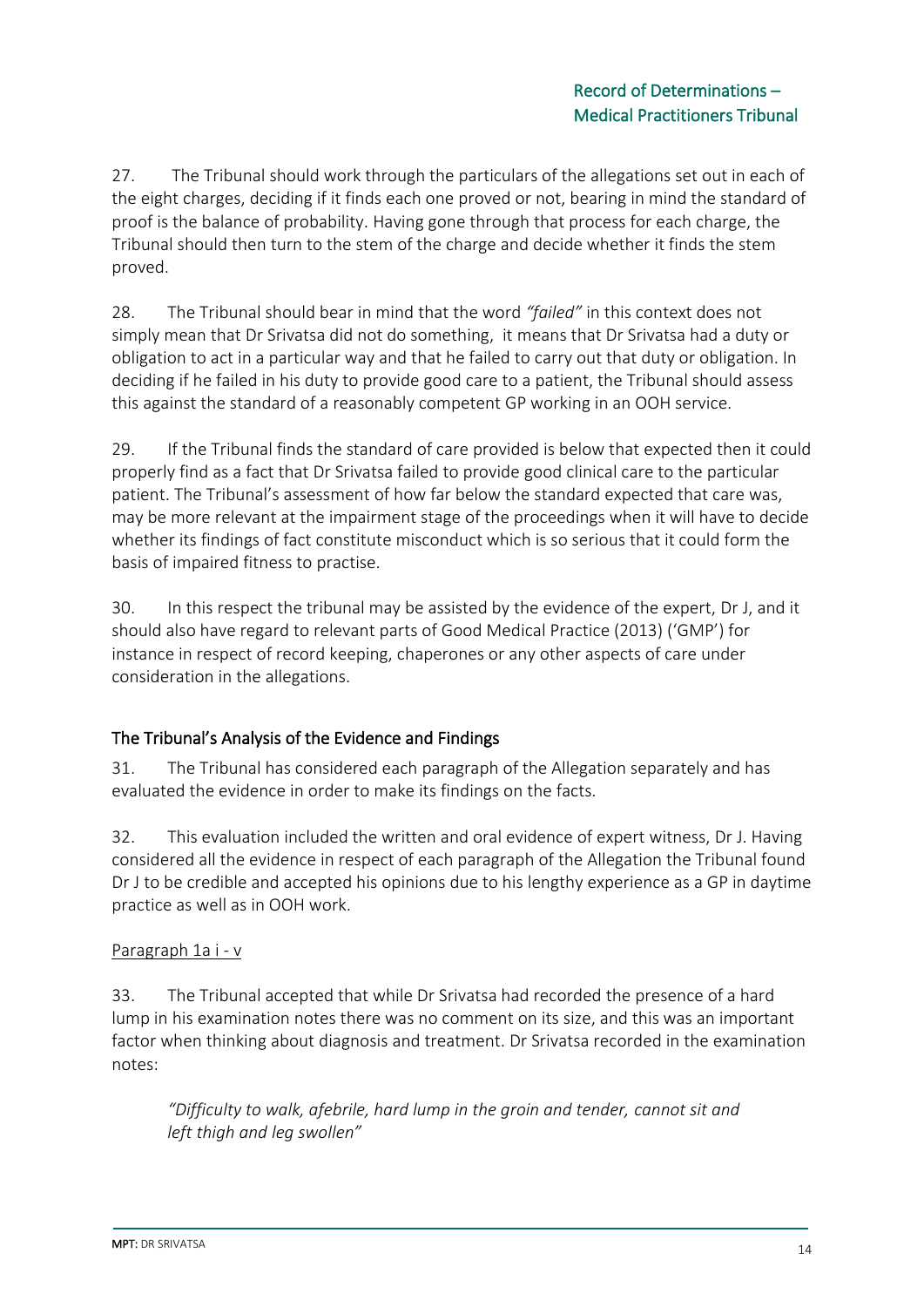There was no evidence that he recorded the presence of redness or warmth. While Dr Srivatsa did mention the swelling of the left leg and thigh, it was not particularised as to what exactly was swollen, and the Tribunal found this to be an incomplete description. Additionally, there was no further analysis as to the extent of the swelling in Patient A's leg, no record at all of any scrotal swelling and no indication to suggest that Dr Srivatsa examined for inguinal lymph nodes.

34. Accordingly, the Tribunal found paragraph 1a i - v proved in its entirety.

# Paragraph 1b

35. Taking a patient's temperature in this type of clinical setting is a relevant assessment that would be expected of any reasonably competent GP and the Tribunal could not find any reason for Dr Srivatsa not to have assessed Patient A's temperature. Accordingly, the Tribunal found paragraph 1b proved.

# Paragraph 1c i - v

36. In respect of 1c i - v the Tribunal has determined and found proved 1a i - v. These charges are direct alternatives and as the Tribunal has found Dr Srivatsa did not adequately examine Patient A in respect of these particulars, he cannot be found to have failed to record them. Therefore the Tribunal found paragraph  $1c - v$  to be not proved.

# Paragraph 1c vi

37. In respect of paragraph 1c vi this paragraph is a direct alternative to 1b which the Tribunal has determined and found proved. As Dr Srivatsa cannot be found to record what he did not do, the Tribunal found paragraph 1c vi to be not proved.

# Paragraph 1d i -ii

38. Dr Srivatsa had recorded his diagnosis as *"Looks like thrombophlebitis with lump ? cause"*. As he did not record anything else, the Tribunal was not satisfied that Dr Srivatsa considered an adequate differential diagnosis of either an injection site infection or deep vein thrombosis. Accordingly, the Tribunal found paragraph  $1d$  i – ii proved in its entirety.

#### Stem of paragraph 1

39. Good clinical care requires a doctor to carry out an adequate examination and consider differential diagnoses. In view of its findings above, the Tribunal found paragraph 1 to be proved.

# Paragraph 2a i - v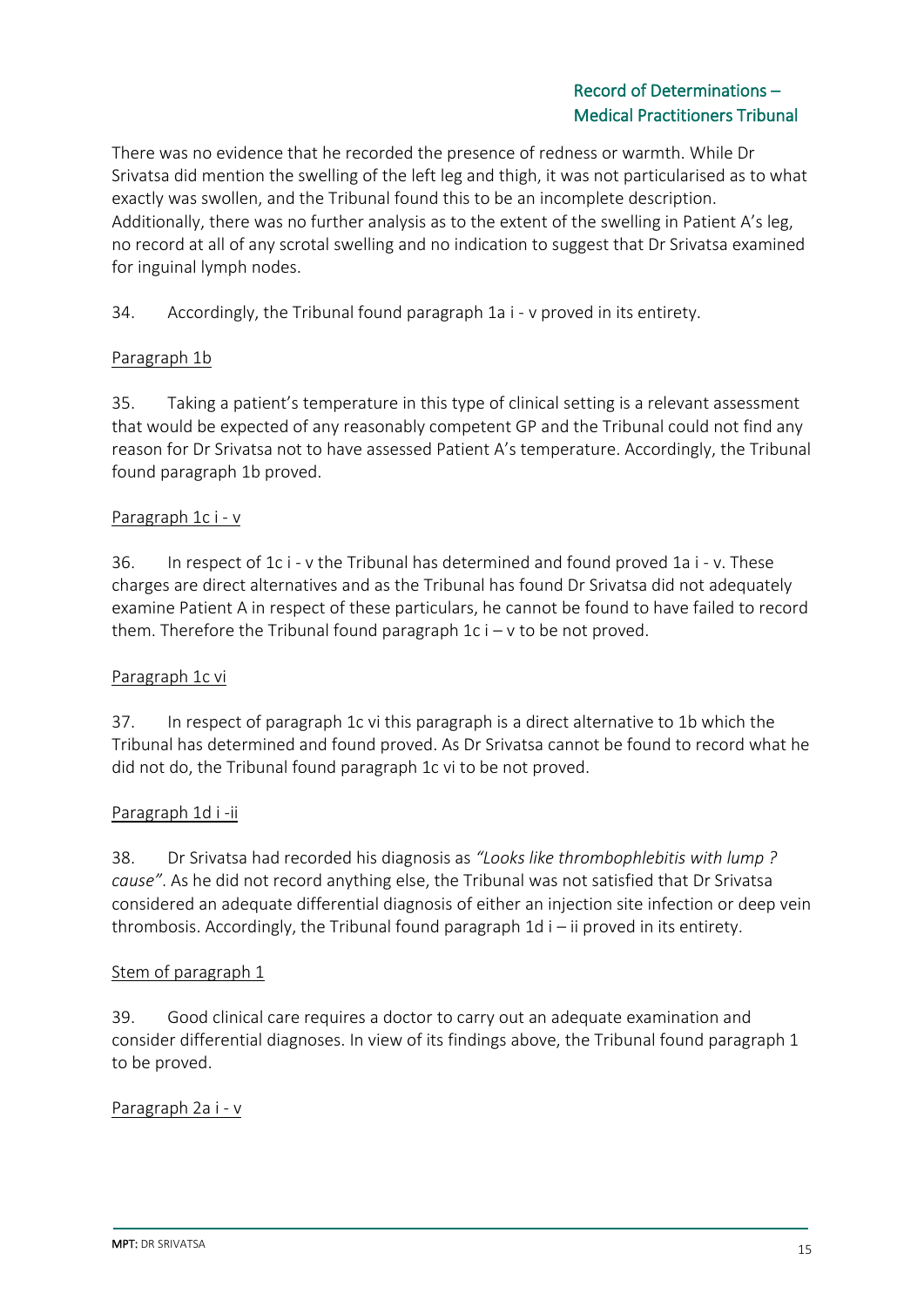40. Patient B's consultation was over the telephone and the Tribunal took into consideration that a medical history taken over the telephone may need to be more detailed than when taken face to face, as a GP conducting a telephone consultation cannot physically examine the patient. During this consultation Dr Srivatsa had noted little background about the cancer or details of the patient's pain. An example of an OOH telephone triage history can be seen in the records of Patient A and comparison showed the difference in the depth of questioning and detail, compared to that of Dr Srivatsa's.

41. The Tribunal determined that it would have been useful to understand the history and severity of Patient B's pain. Tools for assessing levels of pain are available, and Dr Srivatsa could have made reference to one of these.

42. In this specific scenario, given that Patient B had a known cancer, to take the history of constipation was crucial as this could have been caused by several factors including his current medication, yet this was not addressed by Dr Srivatsa.

43. Dr Srivatsa made a comment about dysuria, but did not enquire about when Patient B had last passed urine. He did not ask further questions about suprapubic pain. Urinary retention is an acute medical condition which requires urgent management and Dr Srivatsa should have asked further questions.

44. Dr Srivatsa recorded in the history, *"Past had similar problem was taken to hospital"*  but Patient B had several problems and the history neither clarified which element of his symptoms was the similar problem, nor what treatment Patient B had received in hospital on previous occasions. The Tribunal determined that it was usual to ask what happened in the same situation in the past. If another doctor looked at this history this information would be useful for the ongoing care of the patient. It was important to give sufficient detail and knowing what happened in the past in a similar situation would be a helpful part of the history.

45. The Tribunal found paragraph 2a i - v, therefore, proved in its entirety.

# Paragraph 2b i - iii

46. The Tribunal determined that Patient B had a complicated medical history and urinary retention cannot be managed via a telephone consultation. The diagnosis recorded by Dr Srivatsa was: *"Diagnosis: Retention of urine and constipation"* and therefore Patient B should have had a face to face consultation. In his report, Dr J stated:

*" retention of urine and constipation may both be associated with a serious underlying condition (such as bowel obstruction) and require a face to face consultation, including physical examination, to be assessed adequately. In particular, urinary retention requires an abdominal examination to check for bladder distention and constipation requires an abdominal and rectal examination to check for abdominal masses and rectal impaction. My opinion is that Dr Srivatsa should have arranged a face to face*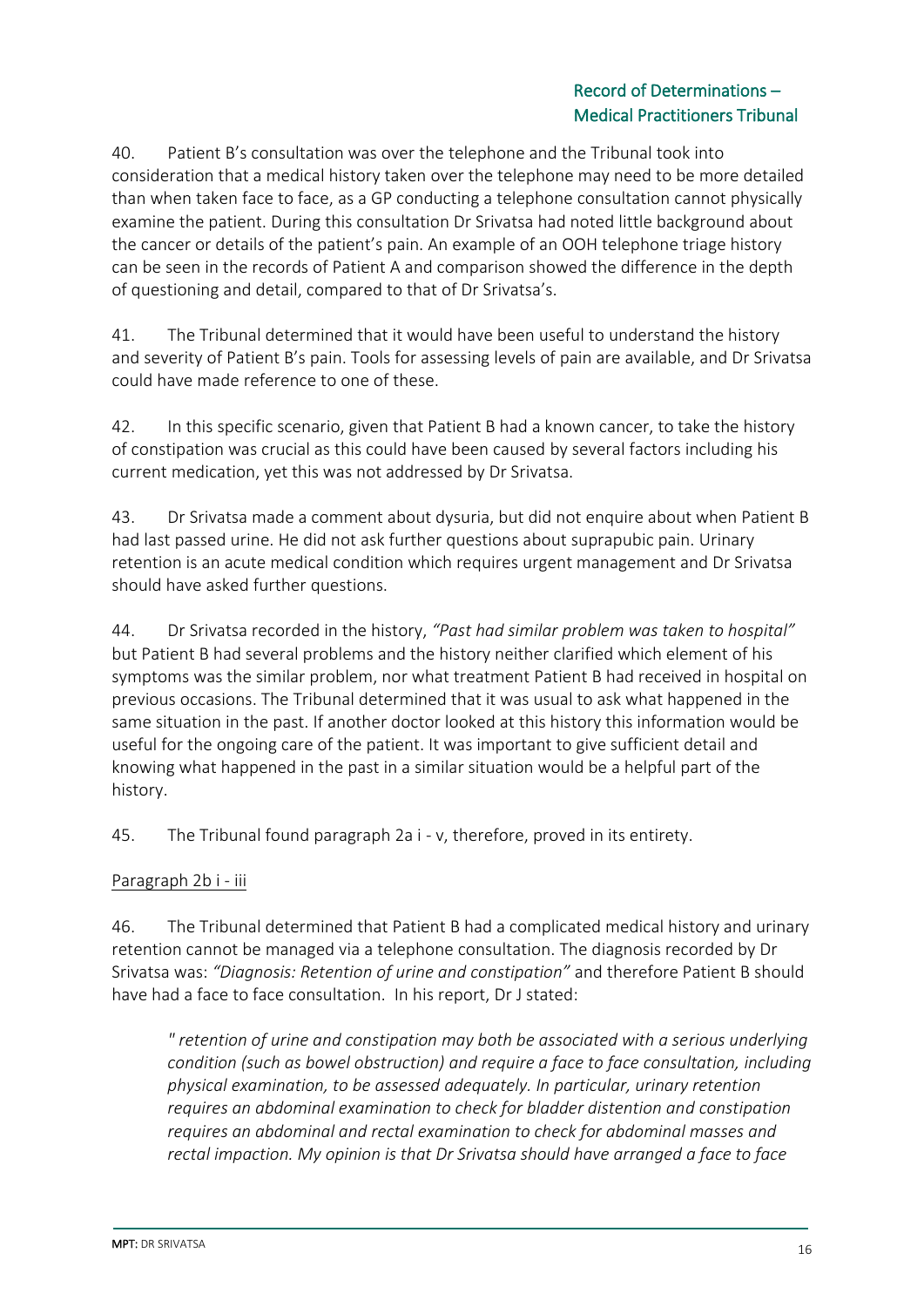*consultation for Patient B at the GP OOH service, to be seen as a priority (within two hours)."*

Dr J also advised that urinary retention could be caused by a number of conditions and usually required treatment by catheterization.

47. Based on the urgency and potential risk to Patient B, Dr Srivatsa should have arranged an abdominal and rectal examination to check for bladder distention, abdominal masses, and rectal impaction but he did not do so. He did not arrange a physical examination for Patient B either with himself or another doctor.

48. Accordingly, the Tribunal found paragraph 2b i - iii proved in its entirety.

# Paragraph 2c i - ii

49. From the diagnosis recorded by Dr Srivatsa it was unclear whether he had written the diagnosis or whether it was diagnostic code, and there was no indication that he had considered any other causes. An adequate diagnosis could be simple; not listing causes for a diagnosis is not necessarily inadequate and a doctor could write 'constipation/urinary' without anything else. However, in the opinion of Dr J, Dr Srivatsa's diagnosis was inadequate *"because possible underlying causes of Patient B's symptoms were not recorded".* With a comprehensive history, the narrative is easier to follow by the next treating doctor. In this case it would be difficult, based on little or no history, for the next doctor viewing the records to see what had happened. The Tribunal determined that there was no evidence to show any consideration was made by Dr Srivatsa as to other causes of Patient B's urine retention and constipation and accordingly found paragraph 2c i -ii proved in its entirety.

# Paragraph 2d

50. Dr Srivatsa recorded the following treatment plan in addition to the prescribed medication*: "Treatment: Try taking bath and relax to pass urine, also hot water bag".* The expert witness was explicit in his report in relation to the adequacy of this plan and wrote that *"this was not an adequate or appropriate treatment plan for urinary retention".* Taking this into account, the Tribunal found paragraph 2d of the Allegation proved.

# Paragraph 2e i - iv

51. The Tribunal has found paragraph 2a i, ii, and iii proved and therefore Dr Srivatsa cannot record what he did not do, meaning the Tribunal could not find paragraph 2e i, ii, and iii proved. Similarly, the Tribunal found paragraph 2e iv not proved on that basis that it had found paragraph 2d proved. Accordingly the Tribunal found paragraph 2e i -iv not proved.

# Paragraph 2e v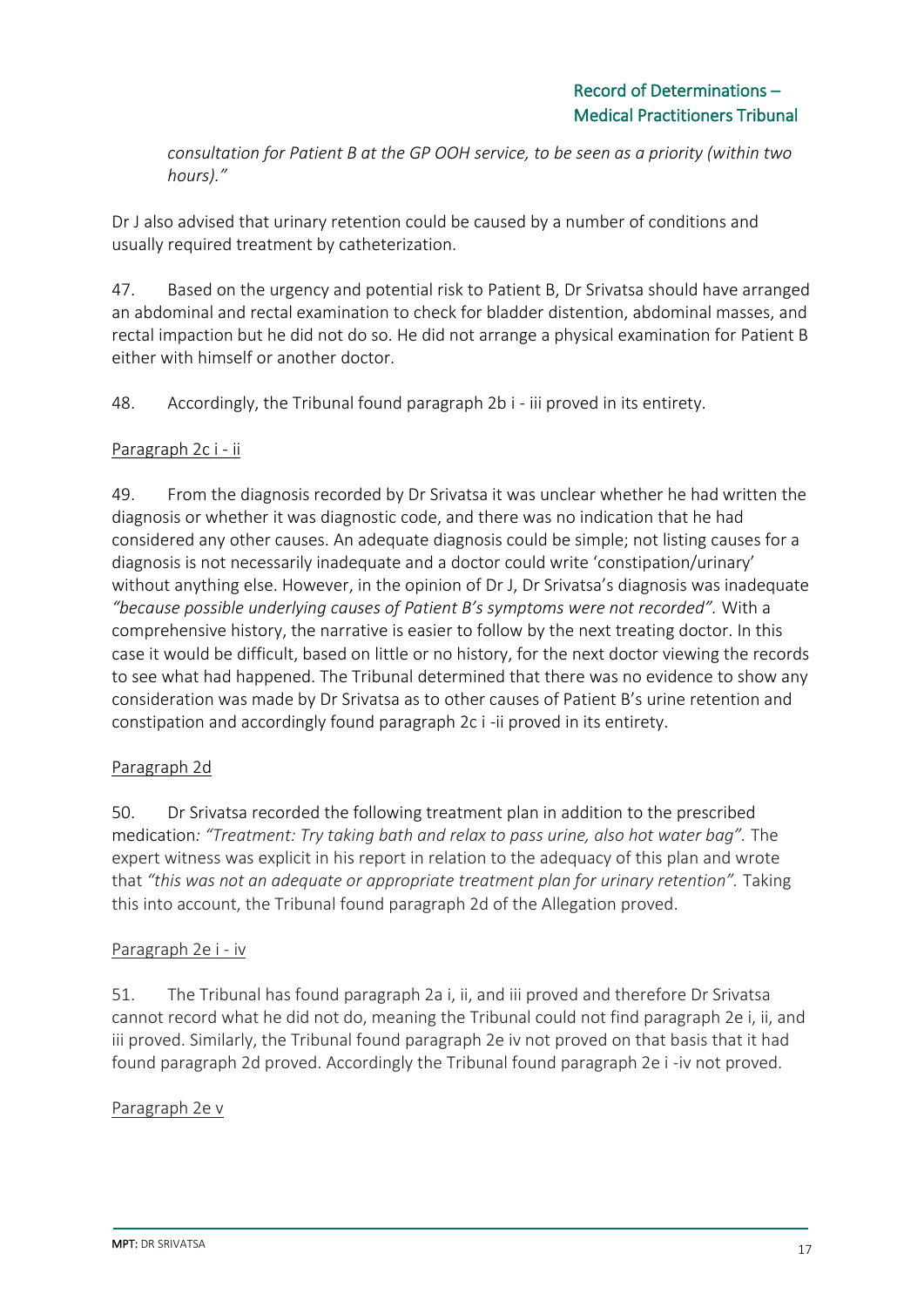52. The Tribunal was unable to find any evidence that the details of Patient B's prescribed Oramorph treatment had been adequately recorded. As the Oramorph could have been a potential cause of the constipation it would have been relevant to record more information. Patient B had requested a further prescription of Oramorph but Dr Srivatsa had not recorded either the dose that Patient B was currently taking or the length of time he had been on the medication, information that was required to be able to prescribe appropriately. He also omitted to record the dosage that he intended to prescribe. Based on these omissions the Tribunal found paragraph 2e v proved.

# Stem of paragraph 2

53. On the basis that good clinical care includes adequate history taking, adequate assessment of the patient to determine whether a face to face consultation is necessary and to carry out relevant examinations, recording adequate and differential diagnoses, this was not good clinical care and the Tribunal found paragraph 2 to be proved.

# Paragraph 3

54. In his record of the telephone consultation with Patient C's sister, Dr Srivatsa wrote*, "No clinical problem".* There was no record that any advice was given to Patient C's sister about sources of help and information for problem drug use. Dr Srivatsa specifically pointed out in the record that there was no need to refer Patient C to mental health services. There was no evidence to show that he considered Patient C's drug use to be a problem and did not put an adequate or appropriate treatment plan in place. As a minimum Dr Srivatsa could have advised Patient C's sister to encourage Patient C to consult his own GP. It was neither adequate nor correct to write *"No clinical problem"* and general advice should have been given to Patient C's sister.

55. Based on this analysis, the Tribunal found paragraph 3 proved.

# Paragraph 4a i, ii, iv, v, vi, vii

56. The Tribunal could find no evidence that Dr Srivatsa had assessed Patient D's temperature, heart rate, oxygen saturation, hydration of mucous membranes, skin turgor, and capillary refill time and according found paragraph 4a i, ii, iv, v, vi, and vii all proved.

# Paragraph 4a iii, viii

57. In the examination recorded by Dr Srivatsa, he noted that Patient D's respiratory rate was normal and therefore the Tribunal found paragraph 4a iii not proved.

58. The Tribunal took into consideration that the history recorded by the triage doctor would be available to Dr Srivatsa. His subsequent record of the history along with the triage history would have formed an overall record, and it would not be expected for Dr Srivatsa to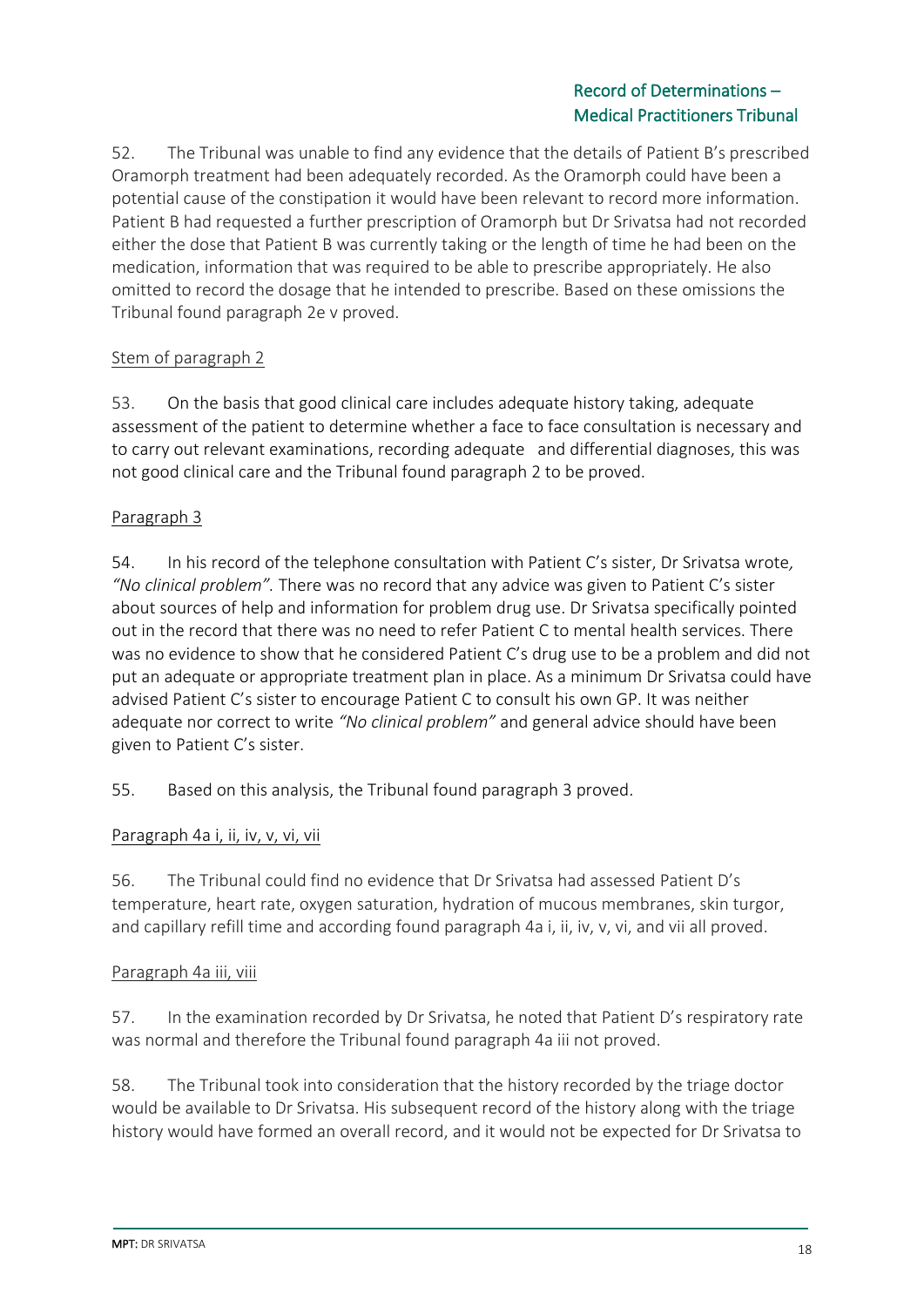repeat notes already made. The Tribunal found paragraph 4 viii not proved on the basis that notes about the rash, referring to blanching and its site, had already been made.

#### Paragraph 4b i - vi

59. The treatment plan recorded by Dr Srivatsa was:

*"Treatment: Nil, Educated mother, advice to give lukewarm water bath and observe. If rash turns out not to blanch call back"*

As there was no mention in the treatment plan of any of the points in paragraph 4b i, ii, iii, and iv, the Tribunal found these all proved.

60. While there was mention of the course of action to be taken should the rash not blanch, there was no mention of what should be done specifically if there were prolonged symptoms lasting beyond two or three days and therefore the Tribunal found 4b v proved.

61. The Tribunal took into consideration that sufficient explanation needed to be given to Patient D's parents about what to do in the event of any deterioration in his symptoms, and when to seek urgent medical advice. As there was no record that this discussion had taken place, the Tribunal found paragraph 4b vi to be proved.

62. Accordingly the Tribunal found paragraph 4b i -vi proved in its entirety.

# Paragraph 4c

63. As paragraph 4c is an alternative to paragraphs 4a and 4b which have, in the most part been proved, the Tribunal found paragraph 4c to be not proved. In relation to paragraph 4a iii and viii the Tribunal has found that Dr Srivatsa did assess these two matters and did record them. In respect of the remainder of 4a and all of 4b, the Tribunal found these paragraphs to be proved and as Dr Srivatsa cannot record what he did not do, the remainder of paragraph 4c is found not proved. Accordingly, paragraph 4c is not proved in its entirety.

#### Stem of paragraph 4

64. Overall, the Tribunal found paragraph 4 to be found proved in that Dr Srivatsa did not provide good clinical care to Patient D.

#### Paragraph 5a

65. In the triage notes it was specifically stated that Patient E's temperature had not been recorded. Despite this being an indicator to Dr Srivatsa, he noted, *"mild fever, no chills"* and failed to take a temperature reading. In his letter to Dr I dated 23 June 2020, he stated: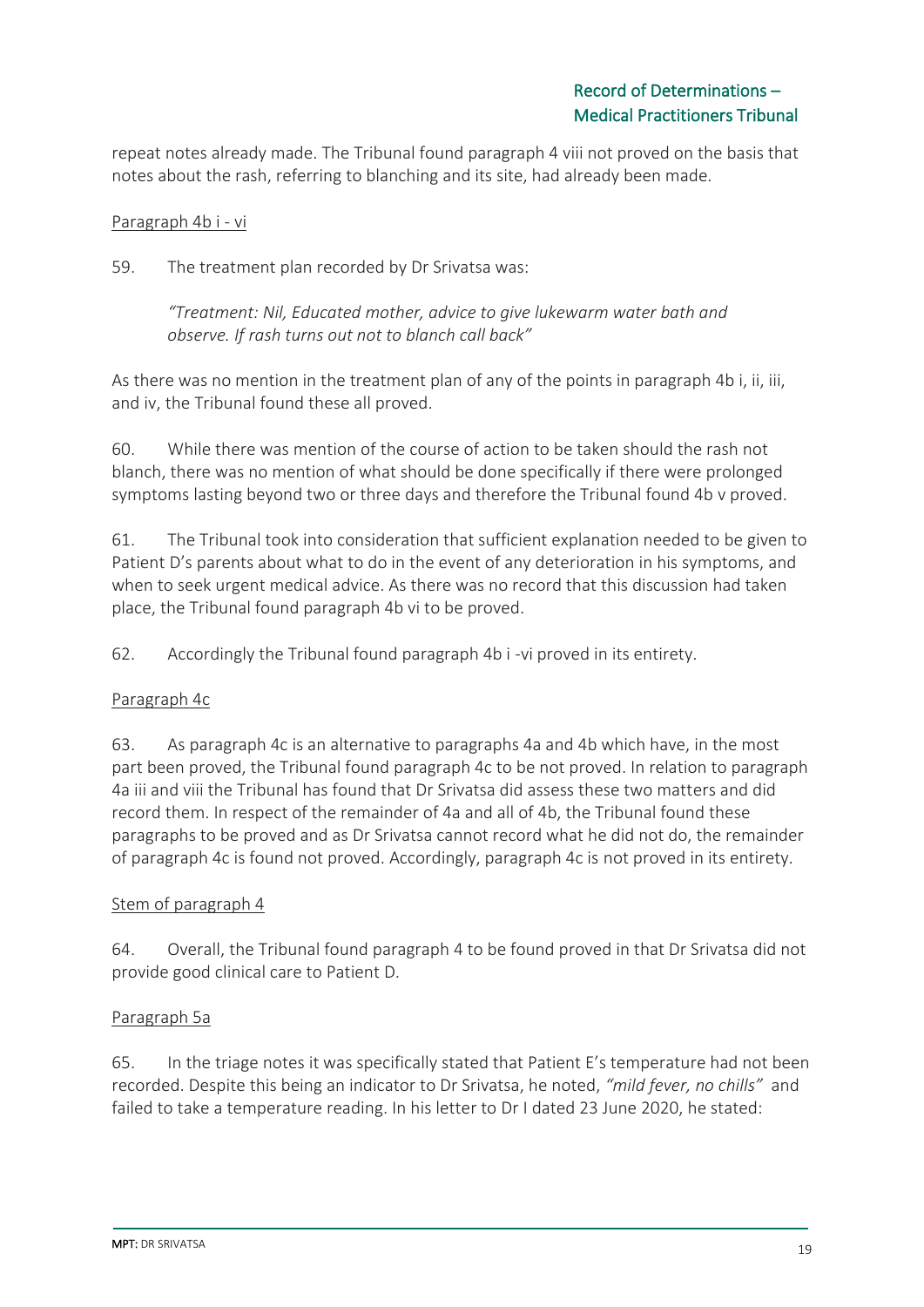*"The boy was well, I clinically examined his chest, abdomen and did not feel it was necessary to record his temperature, because he was not warm to touch. I have worked as a doctor for more than thirty years in acute and intensive care before I retrained to be a GP. I have never measured or recorded temperature, nor found it help me diagnose any illness in the UK. I have published a letter in GP Update, explaining why doctors must not give too much importance to temperature."*

The Tribunal accordingly found paragraph 5a to be proved.

# Paragraph 5b

66. As Dr Srivatsa did not assess Patient E's temperature, it follows that he could not have recorded it. Therefore, the Tribunal found paragraph 5b not proved.

# Stem of paragraph 5

67. The Tribunal considered that taking the temperature of a child presenting with Patient E's symptoms was a standard requirement in providing good clinical care and accordingly, the Tribunal found paragraph 5 to be proved.

# Paragraph 6a i - vi

68. In relation to Dr Srivatsa obtaining an adequate medical history from Patient F, the expert witness wrote in his report that Dr Srivatsa had not recorded key aspects of the history such as: the duration of swelling, which part of the leg was affected, whether it was painful as well as tender, whether any joints were affected, previous medical history and drug history. The Tribunal was unable to find any evidence that Dr Srivatsa had detailed this information adequately and according found paragraph 6a i – vi proved in its entirety.

# Paragraph 6b

69. Based on the standard of the history taking being so poor, it was not possible for the Tribunal to ascertain whether Dr Srivatsa had adequately assessed Patient F. It was of the view that a more detailed history should have been taken and found paragraph 6b to be proved.

# Paragraph 6c

70. Dr Srivatsa only noted *"pain in limb"* and did not record a diagnosis. The Tribunal accordingly found paragraph 6c to be proved.

#### Paragraph 6d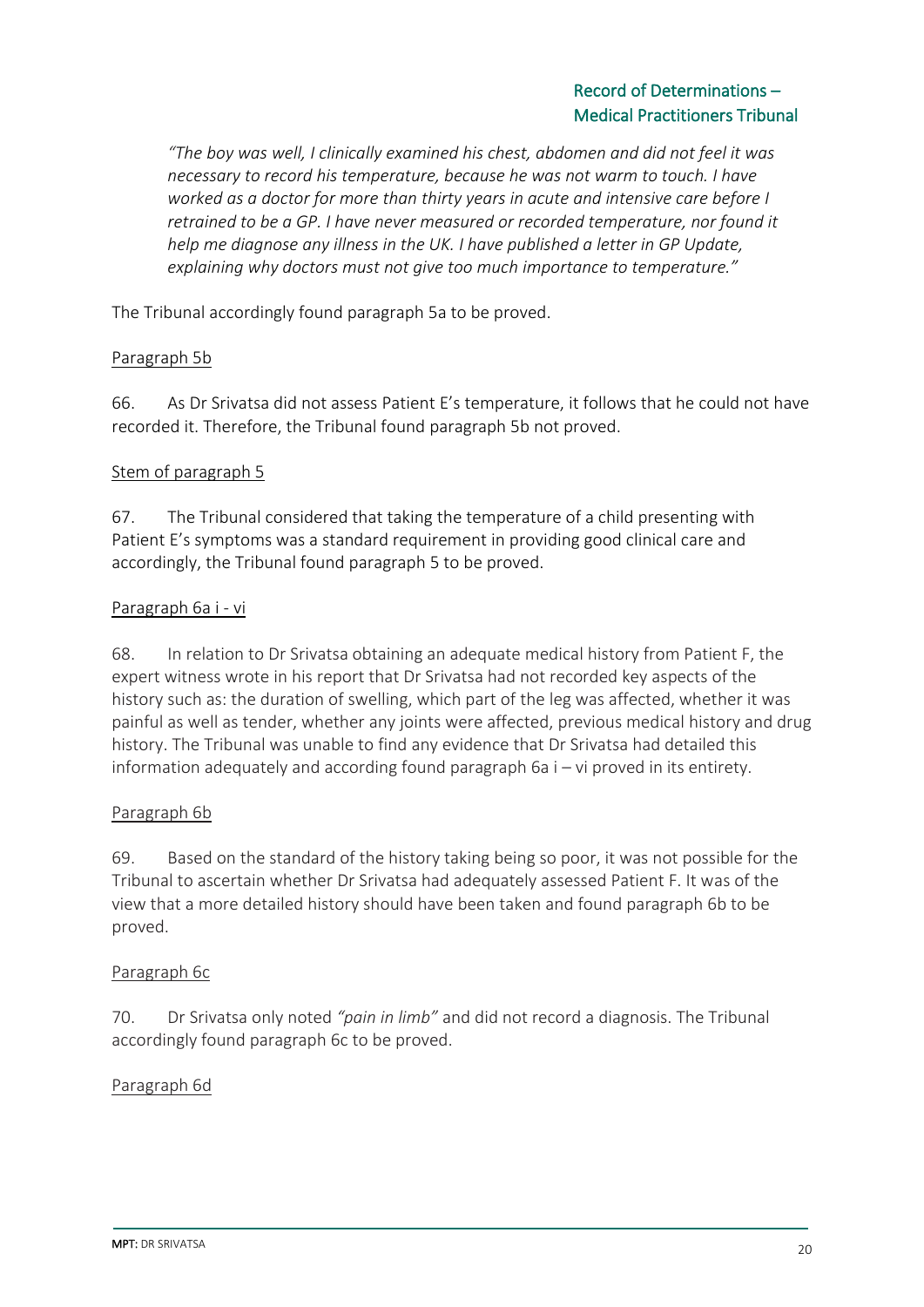71. There was no evidence of a treatment plan being made and Dr Srivatsa recorded *"no follow up"* in the Follow Up section of the record. The Tribunal therefore found paragraph 6d to be proved.

# Paragraph 6e i

72. Paragraph 6e i is an alternative to paragraph 6a which has been found proved in its entirety. As Dr Srivatsa cannot record what he did not do, the Tribunal found paragraph 6e i to be not proved.

# Paragraph 6e ii

73. Paragraph 6e ii is an alternative to paragraph 6c which has been found proved. As Dr Srivatsa cannot record what he did not do, the Tribunal found paragraph 6e ii to be not proved.

#### Paragraph 6e iii

74. Paragraph 6e iii is an alternative to paragraph 6d which has been found proved. As Dr Srivatsa cannot record what he did not do, the Tribunal found paragraph 6e iii to be not proved.

#### Stem of paragraph 6

75. On the basis of the charges found proved, Dr Srivatsa failed to provide good clinical care to Patient F and accordingly, the Tribunal found paragraph 6 proved overall.

# Paragraph 7a i - ix

76. In terms of obtaining an adequate medical history, Dr J listed multiple symptoms that could have been significant and although he did not prioritise any of the symptoms, he was clear that answers to questions about any of them may have enabled Dr Srivatsa to make an accurate diagnosis. Which questions would be key ones to ask would depend on the previous conversation about the state of the patient. The Tribunal has gone through the questions and considered on the balance of probabilities which were important and identified which, regardless of the preceding conversation, a reasonably competent GP would have asked about a child presenting with these symptoms.

77. Having determined which symptoms should have been explored the Tribunal made the following findings:

- i. respiratory symptoms: this should be explored in a child with fever proved
- ii. pulling at ears: this was not a standard requirement in this situation not proved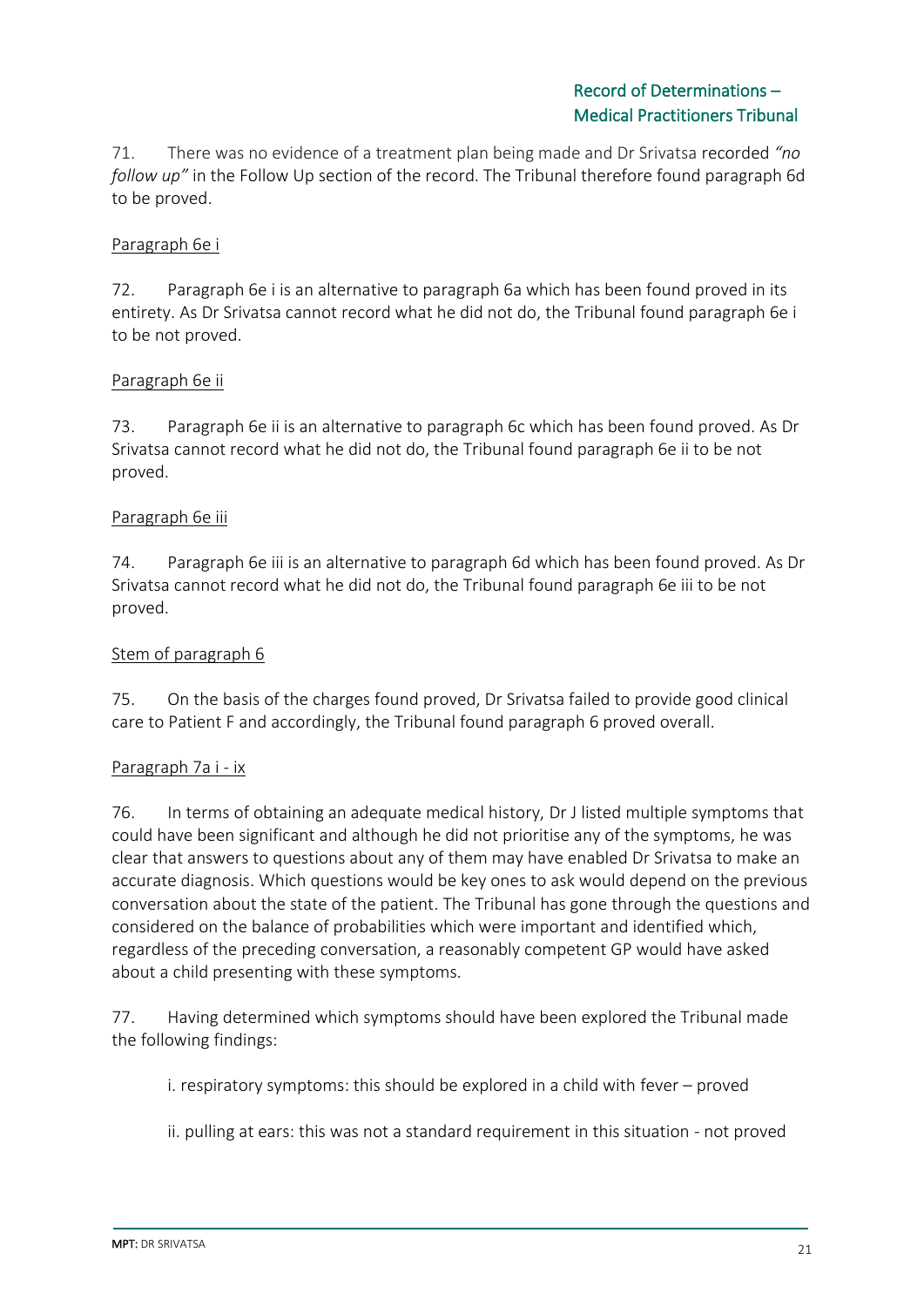iii. limb or joint symptoms: this was not a standard requirement in this situation – not proved

iv. diarrhoea: where a young child has stomach ache this would be a standard question to ask -proved

v. food and fluid intake: despite no vomiting, asking what a young child is eating and drinking when they have a temperature is standard – proved

vi. recent contacts: in his report Dr J made general reference to the consultation taking place during the Covid pandemic but, when asked which questions he felt were key in respect of this consultation, he did not indicate recent contacts or travel to be included – not proved

vii. travel: see above in respect of vi – not proved

viii. past medical history: always a relevant issue to ask questions about - proved

ix. drug history: always a relevant issue to ask questions about - proved

# Paragraph 7b

78. The Tribunal has found paragraph 7a i, iv, v, viii, and ix proved and therefore Dr Srivatsa cannot record what he did not do. In respect of paragraph 7a ii, iii, vi, vii the Tribunal found these not proved on the basis that these issues were not necessarily requisite to an adequate examination. Accordingly, the Tribunal similarly considered it was not inadequate not to record them and therefore found paragraph 7b not proved.

# Paragraph 7c i - ii

79. The evidence from Dr J is that Dr Srivatsa did not record the information needed to reliably assess Patient G's presenting symptoms. As Dr Srivatsa had ample information to draw from but did not use this, and there was the risk of Patient G having an unrecognised medically serious condition, the Tribunal found paragraph 7c i proved

80. As sufficient history was not taken in the telephone consultation with Patient G's mother to assess whether Patient G should be seen face to face, the Tribunal found paragraph 7c ii to be proved.

81. Accordingly the Tribunal found paragraph 7c i - ii proved in its entirety.

# Stem of paragraph 7

82. On the basis of the charges determined and found proved, Dr Srivatsa failed to provide good clinical care to Patient G. Ultimately, he did not reliably assess the presenting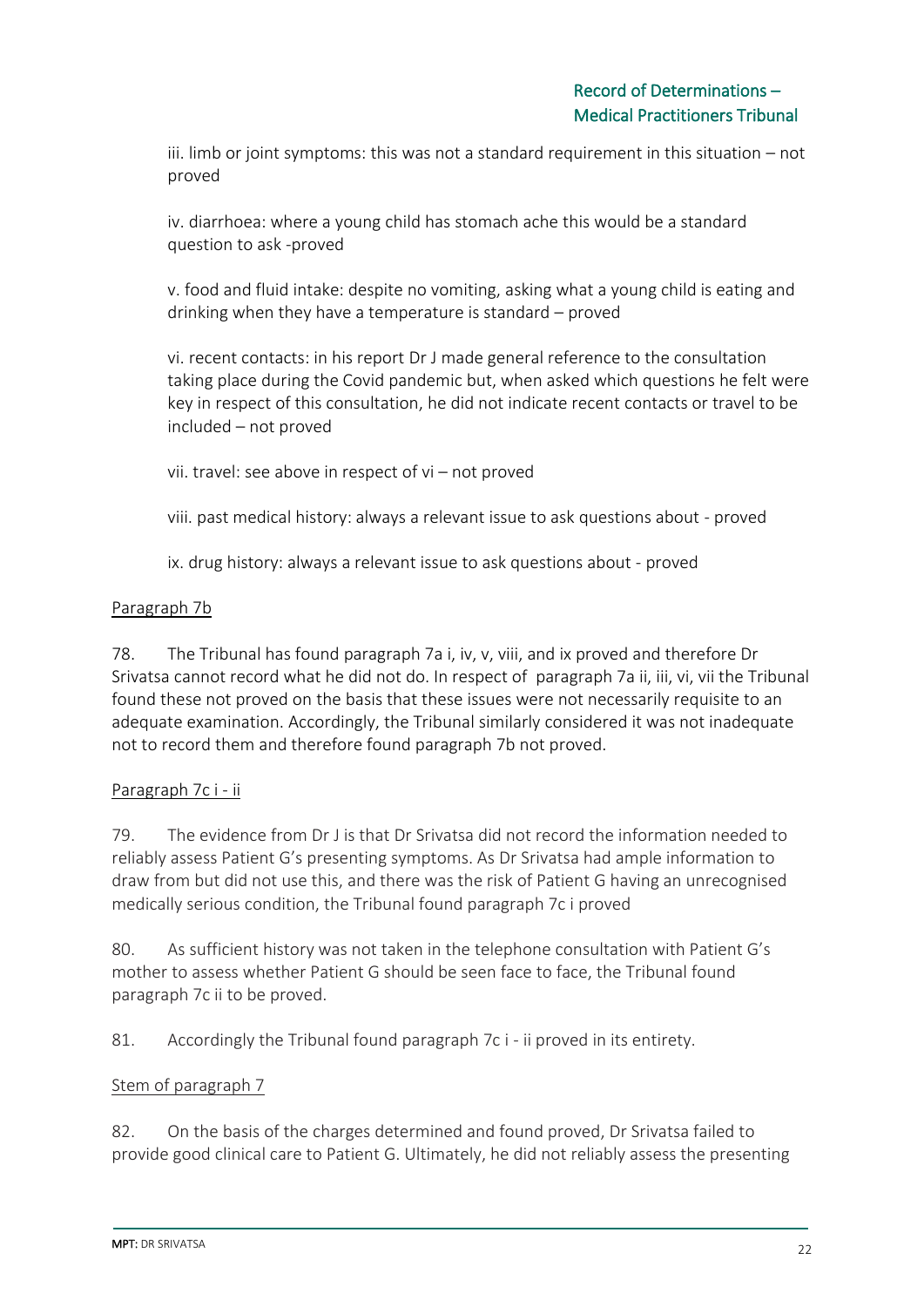symptoms and see the patient face to face and the Tribunal was of the opinion that this carried more weight than individual symptoms not being assessed. Dr Srivatsa did not reliably assess the patient and therefore did not provide good care. The purpose of assessing is to determine what to do next and what the safest course of action is. It would be difficult to make decisions based on so little information and accordingly, the Tribunal found paragraph 7 proved overall.

### Paragraph 8a

83. There was no reference in Dr Srivatsa's notes as to whether a chaperone had been offered or not. However no evidence was adduced that a chaperone was not offered. In these circumstances the Tribunal could not conclude that it was more likely than not that Dr Srivatsa had not offered a chaperone. Accordingly the Tribunal found paragraph 8a to be not proved.

#### Paragraph 8b

84. Dr J opined that as Patient H's symptoms could have been caused by an infection, Dr Srivatsa should have recorded his temperature. As there was no evidence that the temperature was taken or assessed, the Tribunal found paragraph 8b proved.

#### Paragraph 8c i - v

85. The Tribunal determined the following:

i. no record – Determined and found proved

ii. no record – Determined and found proved

iii. no record – this is in the alternative to paragraph 8a in respect of which the Tribunal concluded that Dr Srivatsa may have offered a chaperone but if he had, he had not recorded it. Accordingly this paragraph is found proved

iv. no record – this is in the alternative to paragraph 8a and for the reasons given above in respect of iii above this paragraph is found proved

v. this is in the alternative to 8b. As Dr Srivatsa cannot record what he did not do, this paragraph is found not proved

#### Stem of paragraph 8

86. On the basis of the charges determined and found proved, Dr Srivatsa failed to provide good clinical care to Patient G and accordingly, the Tribunal found paragraph 8 proved overall.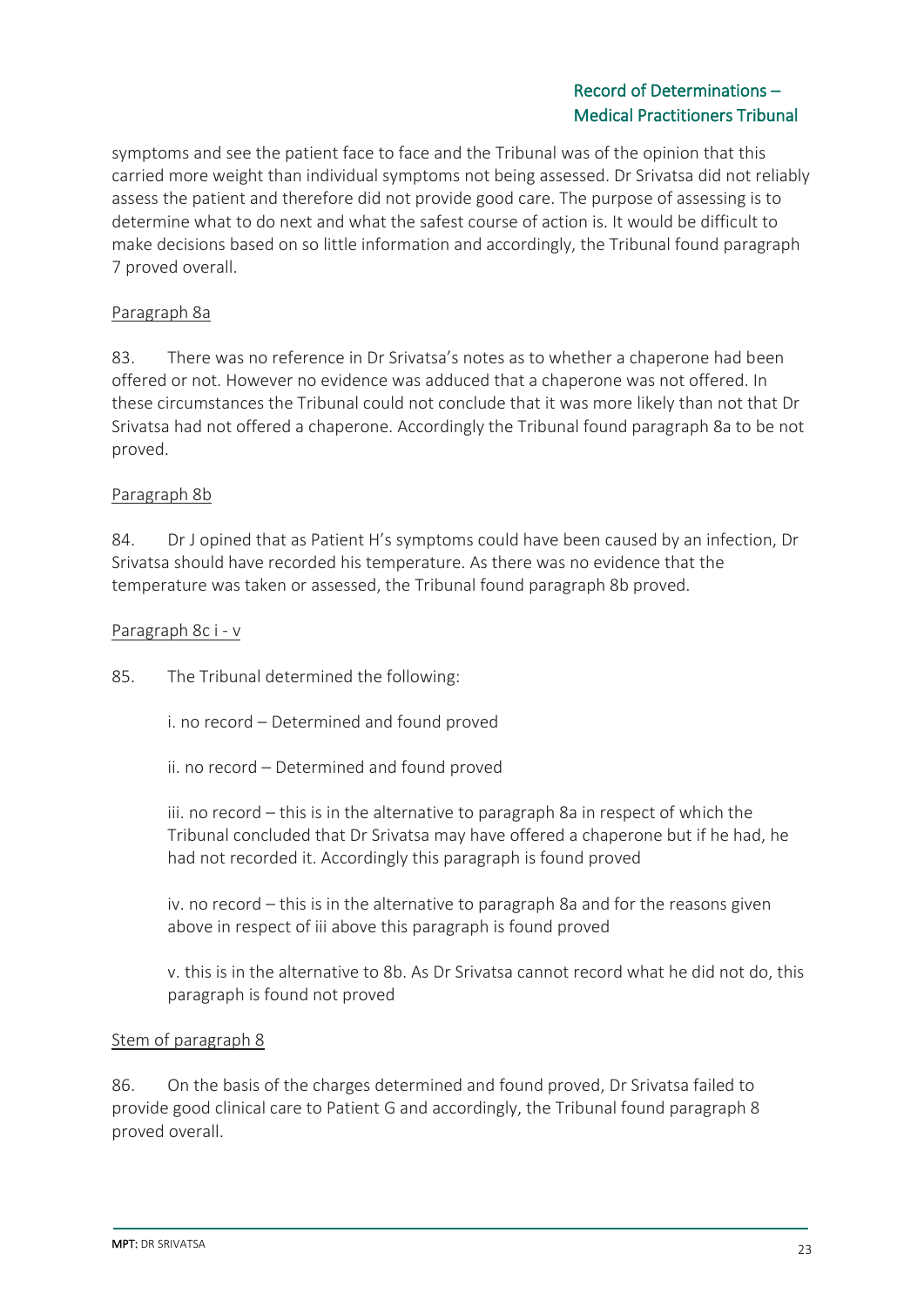# The Tribunal's Overall Determination on the Facts

- 87. The Tribunal has determined the facts as follows:
- 1. On or around 16 May 2020 Patient A attended a consultation with you. You failed to provide good clinical care to Patient A in that you did not:
	- a. adequately examine the:
		- i. approximate size of the groin lump; Determined and found proved
		- ii. presence or absence of redness, swelling and warmth; Determined and found proved
		- iii. extent of swelling in Patient A's leg; Determined and found proved
		- iv. presence or absence of scrotal swelling; Determined and found proved
		- v. presence or absence of inguinal lymph nodes; Determined and found proved
	- b. adequately assess Patient A's temperature; Determined and found proved
	- c. adequately record in Patient A's records the:
		- i. approximate size of the groin lump; Not proved
		- ii. presence or absence of redness, swelling and warmth; Not proved
		- iii. extent of swelling in Patient A's leg; Not proved
		- iv. presence or absence of scrotal swelling; Not proved
		- v. presence or absence of inguinal lymph nodes; Not proved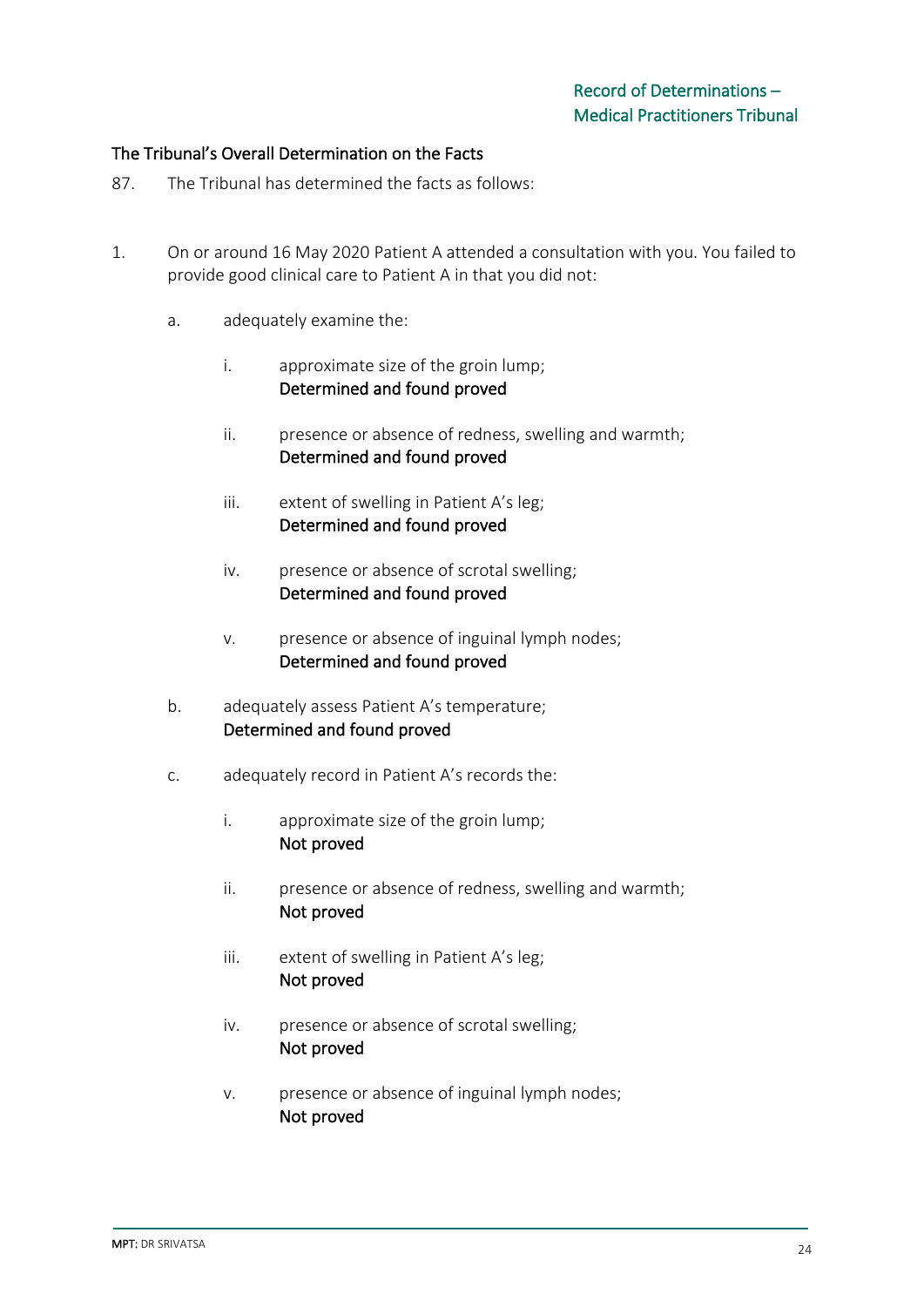# vi. temperature of Patient A; Not proved

- d. consider an adequate differential diagnosis of:
	- i. injection site infection: Determined and found proved
	- ii. deep vein thrombosis. Determined and found proved
- 2. On or around 18 May 2020 Patient B consulted with you over the telephone. You failed to provide good clinical care in that you did not:
	- a. take an adequate medical history of Patient B's:
		- i. prostate cancer including the extent and spread of the cancer, any complications and current treatment; Determined and found proved
		- ii. pain including the type and severity of pain; Determined and found proved
		- iii. constipation including the duration and severity of constipation, food and fluid intake, when a bowel movement was last passed, the presence or absence of abdominal pain, and the presence or absence of vomiting; Determined and found proved
		- iv. urinary symptoms including when he last passed urine and whether he had any suprapubic pain; Determined and found proved
		- v. previous treatment required when taken to hospital with similar symptoms in the past; Determined and found proved
	- b. adequately assess Patient B in that you did not:
		- i. arrange a face to face consultation for Patient B to be seen as a priority; Determined and found proved
		- ii. carry out arrange an abdominal examination to check for bladder distention;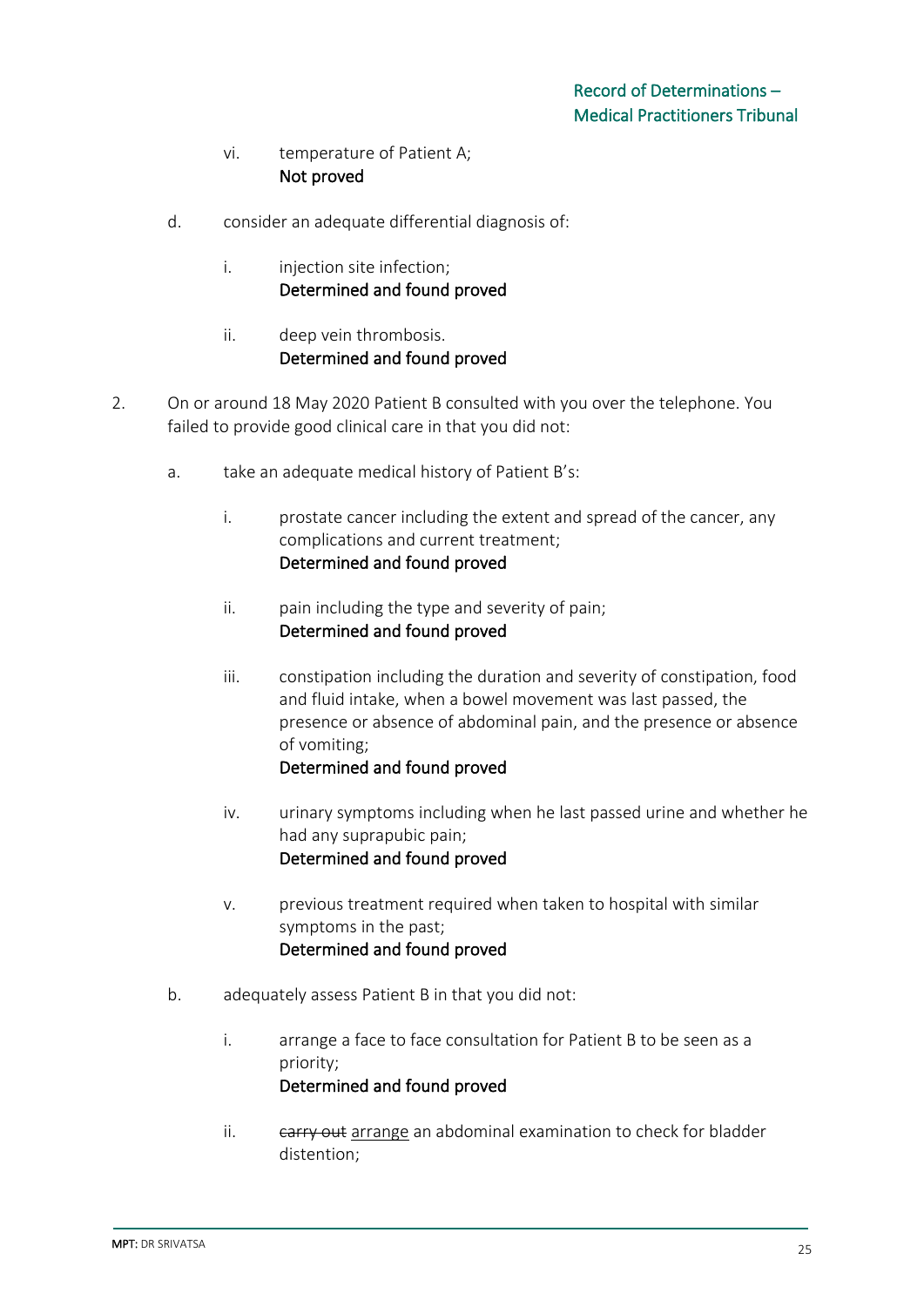# Amended under Rule 17(6) Determined and found proved

- iiii. earry out arrange an abdominal and rectal examination to check for abdominal masses and rectal impaction; Amended under Rule 17(6) Determined and found proved
- c. record an adequate diagnosis in that you did not consider:
	- i. other causes of Patient B's urine retention; Determined and found proved
	- ii. other causes of Patient B's constipation; Determined and found proved
- d. put in place an adequate or appropriate treatment plan for urinary retention; Determined and found proved
- e. make an adequate record of:
	- i. an adequate history of Patient B's presenting symptoms as set out at paragraph 2a; Not proved
	- ii. a past medical history; Not proved
	- iii. a medication history; Not proved
	- iv. an adequate management plan; Not proved
	- v. details of Patient B's prescribed Oramorph treatment. Determined and found proved
- 3. On 23 May 2020 you undertook a telephone consultation with Patient C's sister and failed to put in place an adequate or appropriate treatment plan in that you did not give advice on sources of help and information for problem drug use. Determined and found proved
- 4. On or around 24 May 2020 Patient D attended a consultation with you, along with his mother. You failed to provide good clinical care in that you did not: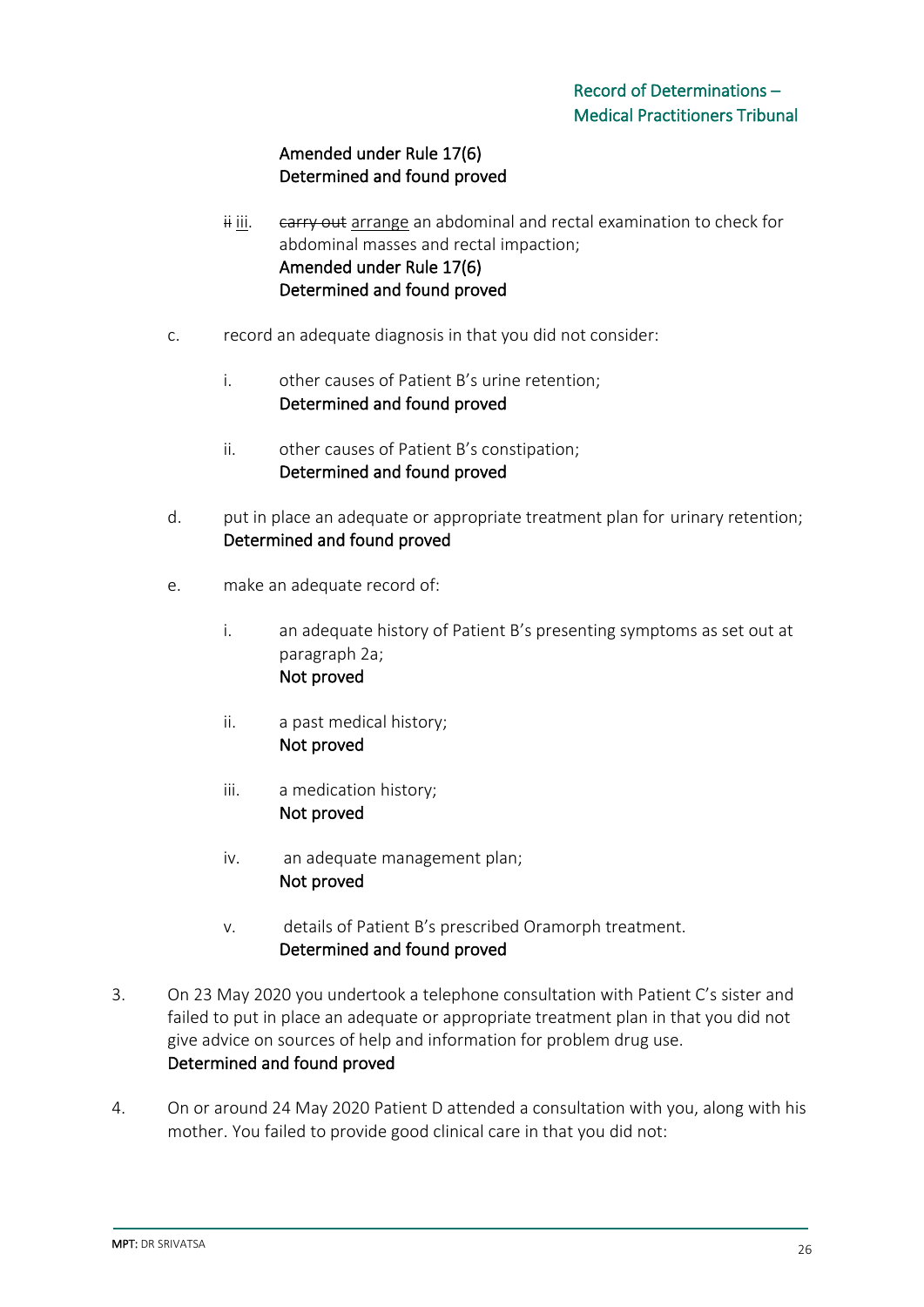- a. assess Patient D's:
	- i. temperature; Determined and found proved
	- ii. heart rate; Determined and found proved
	- iii. respiratory rate; Not proved
	- iv. oxygen saturation; Determined and found proved
	- v. hydration of mucous membranes; Determined and found proved
	- vi. skin turgor; Determined and found proved
	- vii. capillary refill time; Determined and found proved
	- viii. rash, namely the distribution and nature of it; Not proved
- b. provide adequate advice to Patient D's mother to:
	- i. continue feeds, encourage fluids, offer additional water if tolerated, offer small amounts of food; Determined and found proved
	- ii. use paracetamol if Patient D appears distressed by fever; Determined and found proved
	- iii. avoid overdressing and overheated rooms; Determined and found proved
	- iv. monitor fluid intake and frequency of loose stools; Determined and found proved
	- v. contact their registered GP if the symptoms persisted beyond 2-3 days; Determined and found proved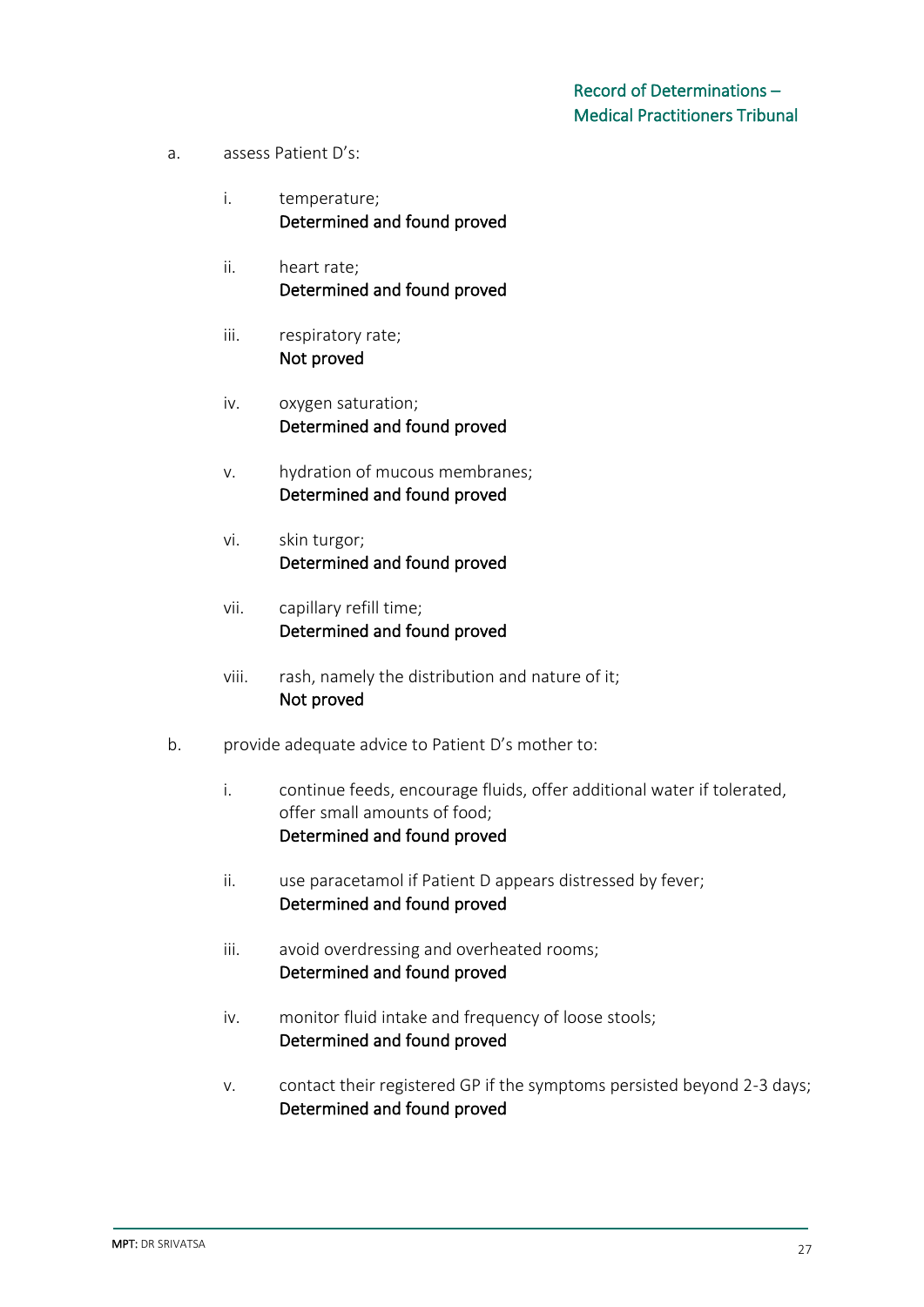- vi. seek urgent medical advice in the event of deterioration or parental control concern Amended under Rule 17(6) Determined and found proved
- c. record the actions listed at paragraphs 4a and 4b above. Not proved
- 5. On or around 24 May 2020 Patient E attended a consultation with you, along with his father. You failed to provide good clinical care in that you did not:

a. assess Patient E's temperature; Determined and found proved

b. record Patient E's temperature. Not proved

- 6. On 24 May 2020 you undertook a telephone consultation with Patient F and failed to provide good clinical care in that you did not:
	- a. obtain an adequate medical history from Patient F including:
		- i. the duration of the swelling; Determined and found proved
		- ii. which part of Patient F's leg was affected; Determined and found proved
		- iii. whether it was painful as well as tender; Determined and found proved
		- iv. whether any joints were affected; Determined and found proved
		- v. Patient F's past medical history; Determined and found proved
		- vi. Patient F's drug history. Determined and found proved
	- b. adequately assess Patient F; Determined and found proved
	- c. appropriately diagnose Patient F; Determined and found proved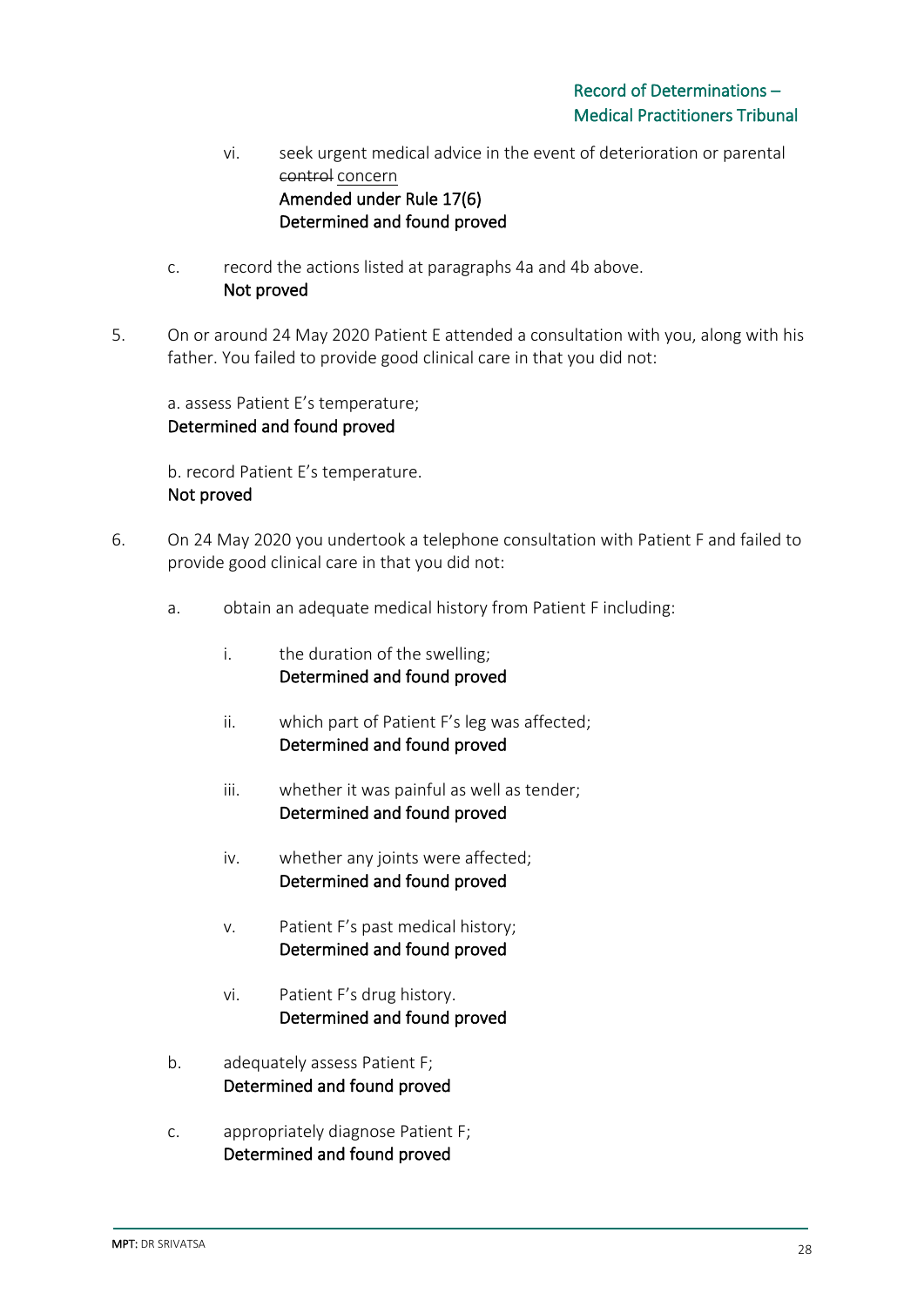- d. implement any treatment plan; Determined and found proved
- e. maintain an adequate record of the consultation in that you did not record:
	- i. an adequate medical history as set out at paragraph 40a 6a; Amended under Rule 17(6) Not proved
	- ii. any diagnosis; Not proved
	- iii. a treatment plan. Not proved
- 7. On 24 May 2020 you undertook a telephone consultation with Patient G. You failed to provide good clinical care in that you did not:
	- a. obtain an adequate medical history of Patient G's:
		- i. respiratory symptoms; Determined and found proved
		- ii. pulling at ears; Not proved
		- iii. limb or joint symptoms; Not proved
		- iv. diarrhoea; Determined and found proved
		- v. food and fluid intake; Determined and found proved
		- vi. recent contacts; Not proved
		- vii. travel; Not proved
		- viii. past medical history; Determined and found proved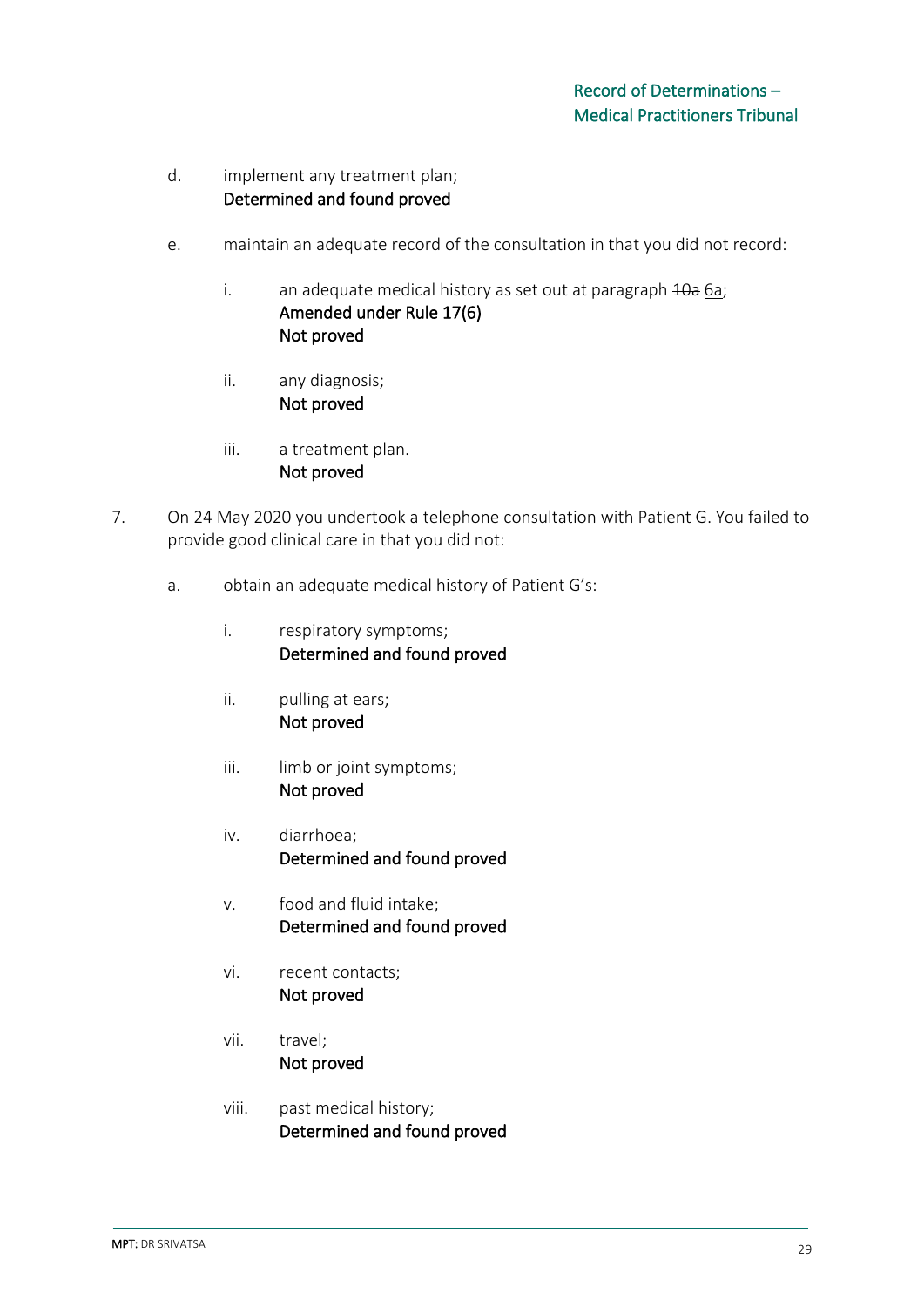# ix. drug history; Determined and found proved

- b. adequately record your actions at paragraph  $\frac{11}{10}$  7a; Amended under Rule 17(6) Not proved
- c. reliably assess:
	- i. Patient G's presenting symptoms; Determined and found proved
	- ii. whether Patient G should be seen in a face to face consultation. Determined and found proved
- 8. On 24 May 2020 Patient H attended a consultation with you. You failed to provide good clinical care in that you did not:
	- a. offer Patient H a chaperone; Not proved
	- b. assess Patient H's temperature; Determined and found proved
	- c. make an adequate record of:
		- i. information given to Patient H about the nature and purpose of the examination; Determined and found proved
		- ii. Patient H's verbal consent to proceed with a testicular examination; Determined and found proved
		- $\ddot{H}$  iii. whether a chaperone was offered; Amended under Rule 17(6) Determined and found proved
		- iv. whether a chaperone was accepted or declined by Patient H; Determined and found proved
		- v. Patient H's temperature. Not proved

And that by reason of the matters set out above your fitness to practise is impaired because of your misconduct. To be determined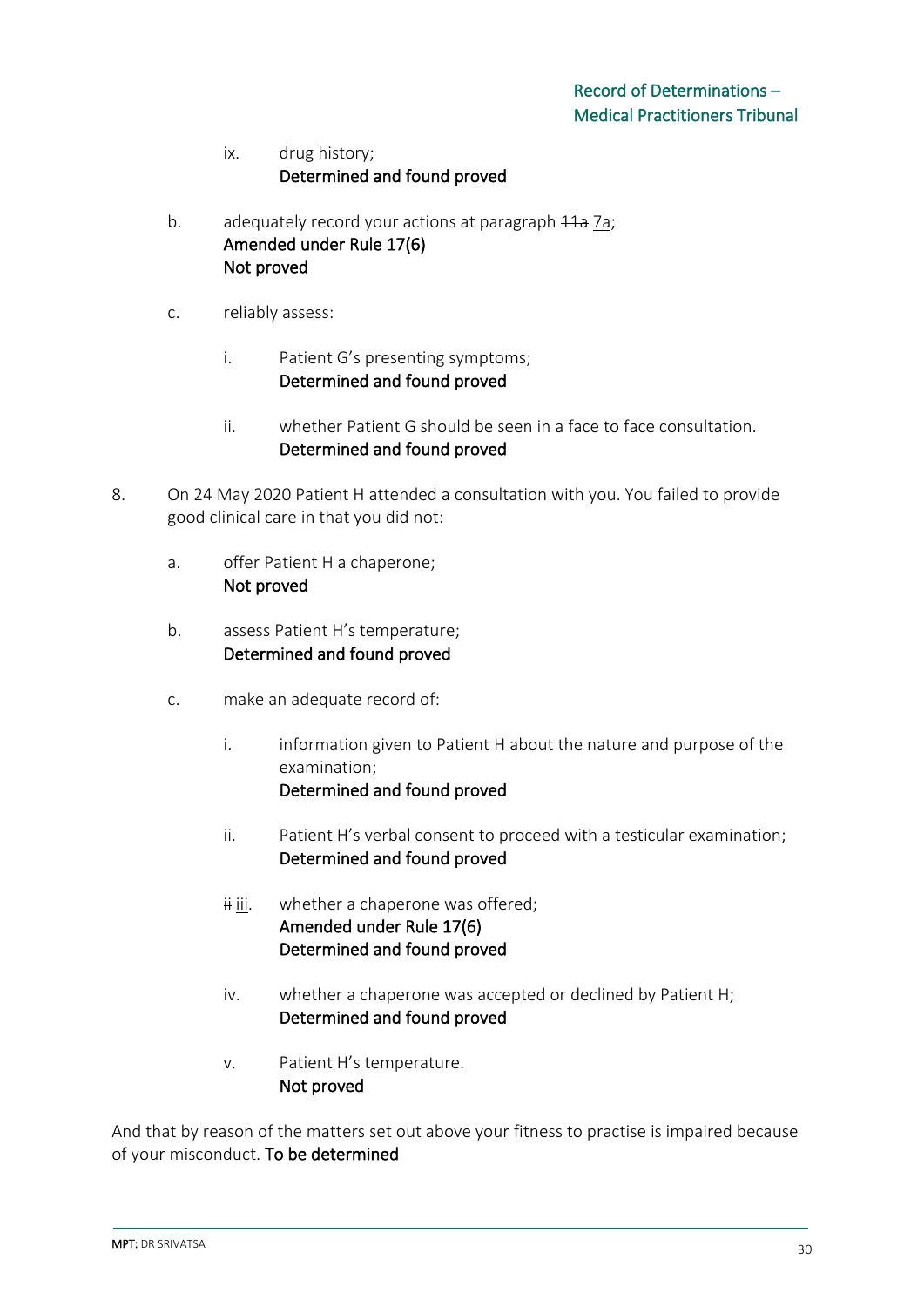### Determination on Impairment - 28/04/2022

88. The Tribunal now has to decide in accordance with Rule 17(2)(l) of the Rules whether, on the basis of the facts which it has found proved as set out before, Dr Srivatsa's fitness to practise is impaired by reason of his misconduct.

#### The Evidence

89. The Tribunal has taken into account all the evidence received during the facts stage of the hearing, both oral and documentary.

90. The Tribunal also received documentary evidence provided by the GMC. This evidence included:

- Responses from Dr Srivatsa to Rule 7 allegations, dated 9 April 2021 and 14 April 2021
- Correspondence received from Dr Srivatsa sent to GMC, dated 6 April 2022. This included a link to a video that Dr Srivatsa had uploaded to YouTube.

#### Submissions

91. On behalf of the GMC, Ms Jones submitted that when applying its judgement the Tribunal must consider all three limbs of the statutory overarching objective.

92. Ms Jones submitted that it may be useful for the Tribunal to consider the facts it had found proved in relation to specific paragraphs of GMP and whether these had been breached in this case.

93. Ms Jones reminded the Tribunal that misconduct, in the context of these proceedings, is serious professional misconduct. It means some act or omission falling short of what would be appropriate in the circumstances, and the authorities are clear that seriousness should be given its proper weight.

94. Ms Jones submitted that once the Tribunal had made a decision about whether the conduct was serious misconduct it should then consider whether Dr Srivatsa's fitness to practise is impaired today, and referred the Tribunal to the case of *Meadow v GMC [2006] EWCA Civ 1390* in which it was held:

*'…the purpose of FTP (Fitness to Practice) proceedings is not to punish the practitioner for past misdoings but to protect the public against the acts and omissions of those who are not fit to practise. The FPP thus looks forward not back. However, in order to form a view as to the fitness of a person to practise today, it is evident that it will have to take account of the way in which the person concerned has acted or failed to act in the past.'*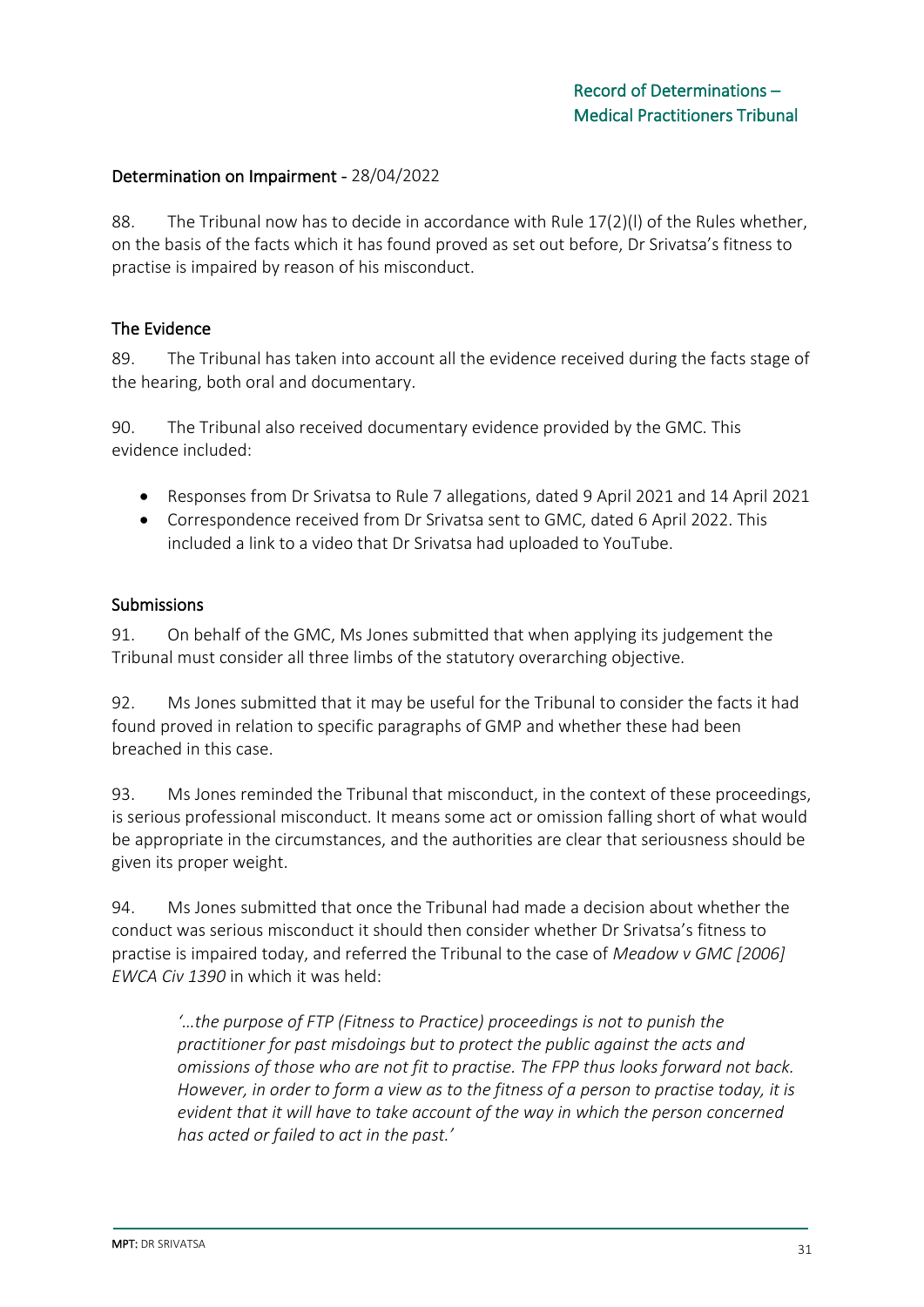95. Ms Jones further submitted that the Tribunal may be assisted by the guidance provided by Dame Janet Smith in the Fifth Shipman Report, as adopted by the High Court in *CHRE v NMC and Paula Grant [2011] EWHC 297 Admin:*

*'Do our findings of fact in respect of the doctor's misconduct, deficient professional performance, adverse health, conviction, caution or determination show that his/her fitness to practise is impaired in the sense that s/he:*

*a. has in the past acted and/or is liable in the future to act so as to put a patient or patients at unwarranted risk of harm; and/or*

*b. Has in the past brought and/or is liable in the future to bring the medical profession into disrepute; and/or*

*c. Has in the past breached and/or is liable in the future to breach one of the fundamental tenets of the medical profession; and/or*

*d. Has in the past acted dishonestly and/or is liable to act dishonestly in the future'*

96. Ms Jones submitted that in this case the first limb of this test was engaged and, based on the findings proved and the expert opinion of Dr J, clearly highlighted the actions of a doctor who presented a risk to patients.

97. Ms Jones brought the Tribunal's attention to the evidence provided for this stage of the hearing. She submitted that this may assist the Tribunal when it came to considering insight, remediation, and the risk of repetition. In his response to the Allegation, with all the evidence having been provided to him, Dr Srivatsa wrote that he did not accept any of it. He did not refer to anything he had done correctly, in reference to each case, and did not demonstrate any understanding of what he had done wrong, or what he could have done better. Ms Jones submitted that this displayed a lack of insight into his actions.

98. Ms Jones added that the common theme running through the responses highlighted a doctor who entirely defended his approach, believed it was correct, but did not refer to any professional literature which supported his practice. Dr Srivatsa also placed blame on computer systems, his regulator, and colleagues for any failings.

99. Ms Jones submitted that it was difficult to see any evidence of insight or remediation, rather there was evidence of neither.

100. Ms Jones asked the Tribunal to take into consideration the responses from Dr Srivatsa and the content of the video he had uploaded to YouTube in which he displayed his attitude to the medical profession and his regulator. Ms Jones submitted that looking at the position today, in relation to Dr Srivatsa's fitness to practise being impaired, nothing had changed as he did not accept any of the parts of the Allegation which had been found proved. This was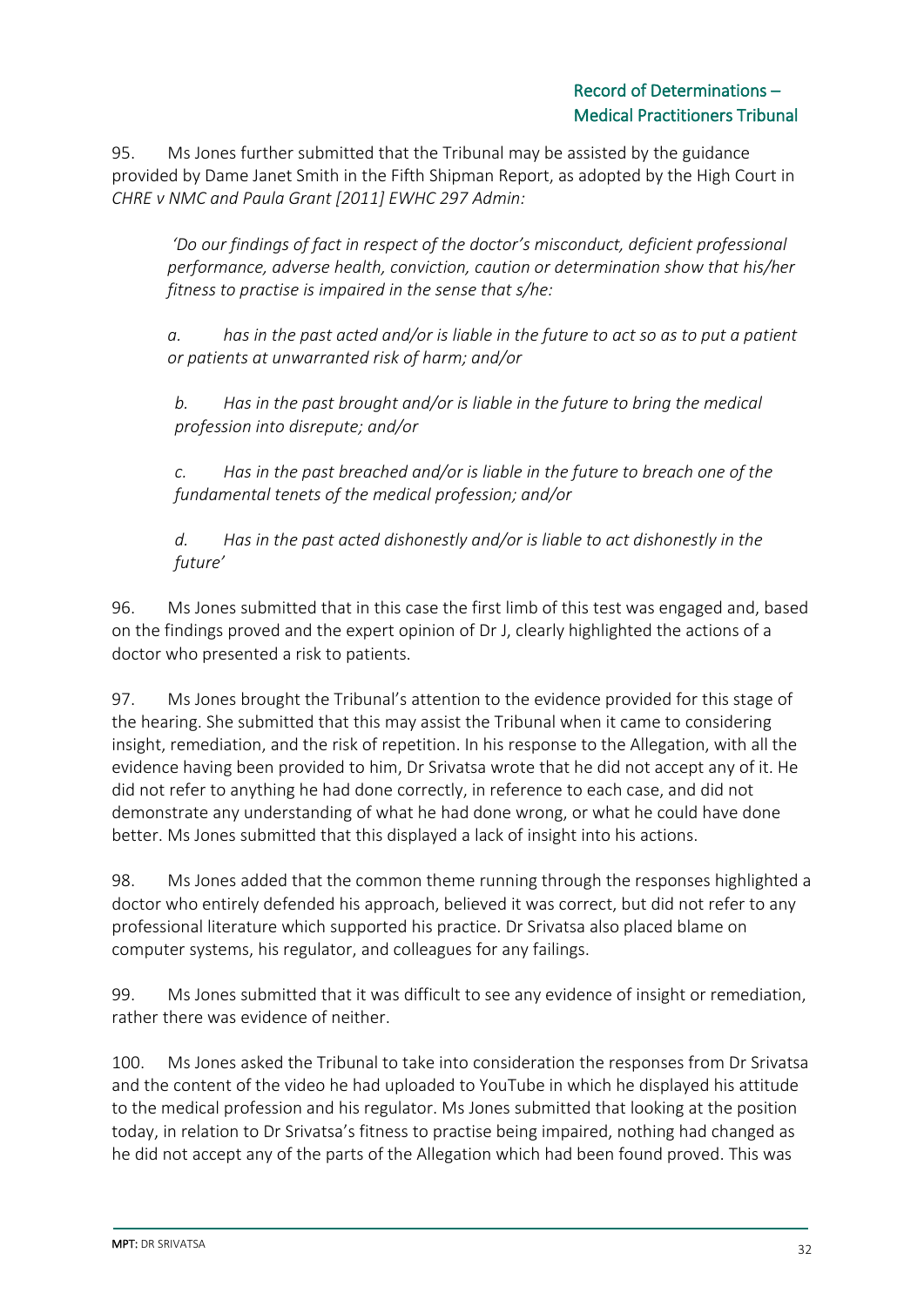relevant when considering the risk of repetition should he come back to the UK to resume practice.

101. Ms Jones submitted that in addition to the consideration of whether the practitioner poses a risk to the public, the case of *CHRE v NMC & Grant [2011] EWHC 927 (Admin)* makes it clear that tribunals should, at the impairment stage, consider whether a finding of impairment is necessary in order to maintain public confidence in the profession and the regulator. Given the seriousness of the Allegation and the overall picture presented to the Tribunal, this was such a case. A finding of impairment was necessary as it was clear that Dr Srivatsa's fitness to practise was impaired.

# The Relevant Legal Principles

102. The Tribunal reminded itself that at this stage of proceedings, there is no burden or standard of proof and the decision of impairment is a matter for the Tribunal's judgement alone.

103. In approaching the decision, the Tribunal was mindful of the two stage process to be adopted: first whether the facts as found proved amounted to misconduct and that the misconduct was serious and then whether the finding of that misconduct which was serious could lead to a finding of impairment. In this context *"misconduct"* means serious professional misconduct.

104. The Tribunal must then determine whether Dr Srivatsa's fitness to practise is impaired today, taking into account Dr Srivatsa's conduct at the time of the events and any relevant factors since then such as whether the matters are remediable, have been remedied, whether Dr Srivatsa has shown insight into his misconduct, and whether there is any likelihood of repetition.

105. However, even if the Tribunal found that matters were remediable, had been remedied, and considered that repetition would be extremely unlikely, there will be instances where the need to uphold professional standards and public confidence in the profession would be undermined if a finding of impairment were not made.

# The Tribunal's Determination on Impairment

#### Misconduct

106. The Tribunal first considered whether the facts found proved against Dr Srivatsa amount to misconduct. Misconduct can be found in circumstances where there have been serious departures from expected standards of conduct and behaviour, which can be identified by reference to GMP.

107. Throughout its deliberations, the Tribunal has taken account of the statutory overarching objective of protecting the public, which includes protecting the health, safety, and wellbeing of the public, maintaining public confidence in the profession, and promoting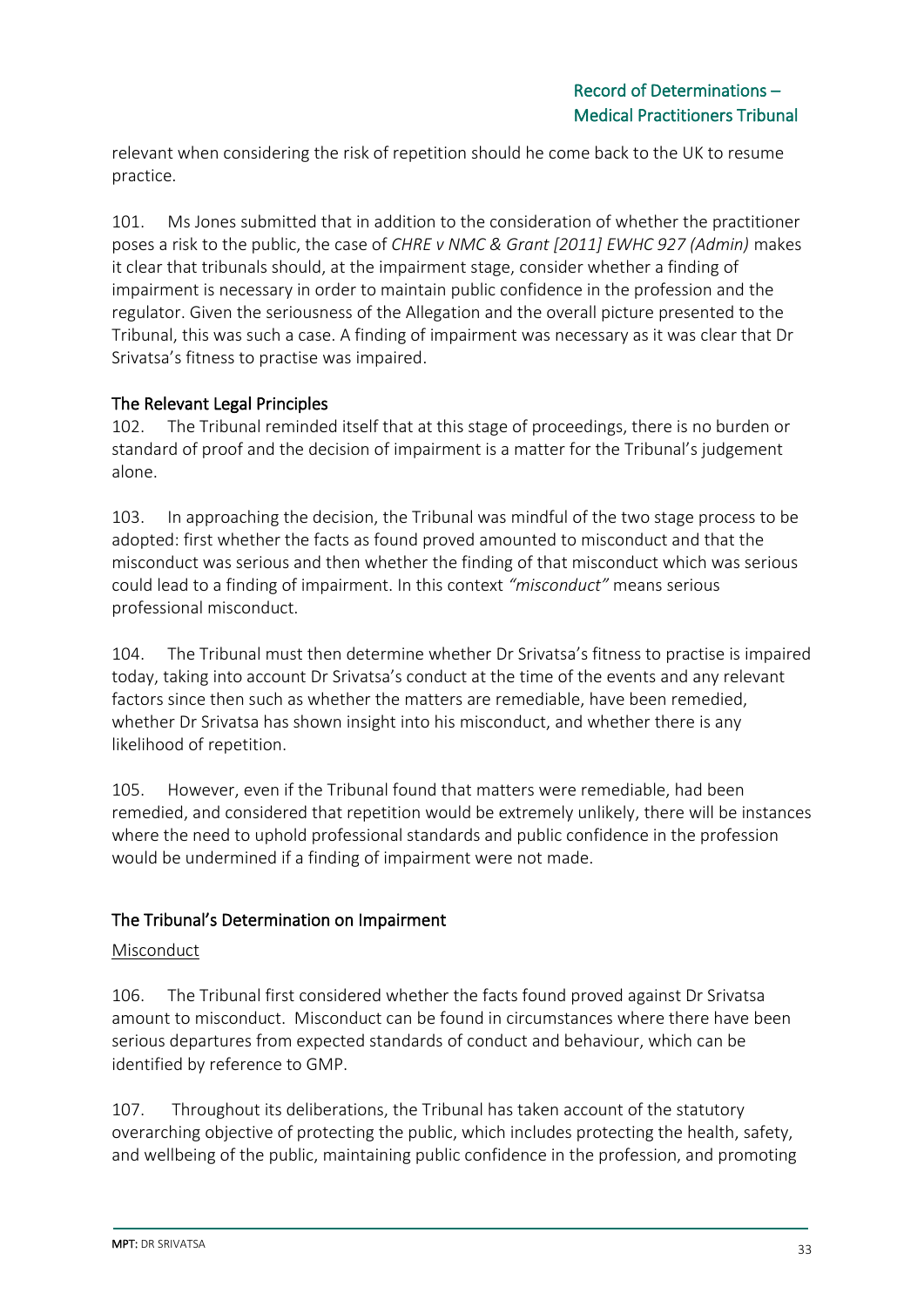and maintaining proper professional standards and conduct for the members of the profession.

108. The Tribunal considered that paragraphs 7, 13, 15, 16a, 19, and 21 of GMP are engaged in this case:

*7 You must be competent in all aspects of your work, including management, research and teaching.*

*13 You must take steps to monitor and improve the quality of your work.* 

*15 You must provide a good standard of practice and care. If you assess, diagnose or treat patients, you must:*

*a. adequately assess the patient's conditions, taking account of their history (including the symptoms and psychological, spiritual, social and cultural factors), their views and values; where necessary, examine the patient*

*b. promptly provide or arrange suitable advice, investigations or treatment where necessary*

*c. refer a patient to another practitioner when this serves the patient's need*

*16 In providing clinical care you must:*

*a. prescribe drugs or treatment, including repeat prescriptions, only when you have adequate knowledge of the patient's health and are satisfied that the drugs or treatment serve the patient's needs*

*19 Documents you make (including clinical records) to formally record your work must be clear, accurate and legible. You should make records at the same time as the events you are recording or as soon as possible afterwards.* 

*21 Clinical records should include:*

*a. relevant clinical findings* 

*b. the decisions made and actions agreed, and who is making the decisions and agreeing the actions* 

*c. the information given to patients* 

*d. any drugs prescribed or other investigation or treatment* 

*e. who is making the record and when.*

109. The Tribunal took into consideration that it had found multiple failings relating to eight different patients that had occurred in a relatively short space of time. It also took into account the expert witness's report and oral evidence about the ways in which Dr Srivatsa's failures had fallen seriously short of the standards expected of a reasonably competent GP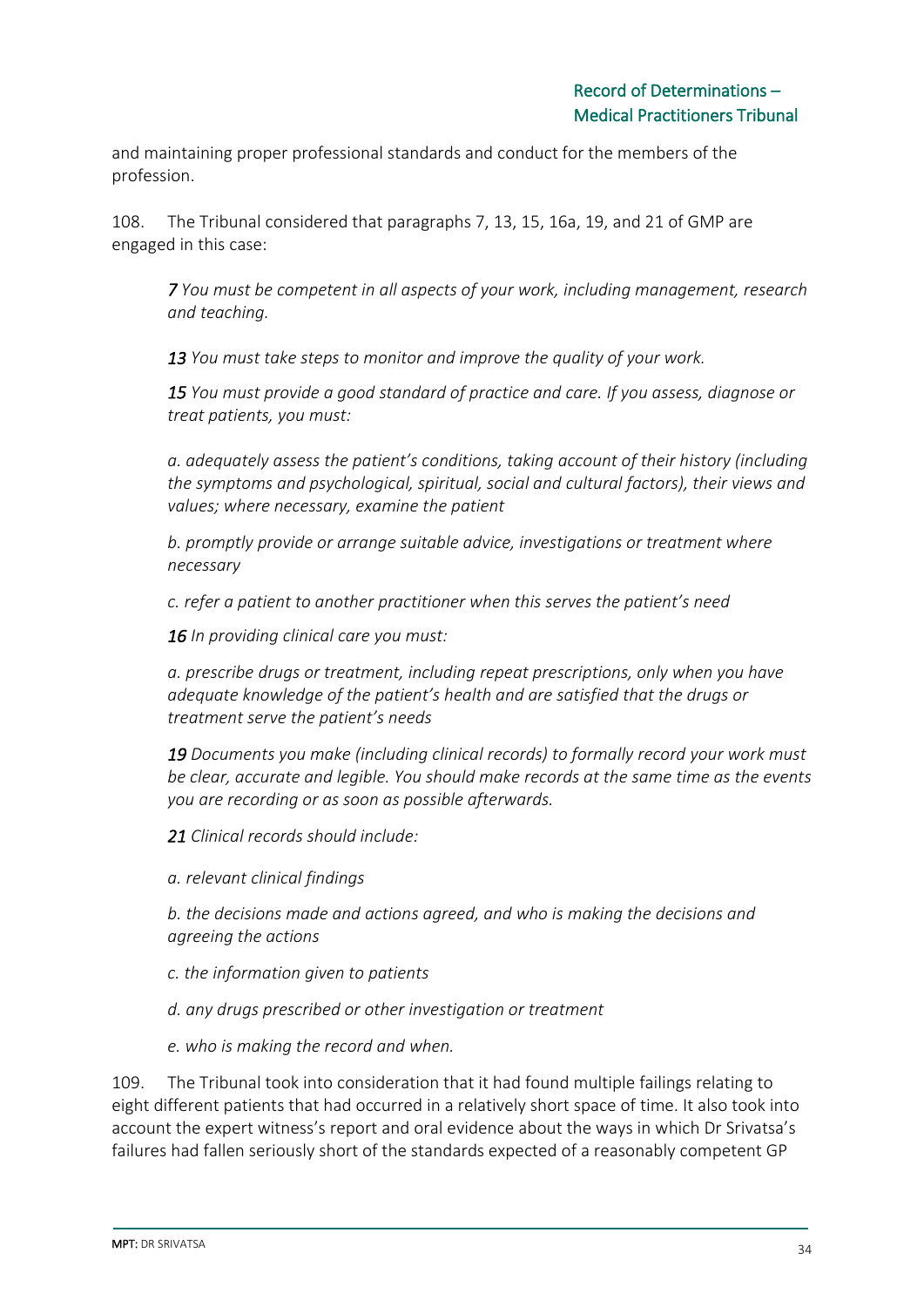working in an OOH setting. The Tribunal concluded that these represented significant concerns in relation to providing safe and competent care to patients, particularly in an OOH setting due to the range of patients and the undifferentiated symptoms they present with, and where the GP is expected to make immediate decisions in relation to the assessment, diagnosis and management of patients.

110. The Tribunal had regard to the expert witness report relating to the numerous specific instances where Dr Srivatsa's actions had fallen seriously below the standards expected of a reasonably competent GP. These included:

- The five categories in which he fell seriously below standards in providing care to Patient B
- The inadequate history taking during the telephone consultation with Patient B, who had prostate cancer
- Failing to advise Patient D's parents what to do in the case of deterioration and when to seek urgent medical advice
- The failings in relation to Patient F, who had presented with a pain in his leg. Dr Srivatsa's failures to adequately assess the patient or implement a treatment plan could have put the patient at the risk of significant harm
- The three categories in which he fell seriously below standards in providing care to Patient G

111. In all the circumstances the Tribunal has concluded that, overall, Dr Srivatsa's conduct fell so far short of the standards of conduct reasonably to be expected of a doctor as to amount to misconduct which was serious.

# Impairment

112. The Tribunal having found that the facts found proved amounted to misconduct, went on to consider whether, as a result of that misconduct, Dr Srivatsa's fitness to practise is currently impaired.

113. From the evidence provided for this stage of the hearing, the Tribunal found it clear that Dr Srivatsa did not believe the way he practised required improvement or that there were any inadequacies in his clinical work. He blamed the way medical practice in the UK is set up and stated that in his 40 years of work he had always practised in the same manner. He stated that:

*"As a doctor, I have always relied upon the patient's history and offered advice and treatment because I have forty years of experience to diagnose various illnesses. Things the doctors are talking about are family history, allergy and past illness, travel checks, habits, alcohol and smoking, which are irrelevant when I manage emergencies."*

The Tribunal considered this showed no insight into why he had been referred to the GMC and what he could do to remediate.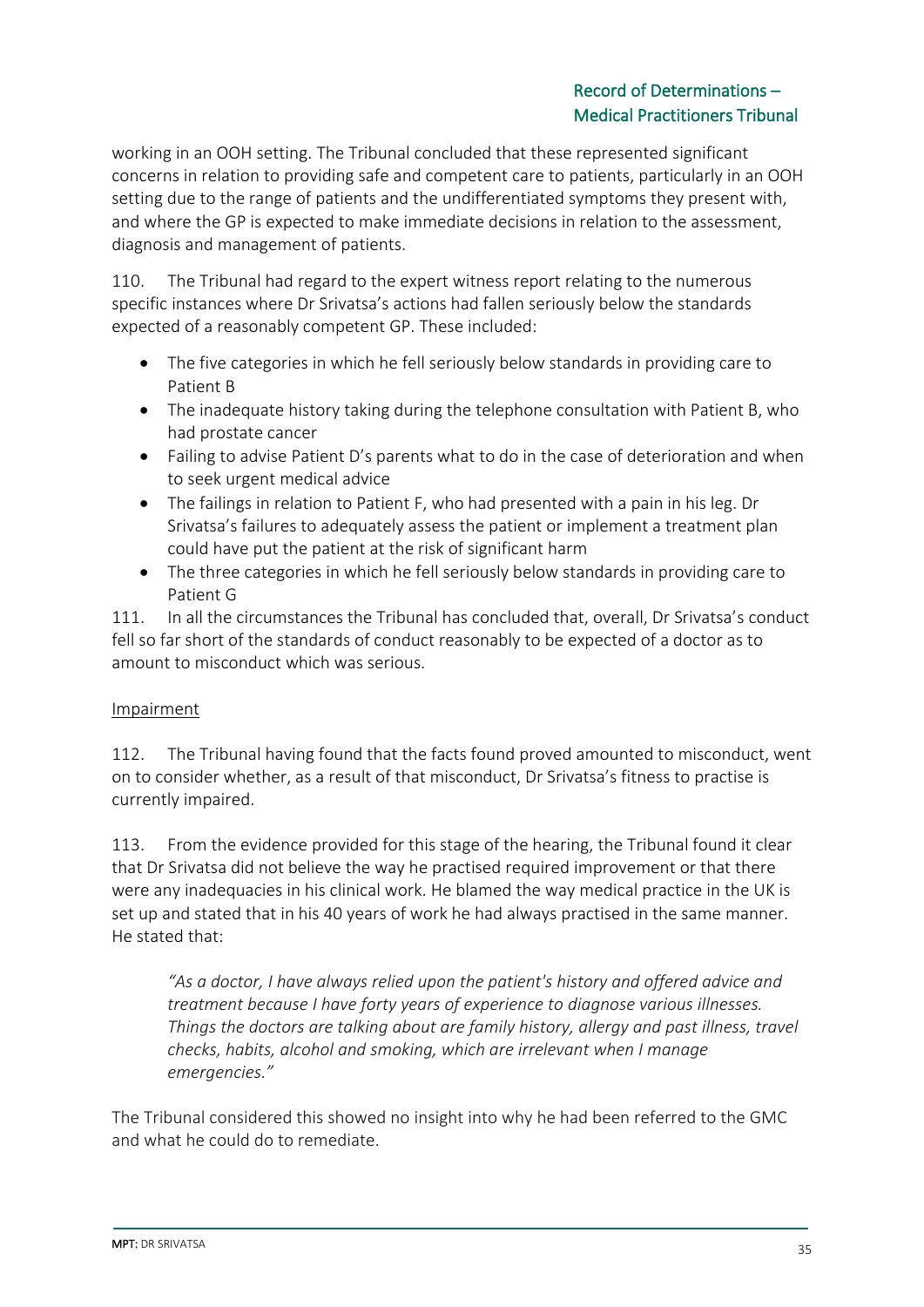114. The Tribunal considered Dr Srivatsa's statements in his email to Dr I, dated 23 June 2020:

*"I have never measured or recorded temperature, nor found it help me diagnose any illness in the UK. I have published a letter in GP Update, explaining why doctors must not give too much importance to temperature."*

*"I have seen and treated urinary tract infections since 1983 in the UK based on clinical acumen, (My Guest Lecture, Reading University) and have never missed or made any error."*

These statements highlighted further to the Tribunal Dr Srivatsa's lack of insight into his professional role, and a lack of understanding of the standards expected of him.

115. The Tribunal noted that Dr Srivatsa did not accept any of the failings in the Allegation. His refusal to accept any of those failings meant it was impossible for him to remediate those failings.

116. The Tribunal was unable to find any evidence of insight or remediation in the evidence presented before it. Rather, it found a profound lack of insight as evidenced particularly by the statements in paragraph 26 above.

117. The Tribunal considered that this lack of insight into the concerns raised or how one should reflect on feedback pointed to a risk of repetition. Far from accepting the need for reflection, Dr Srivatsa remained of the view that he did not need to change and that his current way of practising is acceptable.

118. The Tribunal also had regard to the contents of the video that Dr Srivatsa had uploaded to YouTube, in which he displayed annoyance about the GMC having gone into his records. The Tribunal was of the view that his failure to recognise that the GMC has a duty to investigate the performance of any doctor in respect of whom legitimate concerns had been raised illustrated that there was a significant risk of repetition.

119. Taking into account the numerous breaches of the fundamental tenets of the profession, the lack of insight and steps taken to remediate, as well as the high risk of repetition, the Tribunal was in no doubt that Dr Srivatsa was liable in the future to act so as to put a patient or patients at unwarranted risk of harm. In addition, public confidence in the medical profession and the need to uphold proper standards for that profession would be adversely affected if it were not to make a finding of impairment in this case.

120. The Tribunal has therefore determined that Dr Srivatsa's fitness to practise is impaired by reason of misconduct.

# Determination on Sanction - 29/04/2022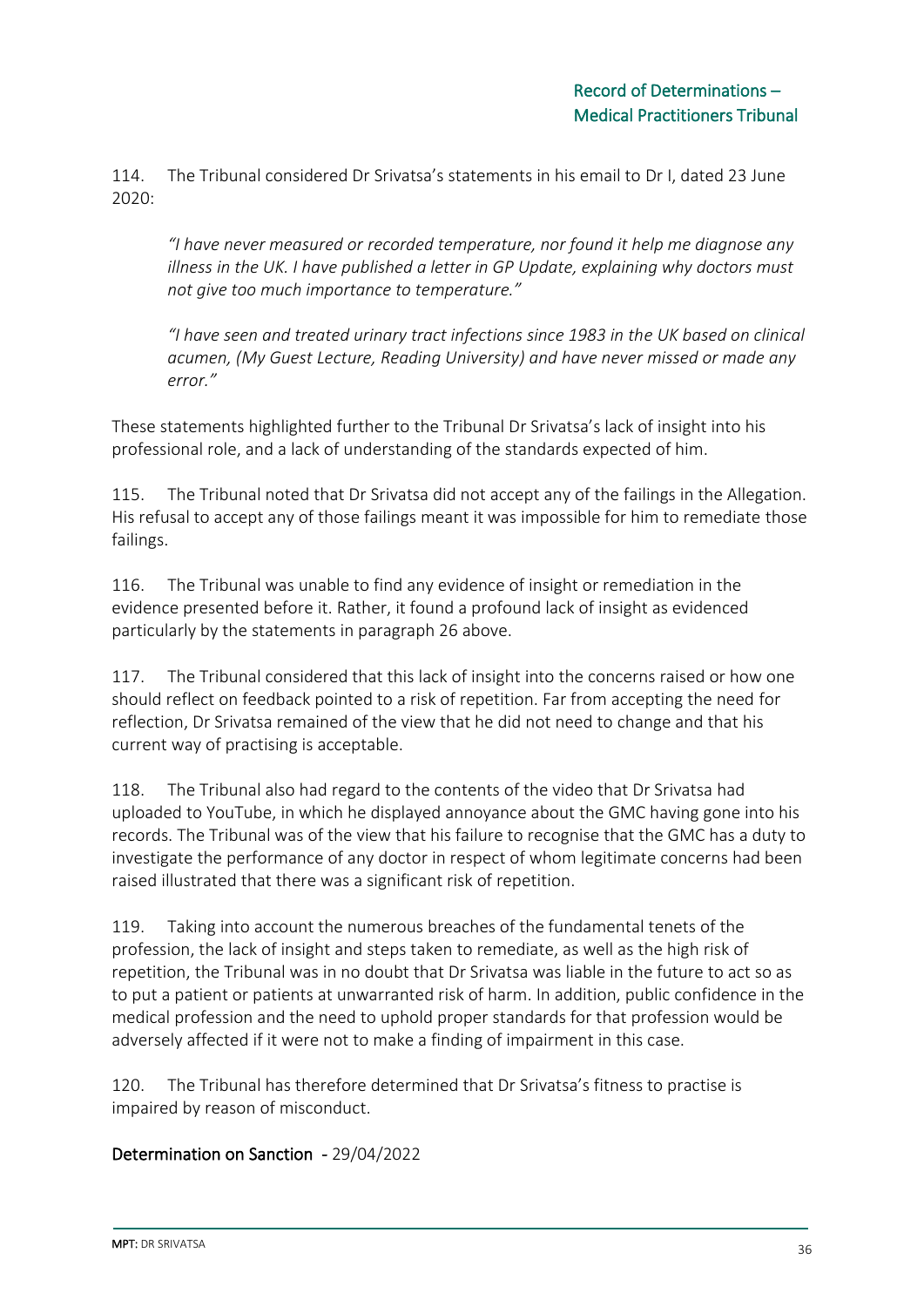121. Having determined that Dr Srivatsa's fitness to practise is impaired by reason of his misconduct, the Tribunal now has to decide in accordance with Rule 17(2)(n) of the Rules on the appropriate sanction, if any, to impose.

# The Evidence

122. The Tribunal has taken into account evidence received during the earlier stages of the hearing where relevant in reaching a decision on sanction.

# Submissions

123. Ms Jones reminded the Tribunal of its findings at the impairment stage in relation to the seriousness of Dr Srivatsa's misconduct relating to eight patients. In addition to this, Ms Jones referred the Tribunal to the paragraphs of its stage 2 determination that related to Dr Srivatsa's profound lack of insight and remediation, the numerous breaches of fundamental tenets of the profession, and the high risk of repetition.

124. Ms Jones submitted that taking all of that and applying it to the Sanctions Guidance (November 2020 edition) ('the SG'), the only appropriate sanction in this case would be one of erasure.

125. Ms Jones drew the Tribunal's attention to the overarching objective and the paragraphs of the SG, which she submitted supported the imposition of erasure as the appropriate sanction in this case.

126. Ms Jones submitted that taking no action was only appropriate in exceptional circumstances, and she submitted there were none in this case.

127. Ms Jones submitted that this was a case where undertakings would not be appropriate and therefore the Tribunal need not consider this option.

128. In relation to imposing conditions on Dr Srivatsa's registration, Ms Jones submitted that in this case the misconduct had been serious and wide ranging. Despite having had contact with the GMC, Dr Srivatsa had not engaged with the regulatory process. Dr Srivatsa now resided in Germany and had expressed a wish to be voluntarily erased from the medical register in the UK. He did not appear to have any intention of returning to practise in the UK and therefore conditions would not be workable.

129. Moving on to the sanction of suspension, Ms Jones submitted that suspension is appropriate when there has been an acknowledgement of fault and the Tribunal is satisfied that the behaviour was unlikely to be repeated. The Tribunal had noted in its impairment determination that there had been no acceptance of fault and that the risk of repetition was high, given the lack of insight or remediation.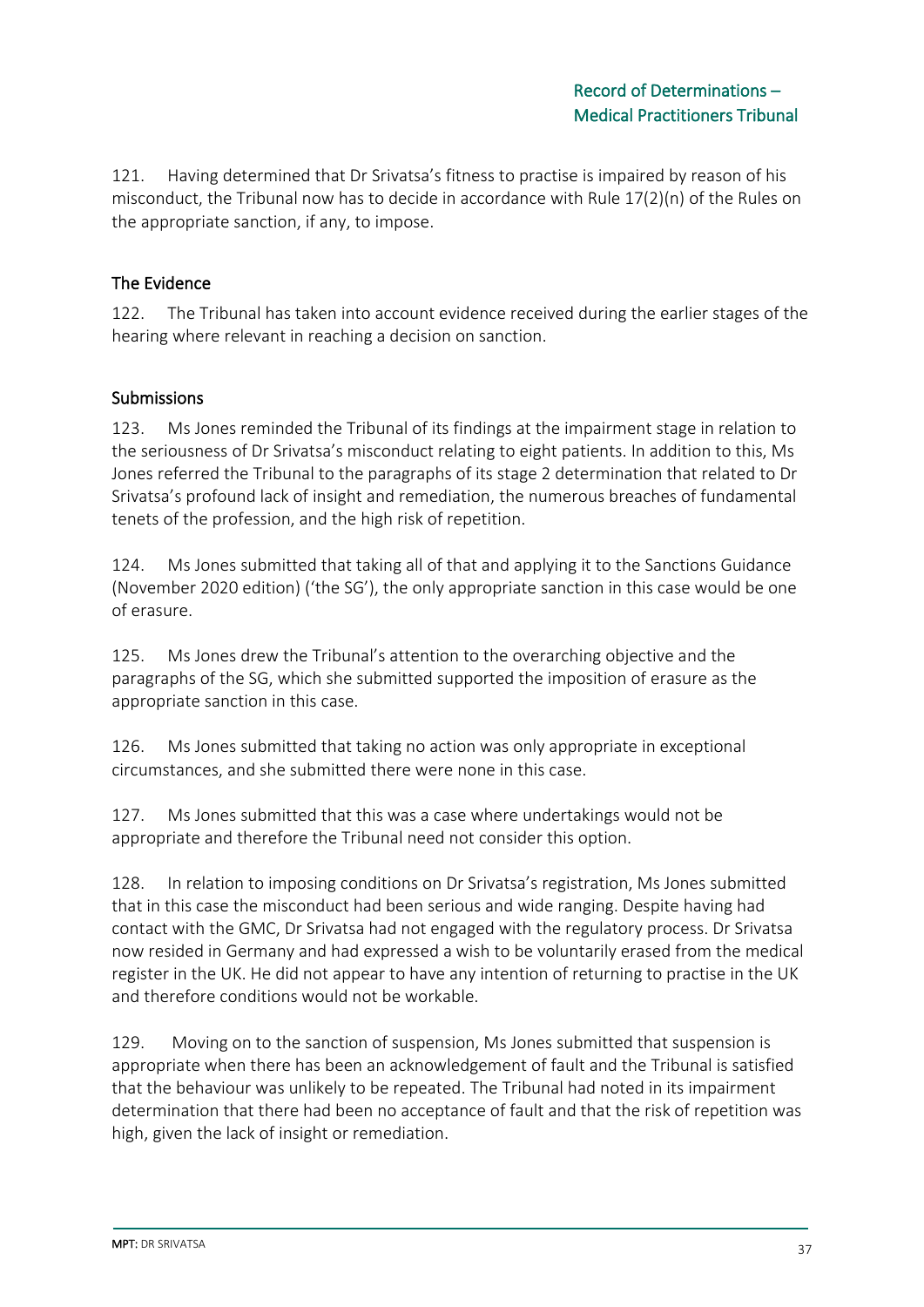130. Ms Jones submitted that there had been multiple and varied breaches of GMP concerning eight patients. Bearing that in mind and having regard also to the lack of insight and remediation, continued registration would be incompatible with the aims of the overarching objective.

131. Ms Jones further submitted that Dr Srivatsa had shown an unwillingness to engage with his regulator and there was sufficient evidence available to show that he was unlikely to engage, given the clear attitude he had expressed in the correspondence provided in the stage 2 evidence bundle.

132. Ms Jones submitted that a period of suspension would be appropriate if the Tribunal was satisfied that Dr Srivatsa had shown insight and acceptance of his behaviour, and did not pose a risk of repeating that behaviour. However, the Tribunal had found that there was no insight and there was a risk of repeating the behaviour, therefore suspension was not the appropriate sanction in this case.

133. Ms Jones then went on to invite the Tribunal to consider the sanction of erasure. She highlighted the fact that there had been a consistent and repeated set of particularly serious departures from the principles of GMP, albeit over a short period of time as the concerns were dealt with promptly and Dr Srivatsa subsequently left his employment.

134. Ms Jones submitted there had been a deliberate disregard for the principles set out in GMP. Dr Srivatsa had stated in no uncertain terms that he did not agree with various aspects of them. While there was no evidence that Dr Srivatsa had caused harm to patients, there had been a significant risk of harm being caused, and the Tribunal was entitled to take that risk into account in its deliberations.

135. Ms Jones guided the Tribunal through the paragraphs of the SG specifically relating to erasure and a doctor's insight and submitted that there was no evidence Dr Srivatsa was likely to develop any. Ms Jones highlighted Dr Srivatsa's attitude generally towards his regulator, GMP, and colleagues and submitted that the only appropriate, proportionate, and necessary sanction in this case was one of erasure.

# The Relevant Legal Principles

136. This stage of the proceedings is governed by Rule 17(2)m of the Rules and the Tribunal's task now is to decide what sanction, if any, should be imposed upon the registration of the Doctor.

137. When considering sanction, the Tribunal must have particular regard to the statutory overarching objective:

a. To protect, promote and maintain the health, safety and wellbeing of the public;

b. To promote and maintain public confidence in the medical profession; and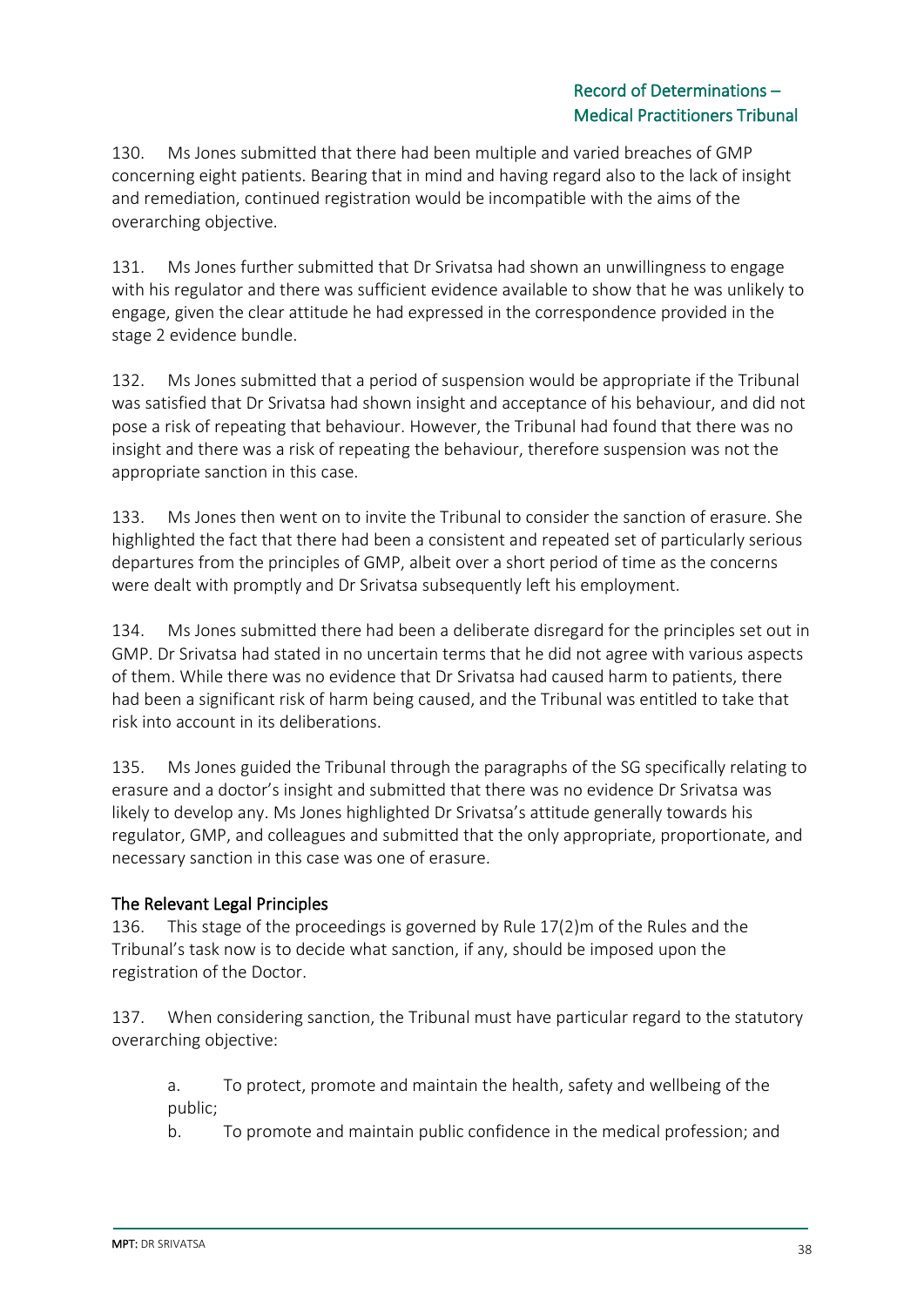c. To promote and maintain proper professional standards and conduct for members of that profession.

138. In reaching its decision, the Tribunal must take into account the SG. The purpose of a sanction is not to be punitive, but to protect patients and the wider public interest, although it may have a punitive effect. If the Tribunal departs from the Guidance the relevant paragraph should be referenced, and reasons for departing from the Guidance given.

139. The decision as to the appropriate sanction, if any, to impose is a matter for the Tribunal exercising its own judgement, taking account of the SG. It must consider the least restrictive sanction first and then, if necessary, consider the other sanctions, taking into account the submissions that have been heard. The Tribunal must consider its determination on impairment and take those matters into account during its deliberations on sanction.

#### The Tribunal's Determination on Sanction

140. Before considering what action, if any, to take in respect of Dr Srivatsa's registration, the Tribunal considered and balanced the aggravating and mitigating factors in this case.

#### Aggravating Factors

141. The Tribunal identified the following aggravating factors in the case of Dr Srivatsa:

- Lack of insight which was evidenced by his refusal to accept his failings, his refusal to engage meaningfully with the regulatory process, and his assertion that the GMC had no right to investigate his performance
- A failure to work collaboratively with colleagues

# Mitigating Factors

142. The Tribunal was unable to identify any mitigating factors

# Undertakings

143. Undertakings were not offered so therefore not appropriate.

#### No action

144. In coming to its decision as to the appropriate sanction, if any, to impose in Dr Srivatsa's case, the Tribunal first considered whether to take no action. The Tribunal considered that taking no action following a finding of impaired fitness to practise would only be appropriate in exceptional circumstances, of which there were none in this case.

145. The Tribunal determined that given the seriousness of Dr Srivatsa's misconduct, and the absence of any exceptional circumstances in this case, taking no action was neither appropriate, proportionate nor in the public interest.

# **Conditions**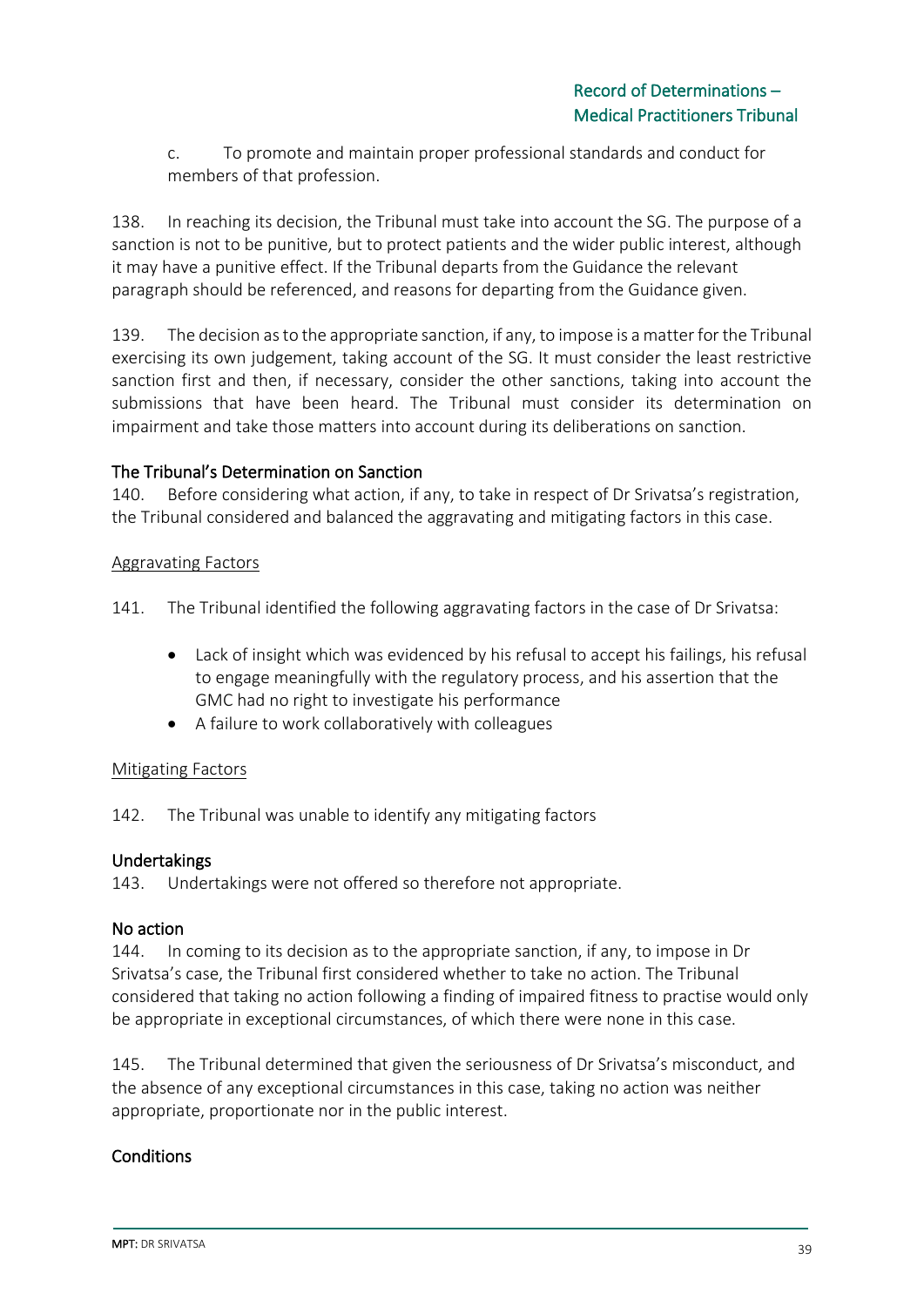146. The Tribunal next considered whether imposing conditions on Dr Srivatsa's registration would be sufficient. It was assisted by paragraphs 82 and 85 of the SG which state:

 *82 Conditions are likely to be workable where:*

*a the doctor has insight*

*b a period ofretraining and/orsupervision is likely to be the most appropriate way of addressing any findings*

*c the tribunal is satisfied the doctor will comply with them*

*d the doctor hasthe potential to respond positivelytoremediation,orretraining, or to their work being supervised.* 

 *85 Conditions should be appropriate, proportionate, workable and measurable.*

147. The Tribunal was of the view that as there was no evidence that Dr Srivatsa would engage with conditions, and there was no evidence of insight, formulating conditions would be difficult. Additionally, he no longer practiced in the UK. The purpose of conditions is to constrain a doctor's practice whilst giving them an opportunity to address and remediate any failings so that they can return to unrestricted practice. In this case, Dr Srivatsa did not accept he had any issues with his performance, and lacked insight. Therefore, the Tribunal concluded that imposing conditions on his registration was not appropriate.

# **Suspension**

148. In considering whether to impose a period of suspension, the Tribunal had regard to paragraphs 92, 93, and 97 a, e, and f, of the SG which state:

*92 Suspension will be an appropriate response to misconduct that is so serious that action must be taken to protect members of the public and maintain public confidence in the profession. A period of suspension will be appropriate for conduct that is serious but falls short of being fundamentally incompatible with continued registration (i.e., for which erasure is more likely to be the appropriate sanction because the tribunal considers that the doctor should not practise again either for public safety reasons or to protect the reputation of the profession).*

*93 Suspension may be appropriate, for example, where theremay have been acknowledgement of fault and where the tribunal is satisfied that the behaviour or incident is unlikely to be repeated. The tribunalmaywish to see evidence that the doctor has taken steps to mitigate their actions.*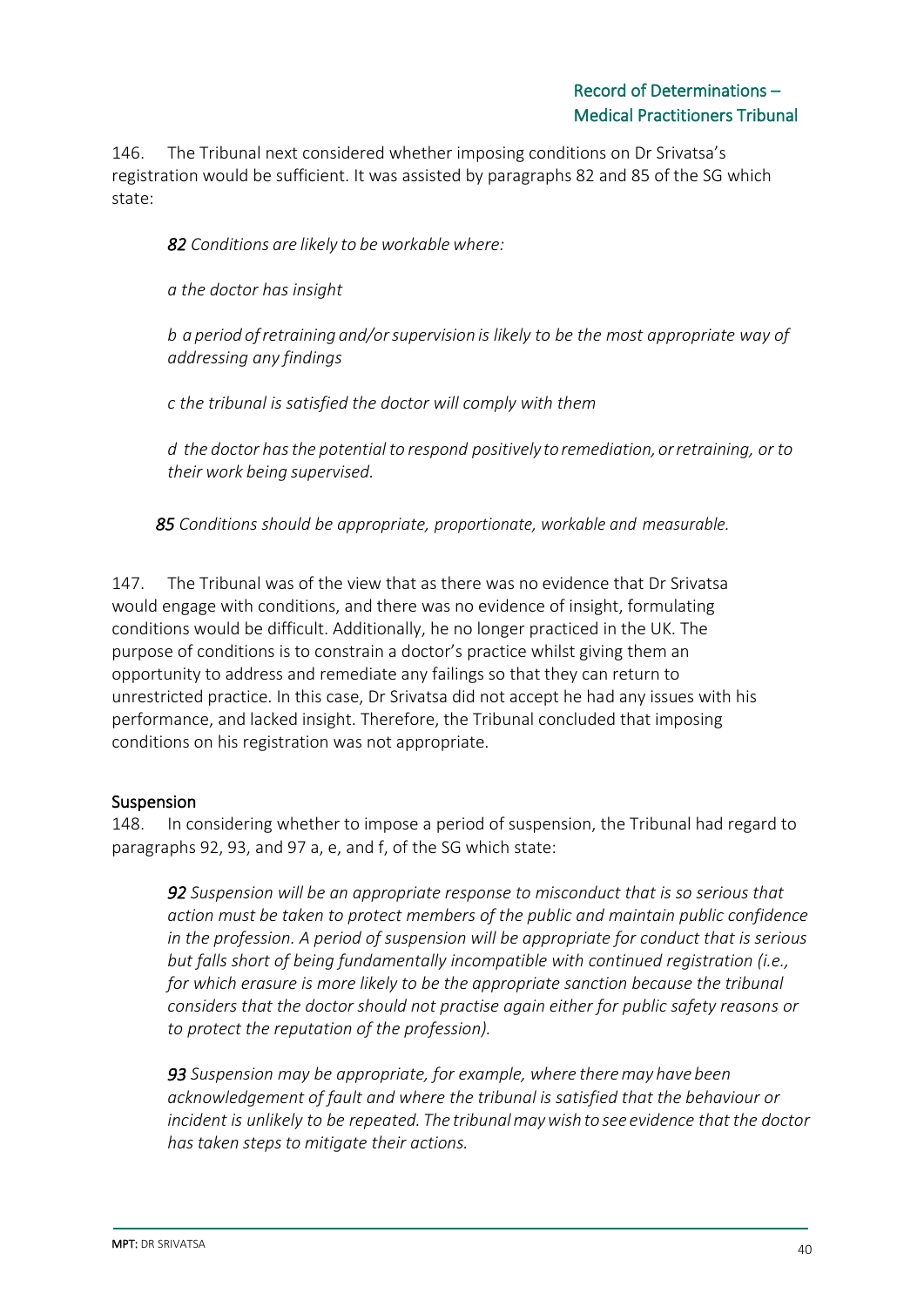*97 Some or all of the following factors being present (this list is not exhaustive) would indicate suspension may be appropriate.*

*a A serious breach of Good medical practice, but where the doctor's misconduct is not fundamentally incompatible with their continued registration, therefore complete removal from the medical register would not be in the public interest. However, the breach is serious enough that any sanction lower than a suspension would not be sufficient to protect the public or maintain confidence in doctors.*

*b to d (not relevant)*

*e No evidence that demonstrates remediation is unlikely to be successful, eg because of previous unsuccessful attempts or a doctor's unwillingness to engage.*

*f (not relevant)*

*g The tribunal is satisfied the doctor has insight and does not pose a significant risk of repeating behaviour.*

149. The Tribunal took into consideration the number of times Dr Srivatsa's misconduct had fallen seriously below the expected standards, his lack of insight, and his opinion that his practice was of an acceptable standard.

150. The Tribunal found this case unusual in that Dr Srivatsa's clinical failures, if considered alone, might not be fundamentally incompatible with continued registration. However, whilst he had maintained contact with the GMC, he had not properly engaged with the GMC and addressed in any way his failings. Along with his lack of acceptance of the risk that he posed to patients, the lack of reflection and the profound lack of insight and remediation, the Tribunal could not be satisfied that Dr Srivatsa would not repeat his behaviour, thus there was an ongoing risk to patient safety. In the circumstances, the Tribunal concluded that a period of suspension would not serve the aims of the overarching objective.

# Erasure

151. In view of the serious nature of Dr Srivatsa' misconduct and having concluded that a suspension order would be inappropriate and insufficient, the Tribunal went on to consider the sanction of erasure. The Tribunal was of the view that the factors set out in subparagraphs 109 a, b, c, and j of the SG were applicable in this case:

*109 Any of the following factors being present may indicate erasure is appropriate (this list is not exhaustive).*

*a A particularly serious departure from the principles set out in Good medical practice where the behaviour is fundamentally incompatible with being a doctor.*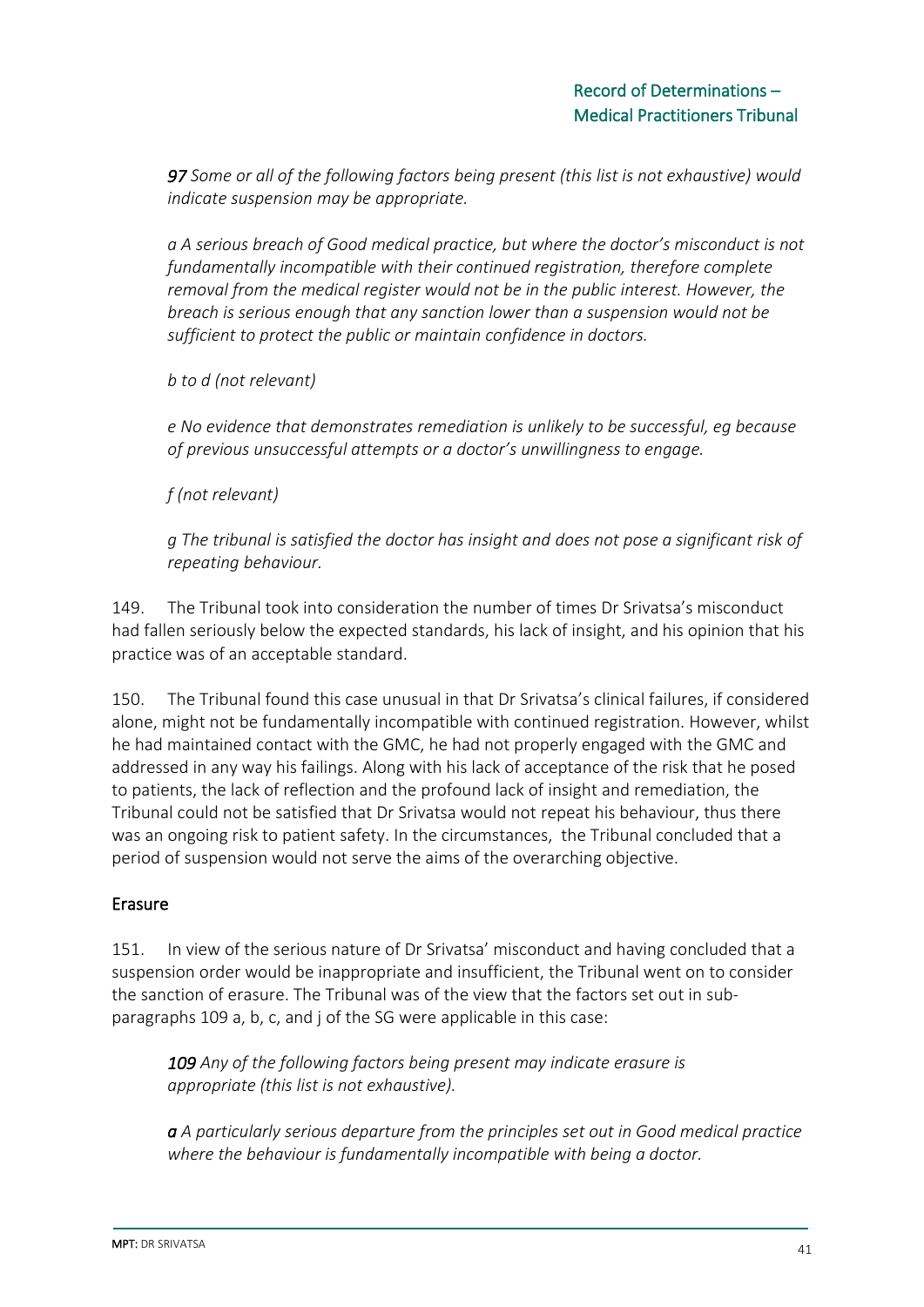*b A deliberate or reckless disregard for the principles set out in Good medical practice and/or patient safety.*

*c Doing serious harm to others (patients or otherwise), either deliberately or through incompetence and particularly where there is a continuing risk to patients.*

*d-i not engaged*

*iPersistent lack of insight into the seriousness of their actions or the consequences.* 

152. The Tribunal also took into account paragraphs 130 and 131 of the SG which state:

*130 A particularly important consideration in these casesiswhether a doctor has developed, or has the potential to develop, insight into these failures. Where insight is not evident, it is likely that conditions on registration or suspensionmaynotbe appropriateorsufficient.*

*131 Remediation (where a doctor addresses concerns about their knowledge, skills, conduct or behaviour) can take a number of forms, including coaching,mentoring, training, and rehabilitation (thislistis not exhaustive), and, where fully successful, will make impairment unlikely.*

153. The Tribunal considered that a lack of willingness on Dr Srivatsa's part to accept or learn from his failings and make efforts to remediate was particularly concerning, and meant that there was a continued risk to patient safety. It concluded that the sanction of erasure was necessary to protect and promote the health, safety, and well-being of the public, maintain public confidence in the medical profession and to uphold proper professional standards and conduct for members of the medical profession.

154. The Tribunal has therefore directed that Dr Srivatsa's name be erased from the Medical Register.

# Determination on Immediate Order - 29/04/2022

155. Having determined that Dr Srivatsa's name be erased from the medical register, the Tribunal has considered, in accordance with Rule 17(2)(o) of the Rules, whether his registration should be subject to an immediate order.

# Submissions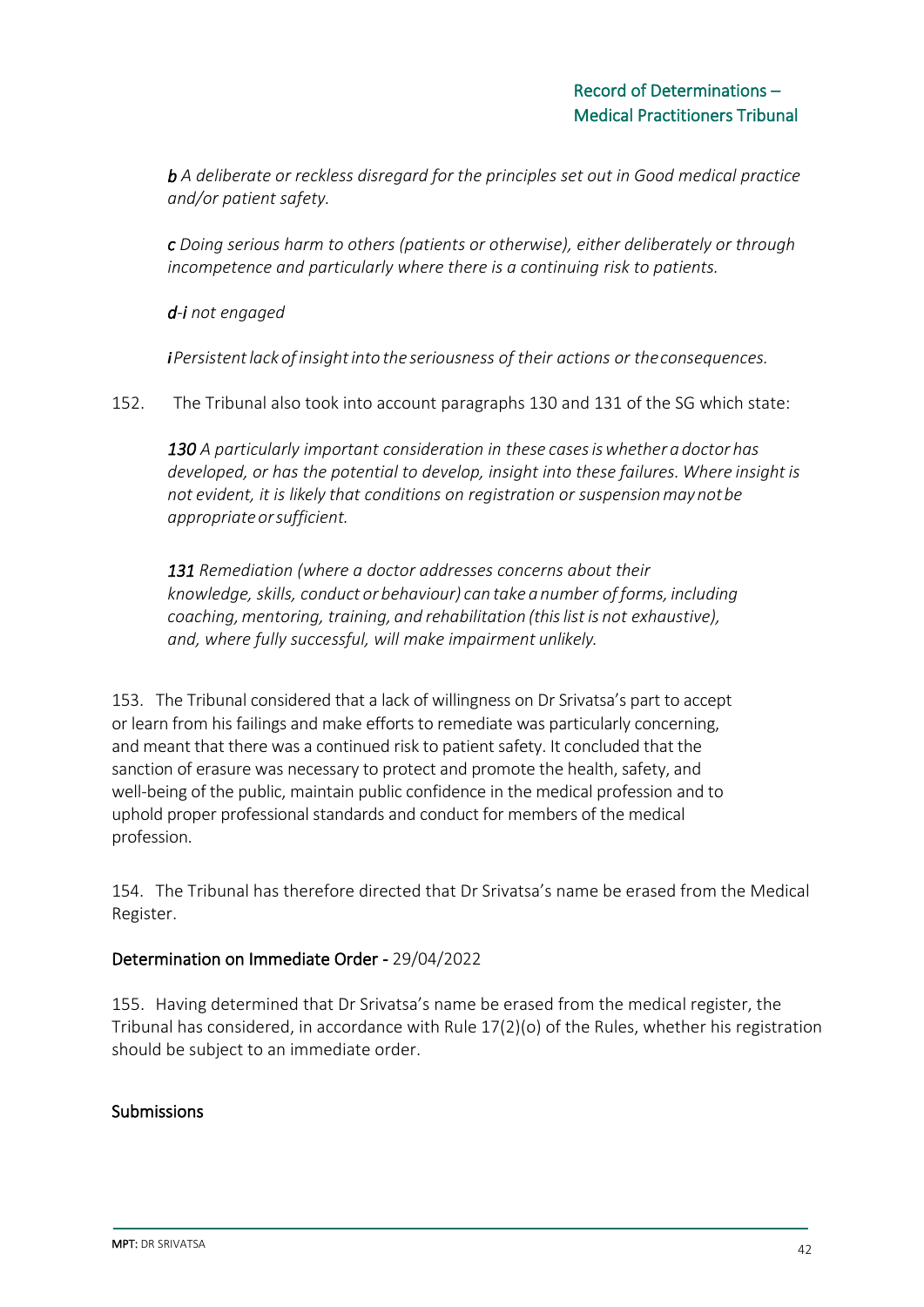156. On behalf of the GMC, Ms Jones submitted that based on the Tribunal's previous findings an immediate order of suspension was necessary to protect patient safety and referred the Tribunal to the relevant paragraphs of the SG to follow in its deliberations.

# The Tribunal's Determination

157. In reaching its decision, the Tribunal has exercised its own judgement and has taken account of the principle of proportionality. The Tribunal has borne in mind that it may impose an immediate order where it is satisfied that it is necessary for the protection of members of the public or is otherwise in the public interest or is in the best interests of the practitioner. It has also borne in mind the guidance given in paragraphs 172 – 178 of the SG relating to immediate orders and that if it were to deviate from that guidance, it should give reasons for doing so.

158. The Tribunal determined that in light of the seriousness of its findings, and in the particular circumstances of this case, an immediate order of suspension was necessary in order to protect the public and public confidence in the medical profession.

159. This means that Dr Srivatsa's registration will be suspended from the date on which notification of this decision is deemed to have been served upon him. The substantive direction, as already announced, will take effect 28 days from that date, unless an appeal is made in the interim. If an appeal is made, the immediate order will remain in force until the appeal has concluded.

160. The interim order currently imposed on Dr Srivatsa's registration will be revoked when the immediate order takes effect.

161. That concludes the case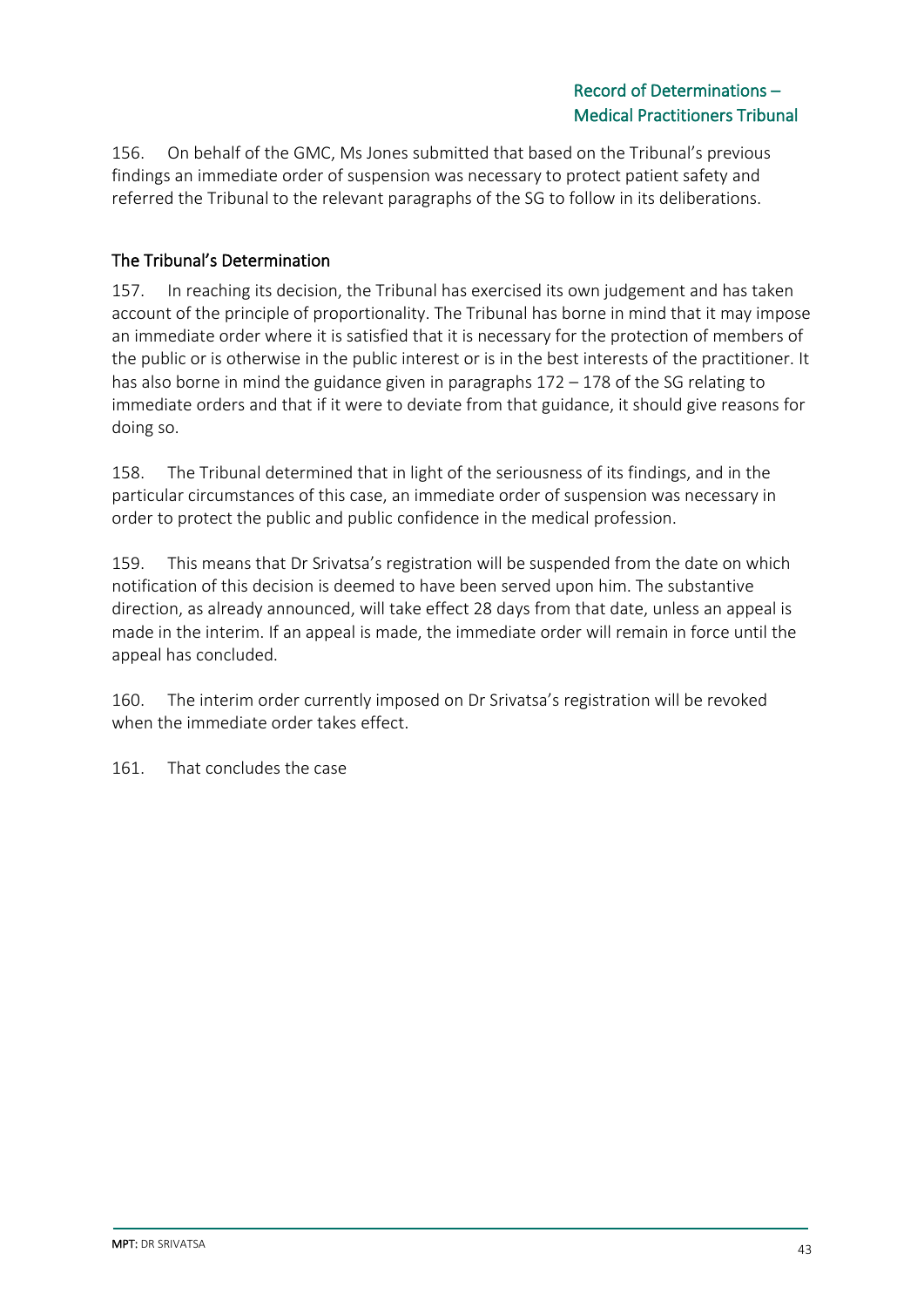# ANNEX A – 28/04/2022 Determination on Proof of Service and Proceeding in Absence

#### Service

162. Dr Srivatsa is neither present nor represented at this hearing.

163. The Tribunal therefore first considered whether notice of this hearing had been properly served on Dr Srivatsa in accordance with Rules 15 and 40 of the Rules and paragraph 8 of Schedule 4 of the Medical Act 1983, as amended. In doing so, the Tribunal has taken into account all the information placed before it, together with Ms Jones' submissions on behalf of the General Medical Council ('GMC').

164. The Tribunal was provided with a copy of the Proof of Service Bundle which included the following documentary evidence:

- Screen shot of Siebel showing Dr Srivatsa's contact profile, undated
- Email from Dr Srivatsa informing the GMC that he now lives in Germany, dated 30 July 2021
- Correspondence from Dr Srivatsa showing the email address is active, dated 18 February 2022
- Email with Notice of Allegation ('NOA') from the General Medical Council to Dr Srivatsa, dated 14 March 2022
- Proof of service for NOA, dated 14 March 2022
- Email from the GMC to the Medical Practitioners Tribunal Service ('MPTS') informing that Notice of Hearing ('NOH') is ready to be issued, dated 15 March 2022
- Email from MPTS to Dr Srivatsa attaching copy of NOH, dated 17 March 2022
- Letter from MPTS to Dr Srivatsa attaching copy of NOH, dated 21 March 2022
- Returned letter from MPTS to Dr Srivatsa attaching copy of NOH, dated 30 March 2022
- Email correspondence to Dr Srivatsa with Timetable from GMC, dated 21 March 2022
- Email response from Dr Srivatsa, dated 24 March 2022
- Attachment from email response sent by Dr Srivatsa, dated 24 March 2022

165. Email correspondence from Dr Srivatsa indicated that he was now residing in Germany. This explained the reason for the letter sent from the MPTS to his registered home address in the UK, attaching a copy of the NOH, having been returned. However, the onus is upon a doctor to ensure they provide the GMC with their up to date contact information.

166. While Dr Srivatsa had neither read nor responded to the NOH emails from the MPTS to his registered email address, based on the ongoing email correspondence between Dr Srivatsa and the GMC up until 24 March 2022 using the same email address, the Tribunal was satisfied that the email address registered with the GMC was live and currently being used by Dr Srivatsa.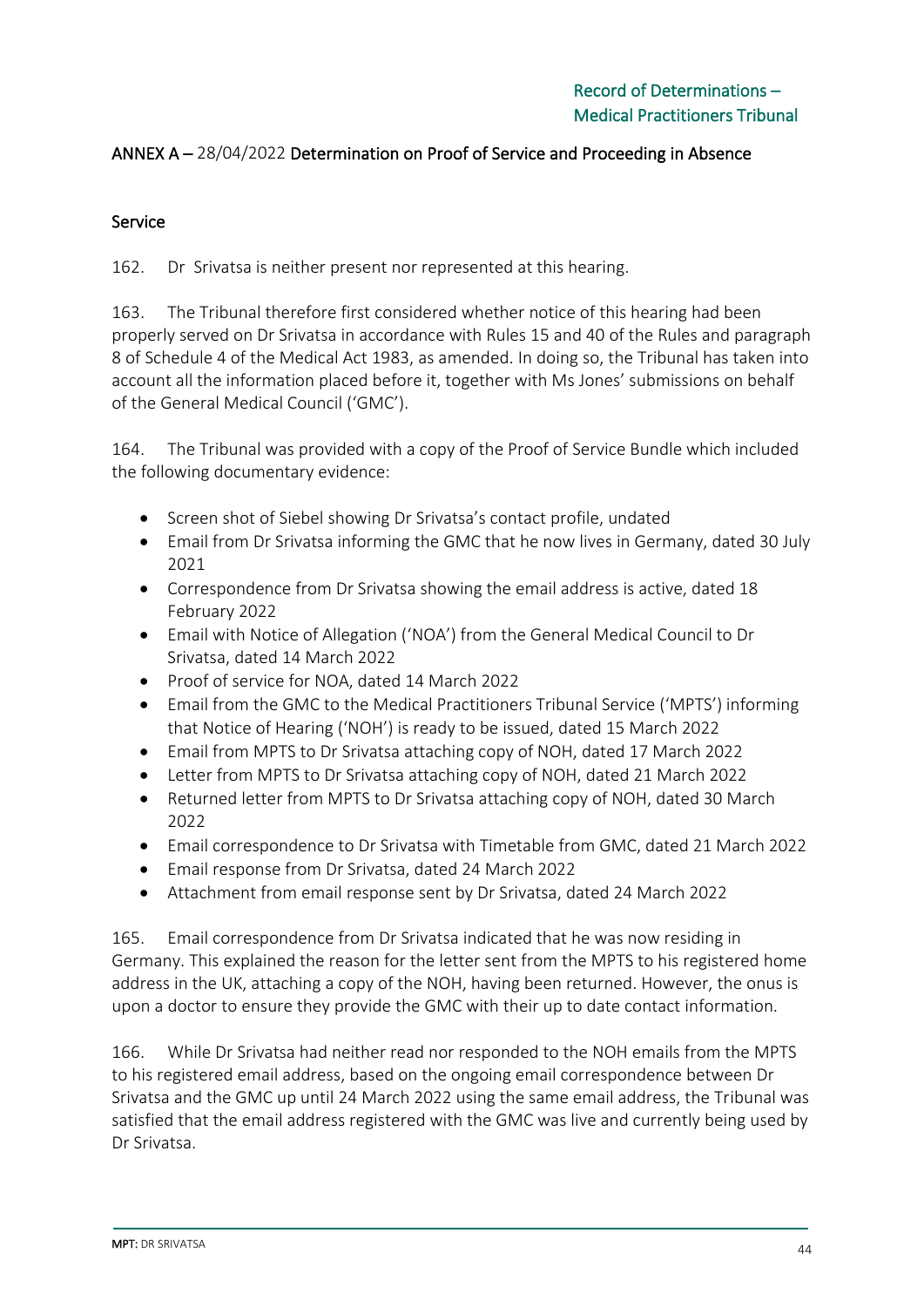167. In his response on 24 March 2022 to an email from the GMC dated 22 March 2022, Dr Srivatsa acknowledged he had received the email which was explicit in referring to this hearing.

# Proceeding

168. Having been satisfied that notice of this hearing has been properly served, the Tribunal then considered, in accordance with Rule 31 of the Rules, whether to proceed with the hearing in Dr Srivatsa's absence.

169. The Tribunal has borne in mind that the discretion to proceed in the absence of a doctor should be exercised with the utmost care and caution. It also bore in mind the need to balance Dr Srivatsa's interests against the public interest.

170. The Tribunal took into account Ms Jones' submissions that Dr Srivatsa had voluntarily absented himself from these proceedings. Ms Jones submitted that adjourning the hearing today would not resolve matters as Dr Srivatsa had indicated that he would not be attending. Ms Jones reminded the Tribunal that Dr Srivatsa had neither sought an adjournment nor indicated that he wished to be represented.

171. In making its decision the Tribunal took into account the submissions made by Ms Jones on behalf of the GMC but exercised its own judgement. The Tribunal had regard to the legal advice as well as the principles in *R v Jones [2001] EWCA Crim 168 and Adeogba and Visvardis [2016] EWCA Civ 162.*

172. The Tribunal noted in particular that the following were relevant considerations:

- The nature and circumstances of the doctor's behaviour in absenting himself;
- Whether the behaviour was voluntary and therefore that the doctor waived the right to be present;
- Whether an adjournment would result in the doctor attending on a subsequent occasion;
- Whether the doctor, although absent, wished to be represented, or whether he had waived his right to be represented;
- The extent of any disadvantage to the doctor and the GMC;
- The importance of the fair, economical and expeditious disposal of allegations; and
- The general public interest.

173. The Tribunal was satisfied that Dr Srivatsa was aware of the investigation and hearing date and that there had been correspondence with the GMC on more than one occasion by email confirming this. Dr Srivatsa had made it clear that he would not be attending the hearing, or be represented, and that he would not be submitting any written representations.